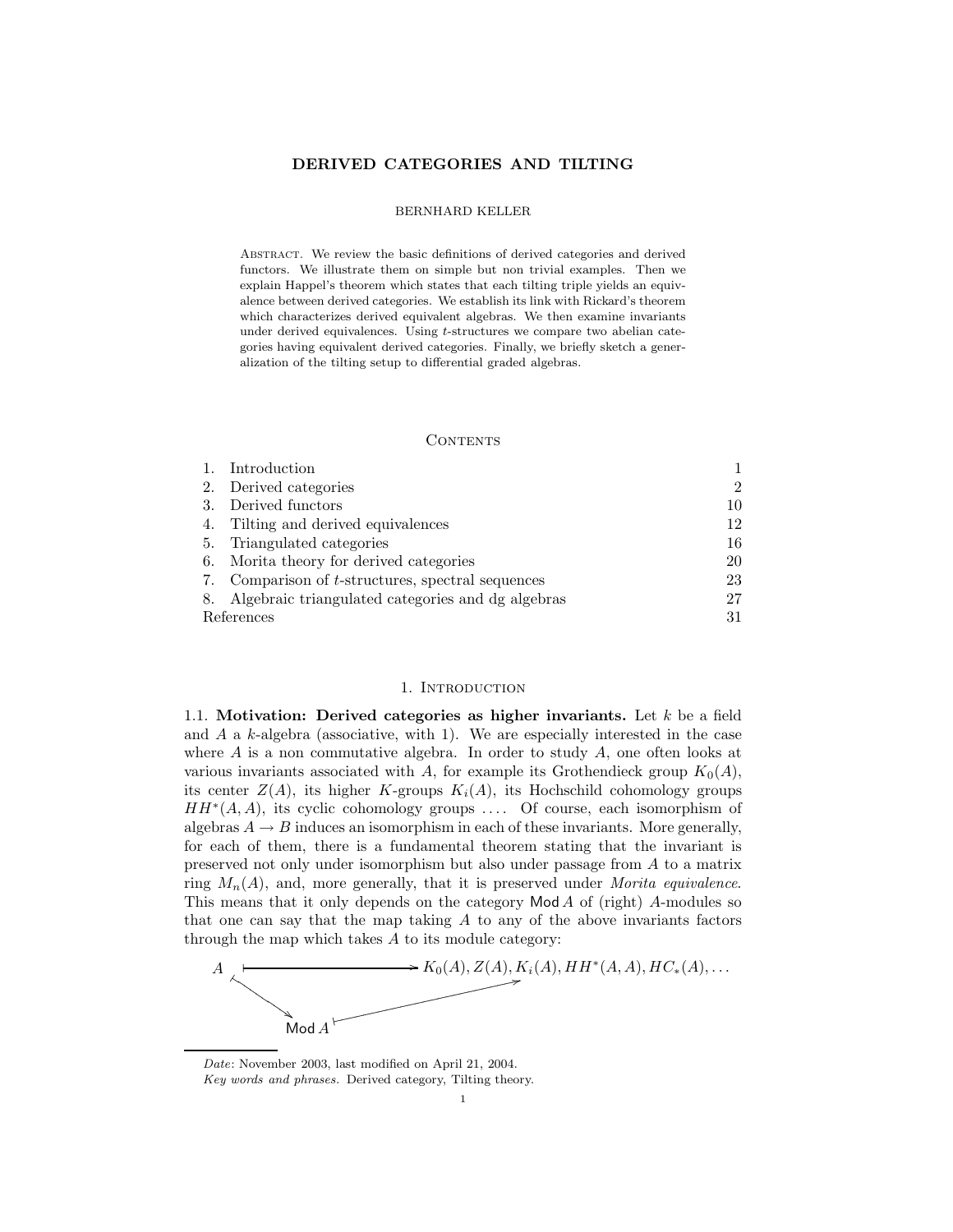Now it turns out that for each of these invariants, there is a second fundamental theorem to the effect that the invariant does not depend so much on the module category but only on its *derived category*  $D \text{Mod } A$  in the sense that each (triangle) equivalence between derived categories allows us to construct an isomorphism in the invariant. So we obtain a second factorization:



In this picture, the derived category appears as a kind of *higher invariant*, an invariant which, as we will see, is much coarser than the module category (at least in the non commutative case) but which is still fine enough to determine all of the classical homological and homotopical invariants associated with A.

Tilting theory enters the picture as a rich source of derived equivalences. Indeed, according to a theorem by D. Happel, if  $B$  is an algebra and  $T$  a tilting module for B with endomorphism ring A, then the total derived tensor product by  $T$  is an equivalence from  $D \text{ Mod } A$  to  $D \text{ Mod } B$ . In particular, A and B then share all the above-mentioned invariants. But an equivalence between the derived categories of  $Mod A$  and  $Mod B$  also yields strong links between the abelian categories Mod A and  $\mathsf{Mod}\,B$  themselves: often, it allows one to identify suitable 'pieces' of  $\mathsf{Mod}\,A$ with 'pieces' of  $Mod B$ . This has proved to be an extremely useful method in representation theory.

1.2. Contents. We will recall the definition of the derived category of an abelian category. We will make this abstract construction more intuitive by considering the quivers of module categories and their derived categories in several examples. These examples will suggest the existence of certain equivalences between derived categories. We will construct these equivalences using D. Happel's theorem: the derived functor of tensoring by a tilting module is an equivalence. We will then proceed to a first crude analysis of the relations between module categories with equivalent derived categories and examine some examples. In the next section, we generalize Happel's theorem to Rickard's Morita theorem for derived categories. Here, the key notion is that of a tilting complex. This generalizes the notion of a tilting module. Tilting modules over selfinjective algebras are always projective, but there may exist non trivial tilting complexes. We illustrate this by exhibiting the action of a braid group on the derived category of a selfinjective algebra following Rouquier-Zimmermann. Then we proceed to a more sophisticated analysis of the links between two abelian categories with equivalent derived categories. We use aisles  $(=t$ -structures) and also sketch the link with the spectral sequence approach due to Vossieck and Brenner-Butler. Finally, we show how the notion of a tilting complex can be weakened even more if, instead of algebras, we consider differential graded algebras. We present the description of suitable 'algebraic' triangulated categories via derived categories of differential graded algebras. As an illustration, we present D. Happel's description of the derived category of a finite-dimensional algebra via the category of graded modules over its trivial extension.

### 2. Derived categories

2.1. First definition. Let  $A$  be an additive category. For example,  $A$  could be the category Mod A of (right) modules over a ring A or the category Mod  $O_X$  of sheaves of  $O_X$ -modules on a ringed space  $(X, O_X)$ . A complex over A is a diagram

$$
\cdots \longrightarrow M^p \xrightarrow{d^p} M^{p+1} \longrightarrow \cdots, p \in \mathbb{Z},
$$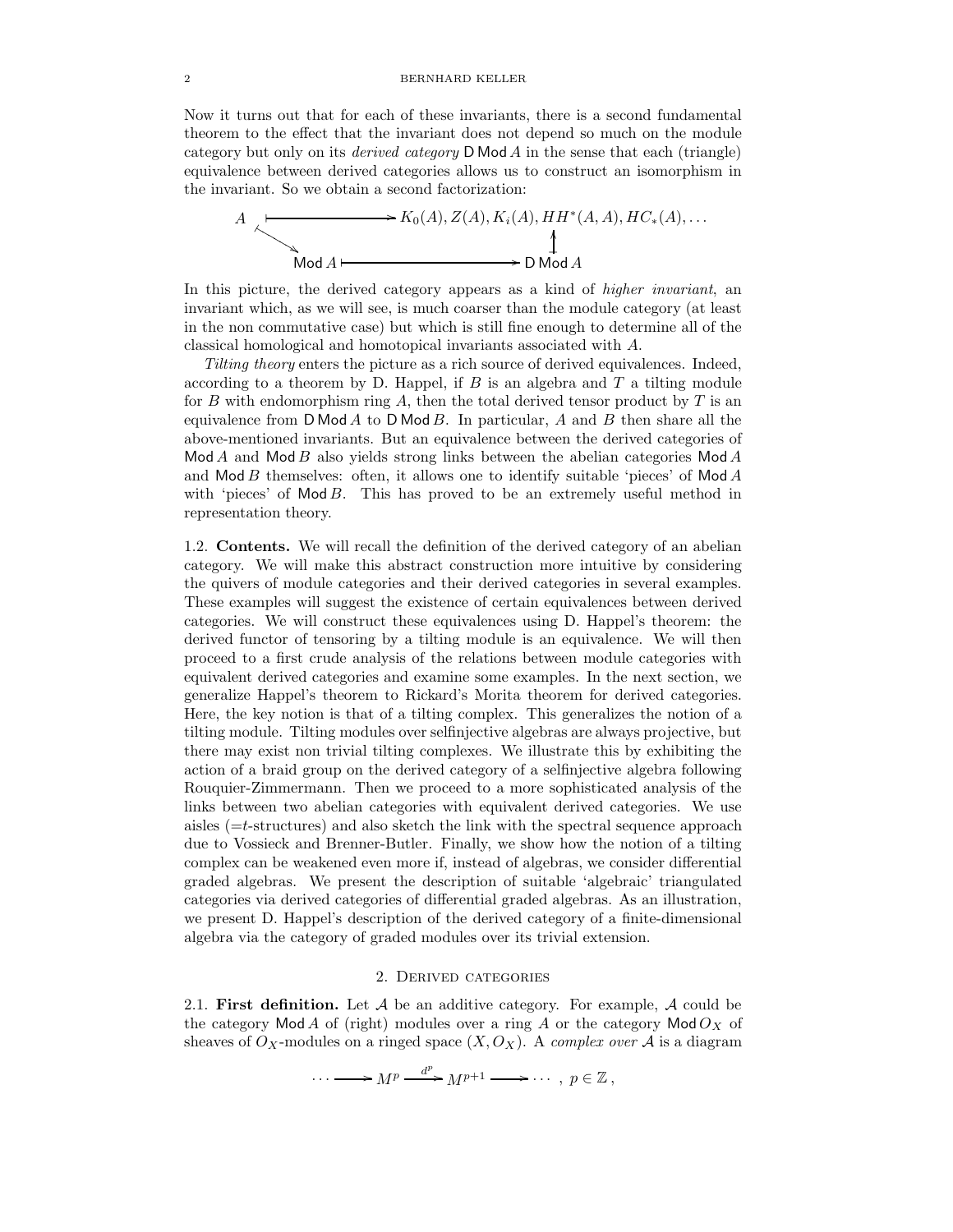such that  $d^p \circ d^{p-1} = 0$  for all  $p \in \mathbb{Z}$ . A morphism of complexes is a morphism of diagrams. We obtain the category of complexes C A.

Now suppose that  $A$  is abelian. This is the case for the above examples. For  $p \in \mathbb{Z}$ , the pth homology  $H^pM$  of a complex M is ker  $d^p/\text{im }d^{p-1}$ . A morphism of complexes is a *quasi-isomorphism* if it induces isomorphisms in all homology groups. Ignoring a set-theoretic problem, we define the *derived category*  $D \mathcal{A}$  as the localization of the category of complexes with respect to the class of quasi-isomorphisms. This means that the objects of the derived category are all complexes. And morphisms in the derived category between two complexes are given by paths composed of morphisms of complexes and formal inverses of quasi-isomorphisms, modulo a suitable equivalence relation *cf.* [28].

This quick definition is not very explicit but it immediately yields an important universal property of the derived category: The canonical functor  $C \mathcal{A} \to D \mathcal{A}$  makes all quasi-isomorphisms invertible and is universal among all functors  $F : \mathsf{C} \mathcal{A} \to \mathcal{C}$ with this property. More precisely, for each category  $C$ , the canonical functor  $CA \rightarrow D \mathcal{A}$  yields an isomorphism of functor categories

$$
\operatorname{\mathsf{Fun}}(\mathsf{D}\mathcal{A},\mathcal{C})\xrightarrow{\sim}\operatorname{\mathsf{Fun}}_{qis}(\mathsf{C}\mathcal{A},\mathcal{C})\,,
$$

where the category on the right is the full subcategory on the functors making all quasi-isomorphisms invertible. We deduce that a pair of exact adjoint functors between two abelian categories induces a pair of adjoint functors between their derived categories.

2.2. Second definition. We keep the notations of paragraph 2.1. A morphism of complexes  $f: L \to M$  is *null-homotopic* if there are morphisms  $r^p: L^p \to M^{p-1}$ such that  $f^p = d^{p-1} \circ r^p + r^{p+1} d^p$  for all  $p \in \mathbb{Z}$ . Null-homotopic morphisms form an *ideal* in the category of complexes. We define the *homotopy category*  $H A$  to be the quotient of  $C\mathcal{A}$  by this ideal. Thus, the objects of  $H\mathcal{A}$  are all complexes, and morphisms between two objects are classes of morphisms of complexes modulo null-homotopic morphisms. Note that the homology functors  $M \mapsto H^pM$  descend to functors defined on the homotopy category. A *quasi-isomorphism in*  $HA$  is a morphism whose image under the homology functors is invertible. Let  $\Sigma$  be the class of quasi-isomorphisms in  $H\mathcal{A}$ . The following lemma states that the analogues of the Ore conditions in the localization theory of rings hold for the class  $\Sigma$  (the assumption that the elements to be made invertible be non-zero divisors is weakened into condition c).

# Lemma. a) Identities are quasi-isomorphisms and compositions of quasi-isomorphisms are quasi-isomorphisms.

b) Each diagram

$$
L' \xleftarrow{s} L \xrightarrow{f} M \quad ((resp. \ L' \xrightarrow{f'} M' \xleftarrow{s'} M))
$$

of  $HA$ , where s (resp. s') is a quasi-isomorphism, may be embedded into a square

$$
\begin{array}{ccc}\nL & \xrightarrow{f} & M \\
\downarrow{s} & & \downarrow{s'} \\
L' & \xrightarrow{f'} & M'\n\end{array}
$$

which commutes in H A.

c) Let f be a morphism of  $H A$ . Then there is a quasi-isomorphism s such that  $sf = 0$  in HA if and only if there is a quasi-isomorphism t such that  $ft = 0$  in H A.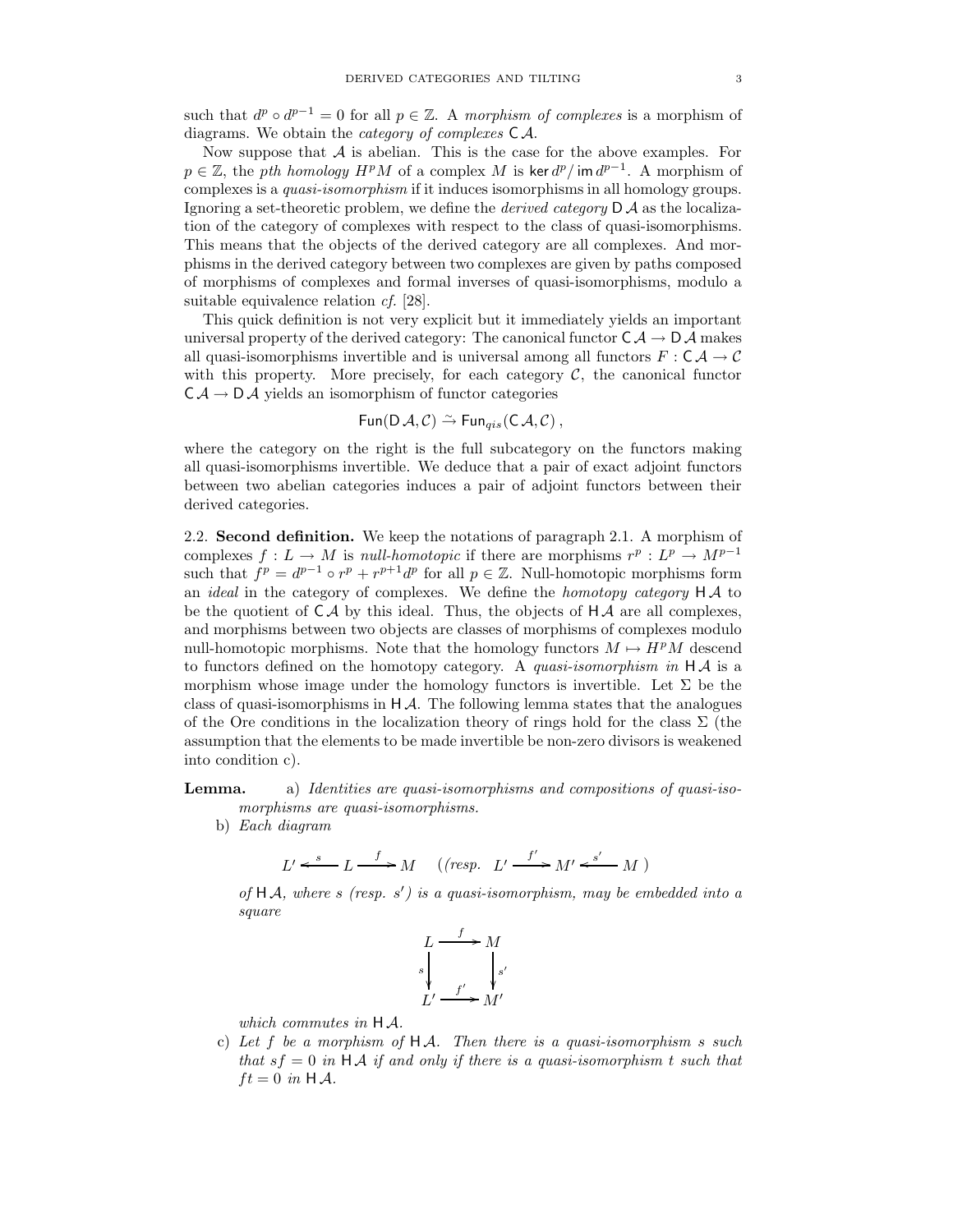The lemma is proved for example in [44, 1.6.7]. Clearly condition a) would also be true for the pre-image of  $\Sigma$  in the category of complexes. However, for b) and c) to hold, it is essential to pass to the homotopy category. Historically [39], this observation was the main reason for inserting the homotopy category between the category of complexes and the derived category. We now obtain a second, equivalent, definition [82] of the *derived category*  $D \mathcal{A}$ : it is the category of fractions of the homotopy category with respect to the class of quasi-isomorphisms. This means that the derived category has the same objects as the homotopy category (namely all complexes) and that morphisms in the derived category from  $L$  to  $M$ are given by 'left fractions' " $s^{-1}f$ ", *i.e.* equivalence classes of diagrams



where s is a quasi-isomorphism, and a pair  $(f, s)$  is equivalent to  $(f', s')$  iff there is a commutative diagram of  $H\mathcal{A}$ 



where  $s''$  is a quasi-isomorphism. Composition is defined by

$$
``t^{-1}g" \circ "s^{-1}f" = " (s't)^{-1} \circ g'f"
$$

where  $s' \in \Sigma$  and  $g'$  are constructed using condition b) as in the following commutative diagram of  $H\mathcal{A}$ 



One can then check that composition is associative and admits the obvious morphisms as identities. Using 'right fractions' instead of left fractions we would have obtained an isomorphic category (use lemma 2.2 b). The universal functor  $CA \rightarrow DA$  of paragraph 2.1 descends to a canonical functor  $HA \rightarrow DA$ . It sends a morphism  $f: L \to M$  to the fraction " $\mathbf{1}_M^{-1} f$ ". It makes all quasi-isomorphisms invertible and is universal among functors with this property.

2.3. Cofinal subcategories. A subcategory  $\mathcal{U} \subset H\mathcal{A}$  is left cofinal if, for each quasi-isomorphism  $s: U \to V$  with  $U \in \mathcal{U}$  and  $V \in \mathsf{H}\mathcal{A}$ , there is a quasiisomorphism  $s' : U \to U'$  with  $U' \in \mathcal{U}$  and a commutative diagram



Dually, one defines the notion of a right cofinal subcategory.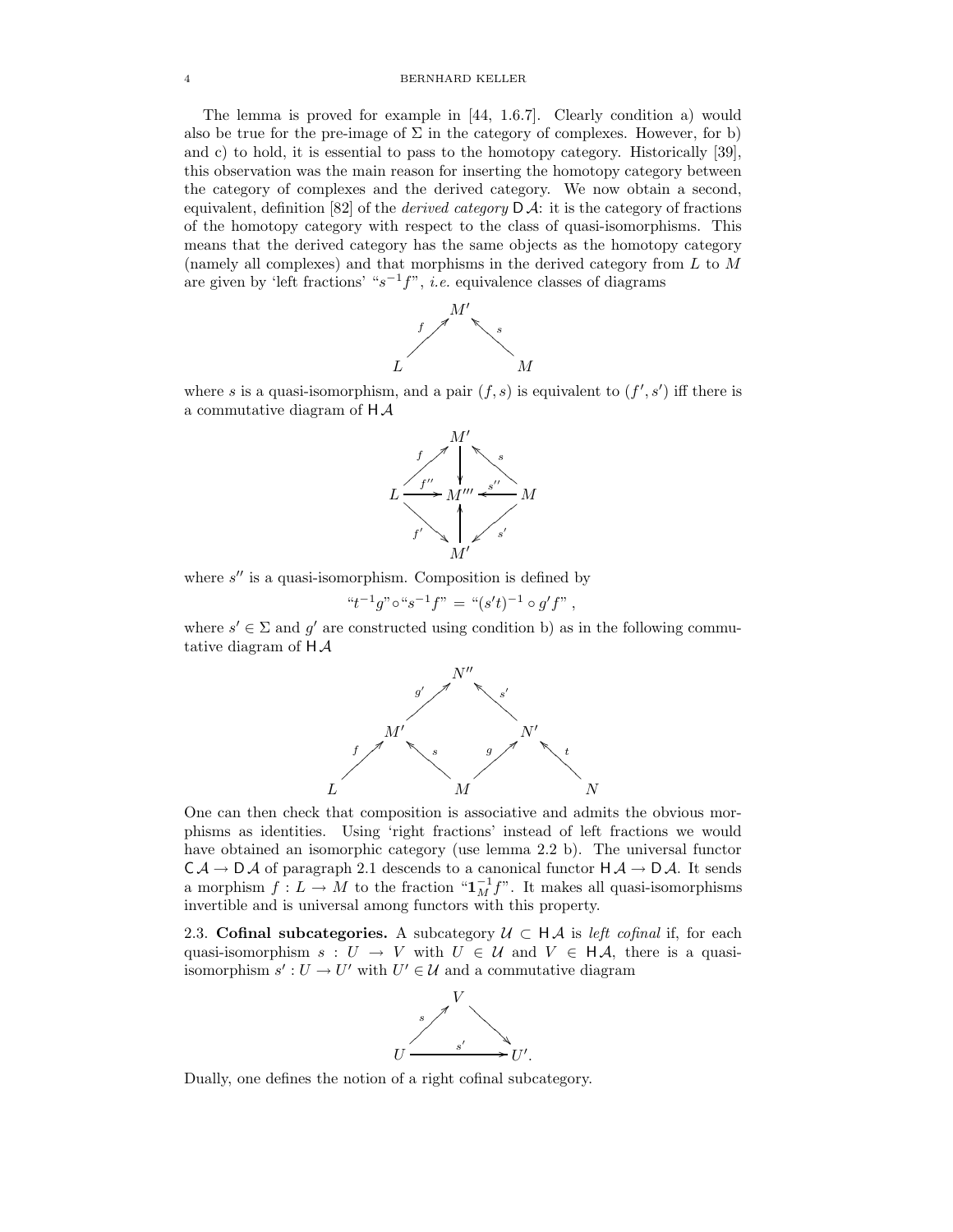**Lemma.** If  $\mathcal{U} \subset \mathcal{H} \mathcal{A}$  is left or right cofinal, then the essential image of  $\mathcal{U}$  in  $D \mathcal{A}$ is equivalent to the localization of U at the class of quasi-isomorphisms  $s: U \to U'$ with  $U, U' \in \mathcal{U}$ .

For example, the category  $H^{-}(\mathcal{A})$  of complexes U with  $U^{n}=0$  for all  $n \gg 0$  is easily seen to be left cofinal in  $H\mathcal{A}$ . The essential image of  $H^{-}(\mathcal{A})$  in D $\mathcal{A}$  is the right bounded derived category  $D^- A$ , whose objects are all complexes U with  $H^nU = 0$ for all  $n \gg 0$ . According to the lemma, it is equivalent to the localization of the category H <sup>−</sup> A with respect to the class of quasi-isomorphismsit contains. Similarly, the category  $H^+ A$  of all complexes U with  $U^n = 0$  for all  $n \ll 0$  is right cofinal in  $\mathcal{H}A$  and we obtain an analogous description of the *left bounded derived category*  $D^+ A$ . Finally, the category  $H^b A$  formed by the complexes U with  $U^n = 0$  for all  $|n| \gg 0$  is left cofinal in  $H^+$  A and right cofinal in  $H^-$  A. We infer that the bounded derived category  $\mathsf{D}^b \mathcal{A}$ , whose objects are the U with  $H^nU = 0$  for all  $|n| \gg 0$ , is equivalent to the localization of  $H^b(\mathcal{A})$  with respect to its quasi-isomorphisms.

2.4. Morphisms and extension groups. The following lemma yields a more concrete description of some morphisms of the derived category. We use the following notation: An object  $A \in \mathcal{A}$  is identified with the complex

$$
\ldots \to 0 \to A \to 0 \to \ldots
$$

having A in degree 0. If M is an arbitrary complex, we denote by  $S^nM$  or  $M[n]$ the complex with components  $(S^nM)^p = M^{n+p}$  and differential  $d_{S^nM} = (-1)^n d_M$ . A complex I (resp. P) is fibrant (resp. cofibrant) if the canonical map

 $\mathsf{Hom}_{\mathsf{H}\mathcal{A}}(L,I) \to \mathsf{Hom}_{\mathsf{D}\mathcal{A}}(L,I)$  resp.  $\mathsf{Hom}_{\mathsf{H}\mathcal{A}}(P,L) \to \mathsf{Hom}_{\mathsf{D}\mathcal{A}}(P,L)$ 

is bijective for each complex L.

- **Lemma.** a) The category  $\mathsf{D}\mathcal{A}$  is additive and the canonical functors  $\mathsf{C}\mathcal{A} \to$  $H \rightarrow D \rightarrow A$  are additive.
	- b) If I is a left bounded complex (i.e.  $I^n = 0$  for all  $n \ll 0$ ) with injective components then  $I$  is fibrant. Dually, if  $P$  is a right bounded complex with projective components, then P is cofibrant.
	- c) For all  $L, M \in \mathcal{A}$ , there is a canonical isomorphism

$$
\partial: \operatorname{Ext}\nolimits_{\mathcal A}^n(L,M) \xrightarrow{\sim} \operatorname{Hom}\nolimits_{\mathsf D\mathcal A}(L,S^nM)
$$

valid for all  $n \in \mathbb{Z}$  if we adopt the convention that  $\mathsf{Ext}^n$  vanishes for  $n < 0$ . In particular, the canonical functor  $A \rightarrow D A$  is fully faithful.

The calculus of fractions yields part a) of the lemma (cf. [28]). Part b) follows from [38, I, Lemma 4.5]. Part c) is in [38, I, §6]. Let us prove c) in the case where  $A$ has enough injectives *(i.e.* each object admits a monomorphism into an injective). In this case, the object  $M$  admits an injective resolution, i.e. a quasi-isomorphism  $s: M \to I$  of the form

$$
\begin{array}{ccccccc}\n\cdots & \rightarrow & 0 & \rightarrow & M & \rightarrow & 0 & \rightarrow & 0 & \rightarrow & \cdots \\
\downarrow & & \downarrow & & \downarrow & & \downarrow & & \downarrow \\
\cdots & \rightarrow & 0 & \rightarrow & I^0 & \rightarrow & I^1 & \rightarrow & I^2 & \rightarrow & \cdots\n\end{array}
$$

where the  $I^p$  are injective. Then, since s becomes invertible in  $\mathsf{D}\mathcal{A}$ , it induces an isomorphism

 $\mathsf{Hom}_{\mathsf{D}\mathcal{A}}(L,S^nM)\stackrel{\sim}{\to}\mathsf{Hom}_{\mathsf{D}\mathcal{A}}(L,S^nI).$ 

By part b) of the lemma, we have the isomorphism

$$
\operatorname{Hom}_{\operatorname{D}\mathcal{A}}(L,S^nI)\stackrel{\sim}{\leftarrow}\operatorname{Hom}_{\operatorname{H}\mathcal{A}}(L,S^nM).
$$

Finally, the last group is exactly the nth homology of the complex

$$
Hom_{\mathcal{A}}(L,I)\,,
$$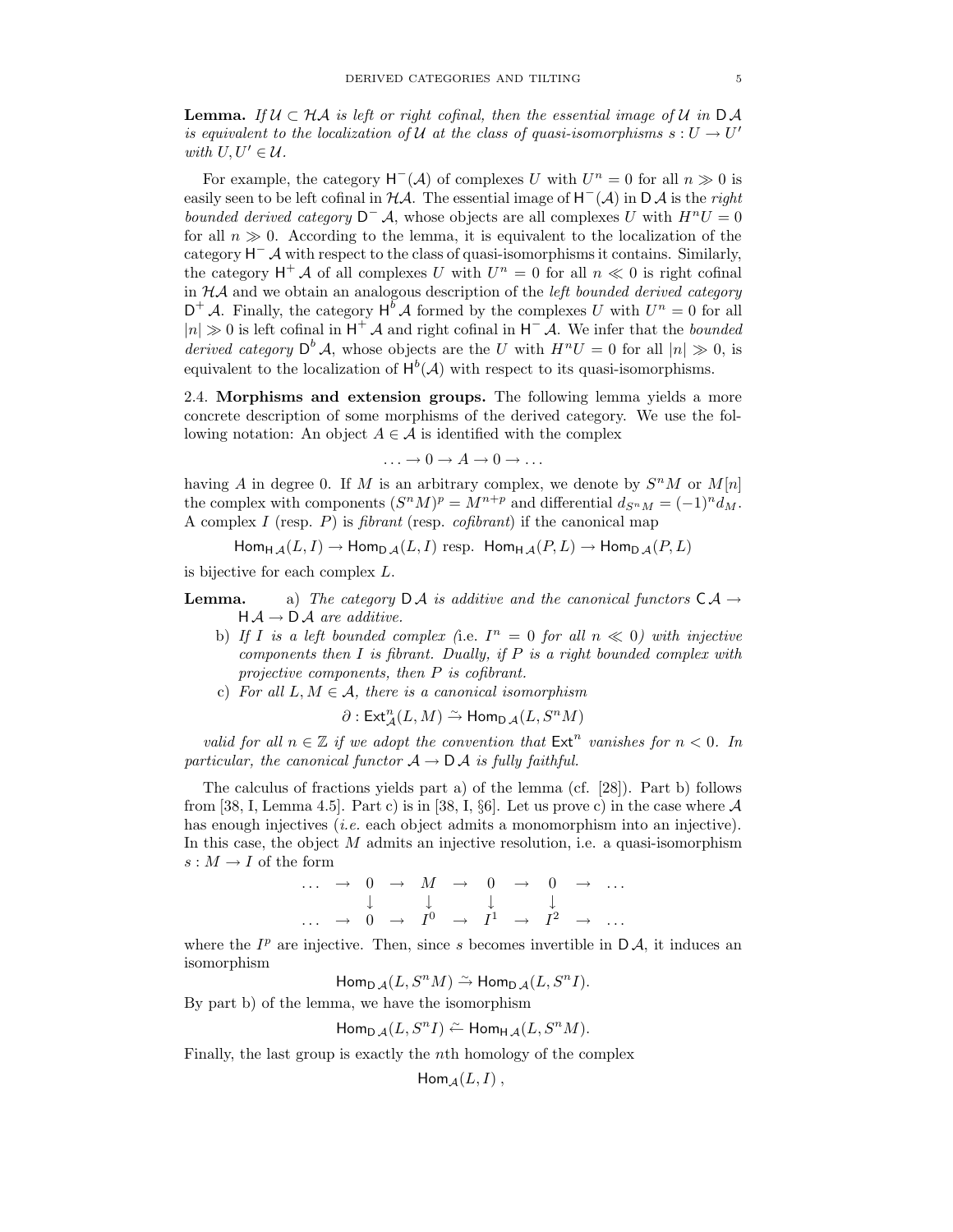which identifies with  $\textsf{Ext}_{\mathcal{A}}(L,M)$  by (the most common) definition.

2.5. Derived categories of semi-simple or hereditary categories. In two very special cases, we can directly describe the derived category in terms of the module category: First suppose that A is *semi-simple*, *i.e.*  $\text{Ext}_{\mathcal{A}}^{1}(A, B) = 0$  for all  $A, B \in \mathcal{A}$ . For example, this holds for the category of vector spaces over a field. Then it is not hard to show that the functor  $M \mapsto H^*M$  establishes an equivalence between  $\mathsf{D}\mathcal{A}$  and the category of Z-graded k-vector spaces. In the second case, suppose that A is hereditary (i.e.  $\mathsf{Ext}^2_{\mathcal{A}}(A, B) = 0$  for all  $A, B \in \mathcal{A}$ ). We claim that each object M of DA is quasi-isomorphic to the sum of the  $(H^nM)[-n],$  $n \in \mathbb{Z}$ . To prove this, let us denote by  $Z^n$  the kernel of  $d^n : M^n \to M^{n+1}$ , and put  $H^n = H^n(M)$ . Then we have an exact sequence

$$
0 \longrightarrow Z^{n-1} \longrightarrow M^{n-1} \xrightarrow{\delta} Z^n \longrightarrow H^n \longrightarrow 0
$$

for each  $n \in \mathbb{Z}$ , where  $\delta$  is induced by d. Its class in  $\mathsf{Ext}^2_{\mathcal{A}}$  vanishes by the assumption on A. Therefore, there is a factorization

$$
M^{n-1} \longrightarrow^{\varepsilon} E^n \xrightarrow{\zeta} Z^n
$$

of  $\delta$  where  $\varepsilon$  is a monomorphism,  $\zeta$  an epimorphism,  $Z^{n-1}$  identifies with the kernel of  $\zeta$  and  $H^n$  with the cokernel of  $\varepsilon$ . It follows that the direct sum H of the complexes  $H^{n}[-n]$  is quasi-isomorphic to the direct sum S of the complexes

$$
\cdots \longrightarrow 0 \longrightarrow M^{n-1} \xrightarrow{\varepsilon} E^n \longrightarrow 0 \longrightarrow \cdots.
$$

There is an obvious quasi-isomorphism  $S \to M$ . Thus we have a diagram of quasiisomorphisms

$$
M \Longleftarrow S \Longrightarrow H
$$

and the claim follows. Note that the direct sum of the  $(H^nM)[-n], n \in \mathbb{Z}$ , identifies with their direct product. Therefore, if  $L$  and  $M$  are two complexes, then the morphisms from L to M in  $\mathsf{D}\mathcal{A}$  are in bijection with the families  $(f_n, \varepsilon_n), n \in \mathbb{Z}$ , of morphisms  $f_n: H^n L \to H^n M$  and extensions  $\varepsilon_n \in \text{Ext}^1_{\mathcal{A}}(H^n L, H^{n-1} M)$ .

2.6. The quiver of a  $k$ -linear category. We briefly sketch the definition of this important invariant  $(cf. [27, Ch. 9]$  and  $[1, Ch. VII]$  for thorough treatments). It will enable us to visualize the abelian categories and derived categories appearing in the examples below. Let k be a field and  $A$  a k-linear category such that all morphism spaces  $\mathcal{A}(A, B), A, B \in \mathcal{A}$ , are finite-dimensional. Recall that an object U of  $\mathcal A$  is indecomposable if it is non zero and is not the direct sum of two non zero objects. We suppose that A is multilocular [27, 3.1], *i.e.* 

- a) each object of A decomposes into a finite sum of indecomposables and
- b) the endomorphism ring of each indecomposable object is local.

Thanks to condition b), the decomposition in a) is then unique up to isomorphism and permutation of the factors [27, 3.3].

For example, the category  $mod A$  of finite-dimensional modules over a finitedimensional algebra A is multilocular,  $cf.$  [27, 3.1], and so is the category coh X of coherent sheaves on a projective variety  $X$ , cf. [72]. The bounded derived categories of these abelian categories are also multilocular.

A multilocular category  $\mathcal A$  is determined by its full subcategory ind  $\mathcal A$  formed by the indecomposable objects. Condition b) implies that the sets

$$
rad(U, V) = \{ f : U \to V \mid f \text{ is not invertible} \}
$$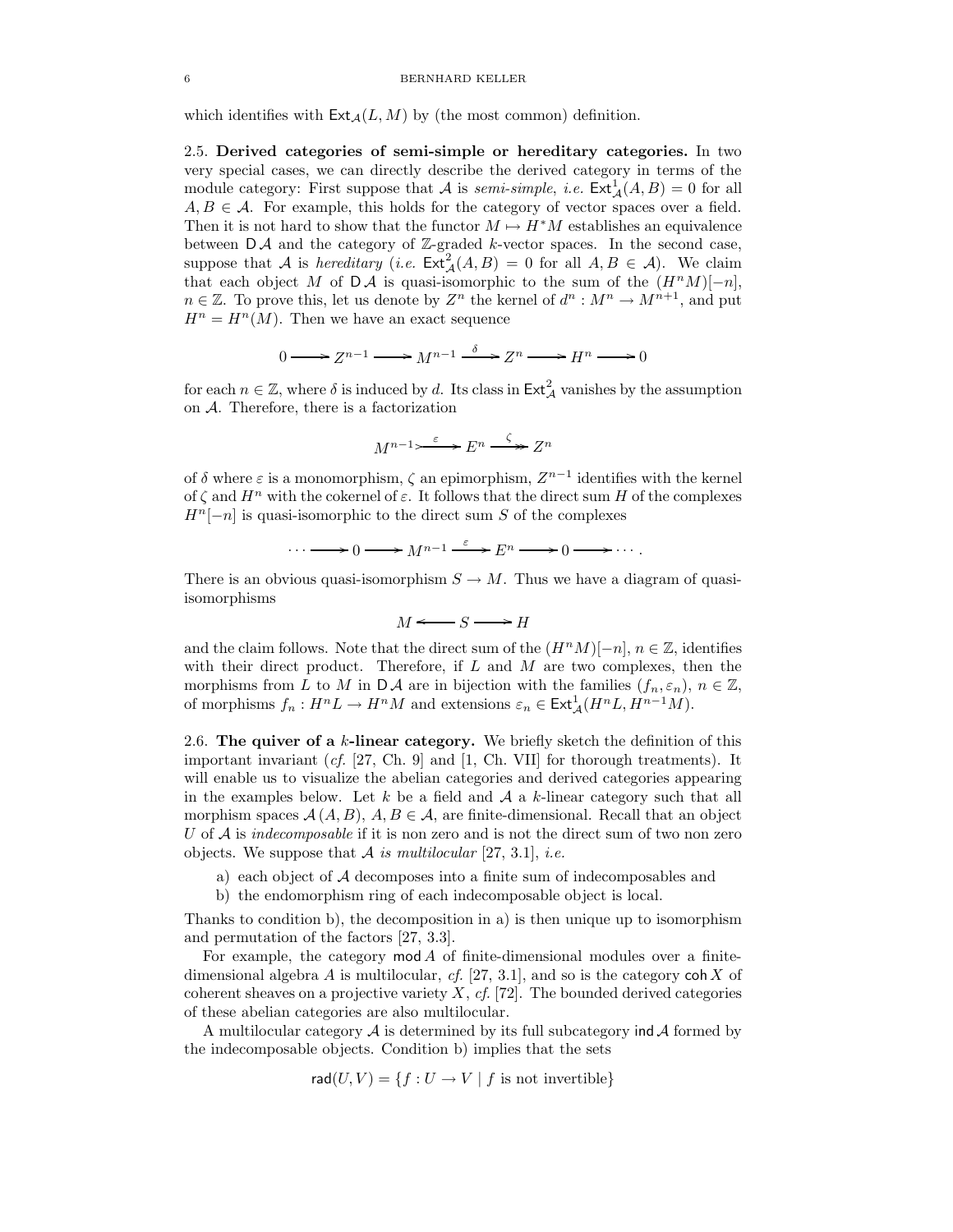form an ideal in ind A. For  $U, V \in \text{ind } A$ , we define the *space of irreducible maps* to be

$$
\operatorname{irr}(U,V) = \operatorname{\mathsf{rad}}(U,V)/\operatorname{\mathsf{rad}}^2(U,V).
$$

The quiver  $\Gamma(\mathcal{A})$  is the quiver (=oriented graph) whose vertices are the isomorphism classes  $[U]$  of indecomposable objects U of A and where, for two vertices  $[U]$  and  $[V]$ , the number of arrows from  $[U]$  to  $[V]$  equals the dimension of the space of irreducible maps  $irr(U, V)$ .

For example, the quiver of the category of finite dimensional vector spaces  $\text{mod } k$ has a single vertex (corresponding to the one-dimensional vector space) and no arrows. The quiver of the bounded derived category  $\mathsf{D}^b$  mod k has vertex set  $\mathbb{Z},$ where  $n \in \mathbb{Z}$  corresponds to the isoclass of  $k[n]$ , and has no arrows. The quiver of the category of finite-dimensional modules over the algebra of lower triangular  $5 \times 5$ -matrices is depicted in the top part of figure 1. This example and several others are discussed below in section 2.8.

2.7. Algebras given by quivers with relations. Interesting but accessible examples of abelian categories arise as categories of modules over non semi-simple algebras. To describe a large class of such algebras, we use quivers with relations. We briefly recall the main construction: A *quiver* is an oriented graph. It is thus given by a set  $Q_0$  of points, a set  $Q_1$  of arrows, and two maps  $s, t : Q_1 \rightarrow Q_0$ associating with each arrow its source and its target. A simple example is the quiver

$$
\vec{A}_{10} : \quad 1 \xrightarrow{\alpha_1} 2 \xrightarrow{\alpha_2} 3 \to \ldots \to 8 \xrightarrow{\alpha_8} 9 \xrightarrow{\alpha_9} 10.
$$

A path in a quiver Q is a sequence  $(y|\beta_r|\beta_{r-1}|\dots|\beta_1|x)$  of composable arrows  $\beta_i$ with  $s(\beta_1) = x$ ,  $s(\beta_i) = t(\beta_{i-1}), 2 \leq i \leq r$ ,  $t(\beta_r) = y$ . In particular, for each point  $x \in Q_0$ , we have the *lazy path*  $(x|x)$ . It is neutral for the obvious *composition* of paths. The *quiver algebra kQ* has as its basis all paths of  $Q$ . The product of two basis elements equals the composition of the two paths if they are composable and 0 otherwise. For example, the quiver algebra of  $Q = \vec{A}_{10}$  is isomorphic to the algebra of lower triangular  $10 \times 10$  matrices.

The construction of the quiver algebra  $kQ$  is motivated by the (easy) fact that the category of left kQ-modules is equivalent to the category of all diagrams of vector spaces of the shape given by  $Q$ . It is not hard to show that each quiver algebra is hereditary. It is finite-dimensional iff the quiver has no oriented cycles. Gabriel [26] has shown that the quiver algebra of a finite quiver has only a finite number of  $k$ –finite-dimensional indecomposable modules (up to isomorphism) iff the underlying graph of the quiver is a disjoint union of Dynkin diagrams of type A, D, E.

The above example has underlying graph of Dynkin type  $A_{10}$  and thus its quiver algebra has only a finite number of finite-dimensional indecomposable modules.

An ideal  $I$  of a finite quiver  $Q$  is *admissible* if, for some  $N$ , we have

$$
(kQ_1)^N \subseteq I \subseteq (kQ_1)^2,
$$

where  $(kQ_1)$  is the two-sided ideal generated by all paths of length 1. A quiver Q with relations  $R$  is a quiver  $Q$  with a set  $R$  of generators for an admissible ideal  $I$ of kQ. The algebra  $kQ/I$  is then the *algebra associated with*  $(Q, R)$ . Its category of left modules is equivalent to the category of diagrams of vector spaces of shape Q obeying the relations in R. The algebra  $kQ/I$  is finite-dimensional (since I contains all paths of length at least  $N$ ), hence artinian and noetherian. By induction on the number of points one can show that if the quiver Q contains no oriented cycle, then the algebra  $kQ/I$  is of finite global dimension.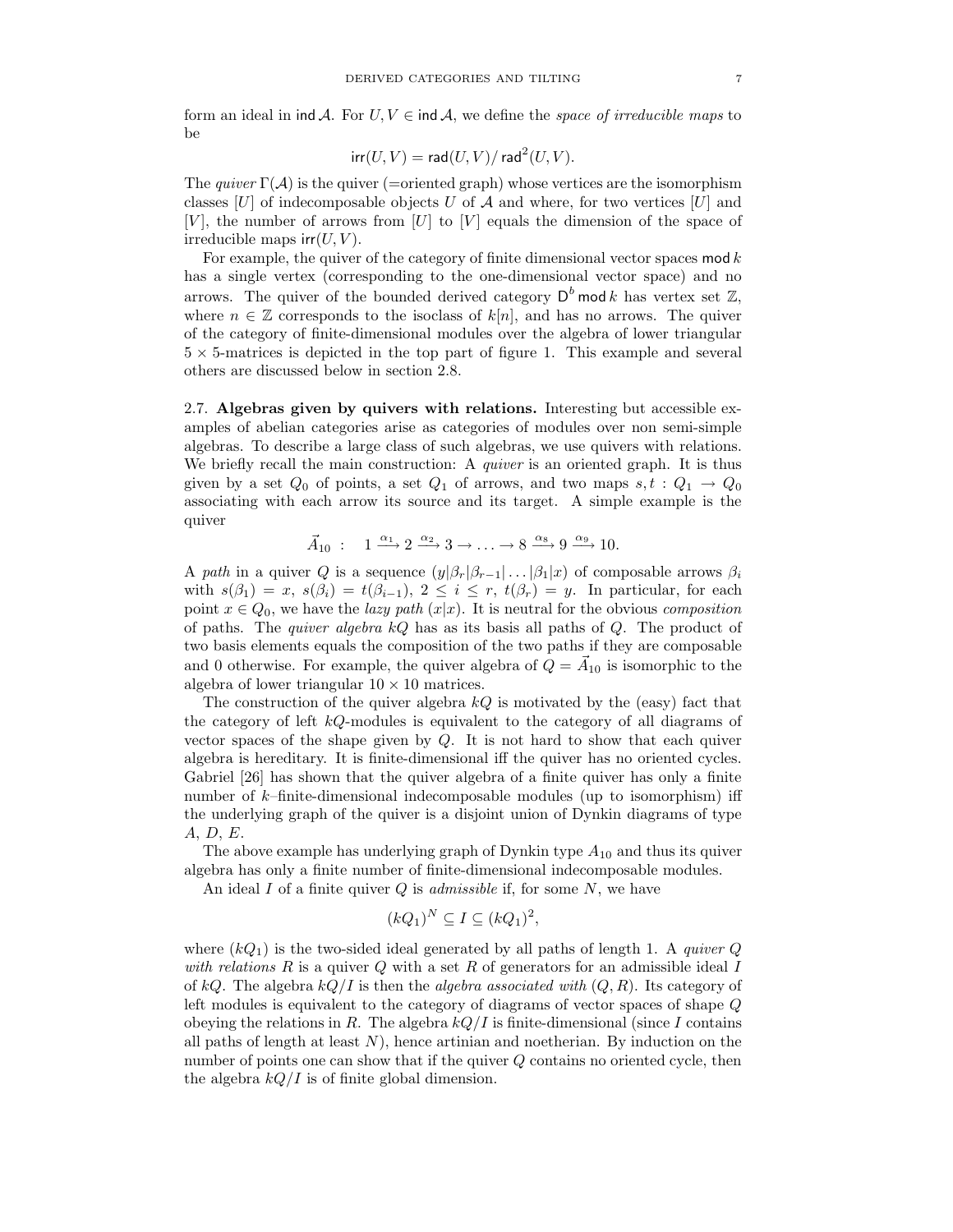One can show that every finite-dimensional algebra over an algebraically closed field is Morita equivalent to the algebra associated with a quiver with relations and that the quiver is unique (up to isomorphism).

2.8. Example: Quiver algebras of type  $A_n$ . Let k be a field,  $n \geq 1$  an integer and  $A$  the category of  $k$ -finite-dimensional (right) modules over the quiver algebra A of the quiver  $\vec{A}_n$  given by

 $\vec{A}_n: 1 \longrightarrow 2 \longrightarrow \cdots \longrightarrow n-1 \longrightarrow n$ .

The quiver  $\Gamma(\mathcal{A})$  is triangle-shaped with  $n(n+1)/2$  vertices. For  $n=5$ , it is given in the top part of figure 1: There are  $n$  (isomorphism classes of) indecomposable projective modules given by the  $P_i = e_{ii}A$ ,  $1 \le i \le n$ . They occur in increasing order on the left rim of the triangle. There are n simple modules  $S_i = P_i/P_{i-1}$ ,  $1 \leq i \leq n$  (where  $P_0 := 0$ ). They are represented in increasing order by the vertices at the bottom. There are *n* injective modules  $I_i = \text{Hom}_k(Ae_{ii}, k)$ ,  $1 \le i \le n$ . They are represented in decreasing order by the vertices on the right rim. Note that each simple module has a projective resolution of length 1 which confirms that  $A$ is hereditary.

Using 2.5 we see that the indecomposable objects of  $D^b$  A are precisely the  $U[n]$ ,  $n \in \mathbb{Z}, U \in \text{ind}(\mathcal{A})$ . Thus the quiver  $D^b \mathcal{A}$  has the vertices  $[S^n U], n \in \mathbb{Z}$ , where  $[U]$ is a vertex of  $\Gamma(\mathcal{A})$ . Arrows from  $[S^n U]$  to  $[S^m V]$  can occur only if m equals n or  $n+1$ , again by 2.5. Now Lemma 2.4 shows that the functor

 $\mathsf{ind}\,\mathcal{A}\to \mathsf{ind}\,\mathsf{D}\,\mathcal{A}\,,\;M\mapsto S^nU$ 

preserves the spaces of irreducible maps. So the arrows  $[S^n U] \to [S^n V]$ , where U and V are indecomposable in A, are in bijection with the arrows  $[U] \to [V]$  in  $\Gamma(\mathcal{A})$ . The additional arrows  $[S^n U] \to [S^{n+1} V]$  are described in [34, 5.5] for  $\mathcal{A} = \text{mod } A$ , where A is an arbitrary finite-dimensional path algebra of a quiver. For  $A = k \vec{A}_n$ , the quiver  $\Gamma(\mathsf{D}^b \mathcal{A})$  is isomorphic to the infinite stripe  $\mathbb{Z}\vec{A}_n$  depicted in the middle part of figure 1. The objects  $[U], U \in \text{ind } A$ , correspond to the vertices  $(q, h)$  in the triangle

$$
g\geq 0\,,\;h\geq 1\,,\;g+h\leq n.
$$

The translation  $U \mapsto SU$  corresponds to the glide-reflection  $(g, h) \mapsto (g + h, n + 1$ h). Remarkably, this quiver was actually discovered twenty years before D. Happel's work appeared in R. Street's Ph. D. Thesis [77] [76], cf. also [78] [79] [75].

The quiver

$$
Q: 1 \longleftarrow 2 \longleftarrow 3 \longrightarrow 4 \longrightarrow 5
$$

is obtained from  $\vec{A}_5$  by changing the orientation of certain arrows. The quiver of mod  $kQ$  is depicted in the lower part of figure 1. The quiver of  $D^b$ (mod  $kQ$ ) turns out to be isomorphic to that of  $D^b(\text{mod } k\vec{A}_5)$ ! The isomorphism commutes with the shift functor  $U \mapsto SU$ . In fact, the isomorphism between the quivers of  $D^b$ (mod  $\vec{A_5}$ ) and  $D^b$ (mod kQ) comes from an equivalence between the derived categories themselves, as we will see below. However, this equivalence does not respect the module categories embedded in the derived categories. This is also visible in figure 1: Some modules for  $k\vec{A}_5$  correspond to *shifted* modules for  $kQ$  and vice versa. Note that the module categories of  $kQ$  and  $k\vec{A}_5$  cannot be equivalent, since the quivers of the module categories are not isomorphic.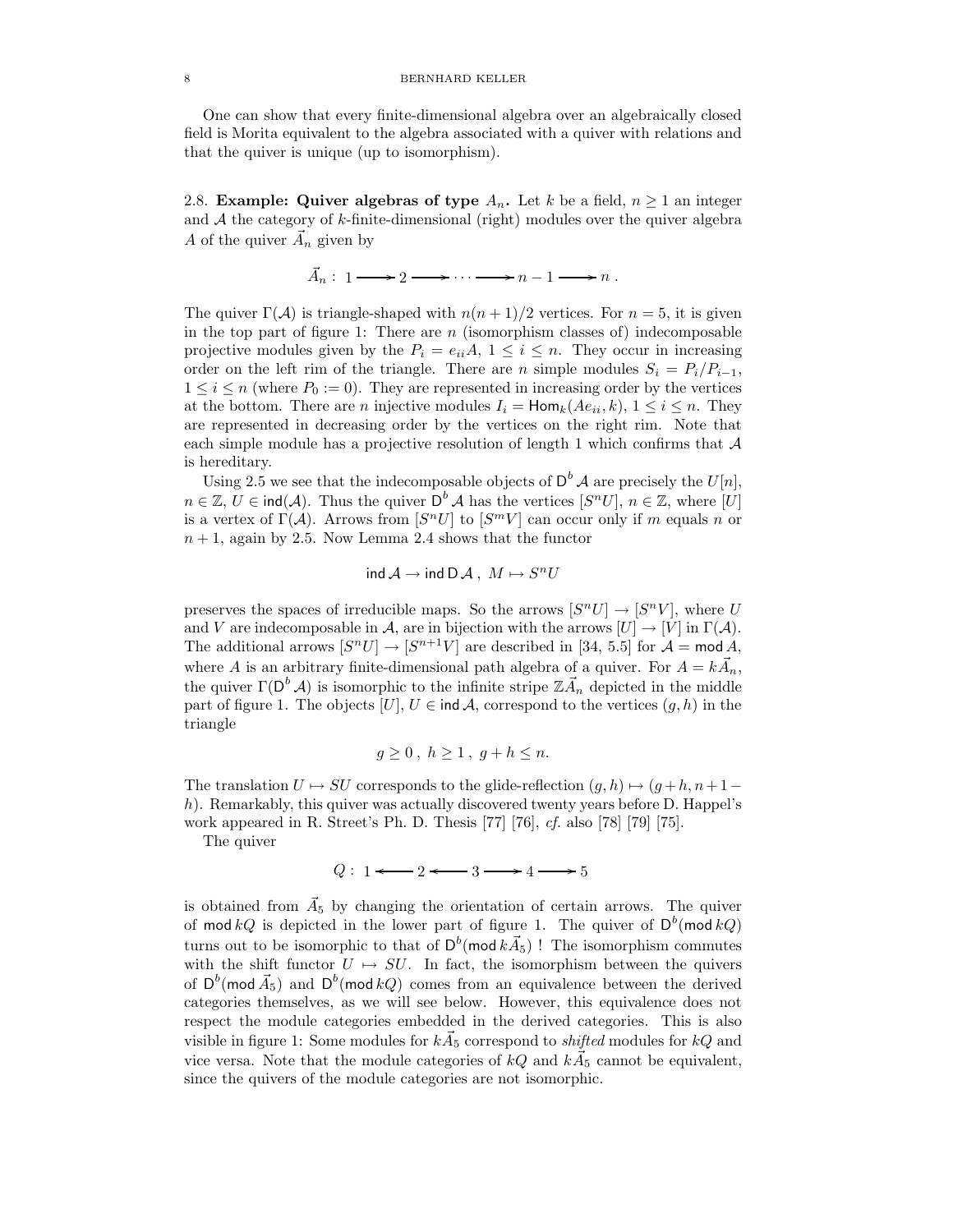2.9. Example: Commutative squares and representations of  $\vec{D}_4$ . Let A be the algebra given by the quiver with relations



A (right) A-module is the same as a commutative diagram of vector spaces



The quivers of mod A and  $D^b$ (mod A) are depicted in figure 2. Their computation is due to D. Happel  $[33]$  and, independently, R. Street,  $cf.$  p. 118 of  $[75]$ . The shift functor  $U \mapsto SU$  corresponds to the map  $(g, h) \mapsto (g + 3, h)$ . Note that the algebra A is not hereditary. Therefore, some indecomposable objects of the derived category are not isomorphic to shifted modules. In the notations of the figure, these are the translates of Y. Let  $Q$  be the quiver  $\vec{D}_4$ :



The quiver of  $\text{mod } kQ$  is depicted in the lower part of figure 2. The quiver of the derived category  $\mathsf{D}^b(\operatorname{\mathsf{mod}} kQ)$  turns out to be isomorphic to that of  $\mathsf{D}^b(\operatorname{\mathsf{mod}} A)$  ! Moreover, the isomorphism respects the shift functors. The isomorphism between the quivers of the bounded derived categories of A and  $kQ$  comes from an equivalence between the categories themselves, as we will see below.

2.10. Example: Kronecker modules and coherent sheaves on the projective line. Let  $Q$  be the Kronecker quiver

$$
1\sum 2\ .
$$

The quiver of the category mod  $kQ$  is depicted in the top part of figure 3, cf. [67]. It is a disjoint union of infinitely many connected components: one postprojective component containing the two (isoclasses of) indecomposable projective modules  $P_1, P_2$ , one *preinjective* component containing the two indecomposable injective modules  $I_1$ ,  $I_2$  and an infinity of components containin the *regular* modules  $R(t, n)$ indexed by a point  $(t_0 : t_1)$  of the projective line  $\mathbb{P}^1(k)$  and an integer  $n \geq 1$ . Explicitly, the module  $R(x, n)$  is given by the diagram

Vn+1 V<sup>n</sup> x1 l <sup>x</sup><sup>0</sup> <sup>r</sup> ,

where  $V_n$  is the nth homogeneous component of the graded space  $k[x_0, x_1]/((t_1x_0 (t_0x_1)^n$ ). The category mod  $kQ$  is hereditary. Thus the indecomposables in its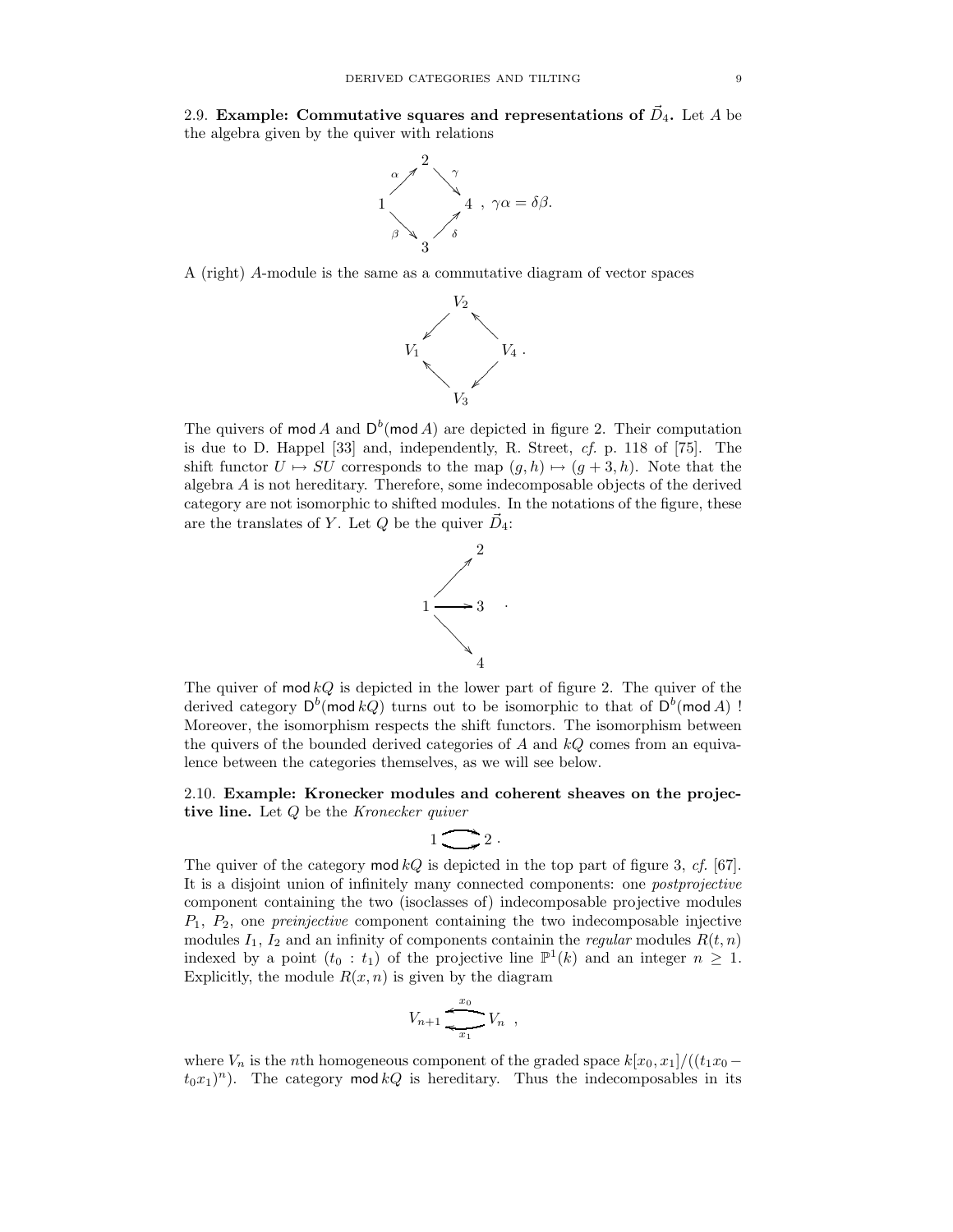derived category are simply shifted copies of indecomposable modules. The quiver of the derived category is depicted in the middle part of figure 3. Remarkably, it is isomorphic to the quiver of the derived category of the category  $\text{coh } \mathbb{P}^1$  of coherent sheaves on the projective line. The quiver of the category  $\coh\mathbb{P}^1$  is depicted in the bottom section of figure 3. It contains one component whose vertices are the line bundles  $O(n)$ ,  $n \in \mathbb{Z}$ , and an infinity of components containing the skyscraper sheaves  $O_{nx}$  of length  $n \geq 1$  concentrated at a point  $x \in \mathbb{P}^1$ . Note that via the isomorphism of the quivers of the derived categories, these correspond to the indecomposable regular modules over  $kQ$ , while the line bundles correspond to postprojective modules and to preinjective modules shifted by one degree. We will see that the isomorphism between the quivers of the derived categories of the categories mod  $kQ$  and coh  $\mathbb{P}^1$  comes from an equivalence between the derived categories themselves.

## 3. Derived functors

3.1. Deligne's definition. The difficulty in finding a general definition of derived functors is to establish a framework which allows one to prove, in full generality, as many as possible of the pleasant properties found in the examples. This seems to be best achieved by Deligne's definition [23], which we will give in this section (compare with Grothendieck-Verdier's definition in [82]).

Let A and B be abelian categories and  $F : A \rightarrow B$  an additive functor. A typical example is the fixed point functor

 $Fix_G$  : Mod  $\mathbb{Z} G \to \mathsf{Mod}\, \mathbb{Z}$ 

which takes a module M over a group G to the abelian group of  $G$ -fixed points in M. The additive functor F clearly induces a functor  $C \mathcal{A} \to C \mathcal{B}$  between the categories of complexes (obtained by applying  $F$  componentwise) and a functor  $H \mathcal{A} \rightarrow H \mathcal{B}$  between the homotopy categories. By abuse of notation, both will be denoted by F as well. We are looking for a functor ?:  $D \mathcal{A} \rightarrow D \mathcal{B}$  which should make the following square commutative

$$
\begin{array}{ccc}\nH \mathcal{A} & \xrightarrow{F} & H \mathcal{B} \\
\downarrow & & \downarrow \\
D \mathcal{A} & \xrightarrow{?} & D \mathcal{B}\n\end{array}
$$

However, if  $F$  is not exact, it will not transform quasi-isomorphisms to quasiisomorphisms and the functor in question cannot exist. What we will define then is a functor  $\mathbb{R}F$  called the 'total right derived functor', which will be a 'right approximation' to an induced functor. More precisely, for a given  $M \in D\mathcal{A}$ , we will not define  $\mathbf{R}F(M)$  directly but only a functor

$$
(\mathbf{r} F)(?,M):(\mathsf D\,\mathcal B)^{op}\to {\sf Mod}\,\mathbb Z
$$

which, if representable, will be represented by  $\mathbf{R}F(M)$ . For  $L \in D\mathcal{B}$ , we define  $(\mathbf{r}F)(L, M)$  to be the set of 'left F-fractions', i.e. equivalence classes of diagrams



where f is a morphism of  $D\mathcal{B}$  and s a quasi-isomorphism of  $H\mathcal{A}$ . Equivalence is defined in complete analogy with section 2.1. We say that  $\mathbf{R}F$  is defined at  $M \in \mathcal{D}A$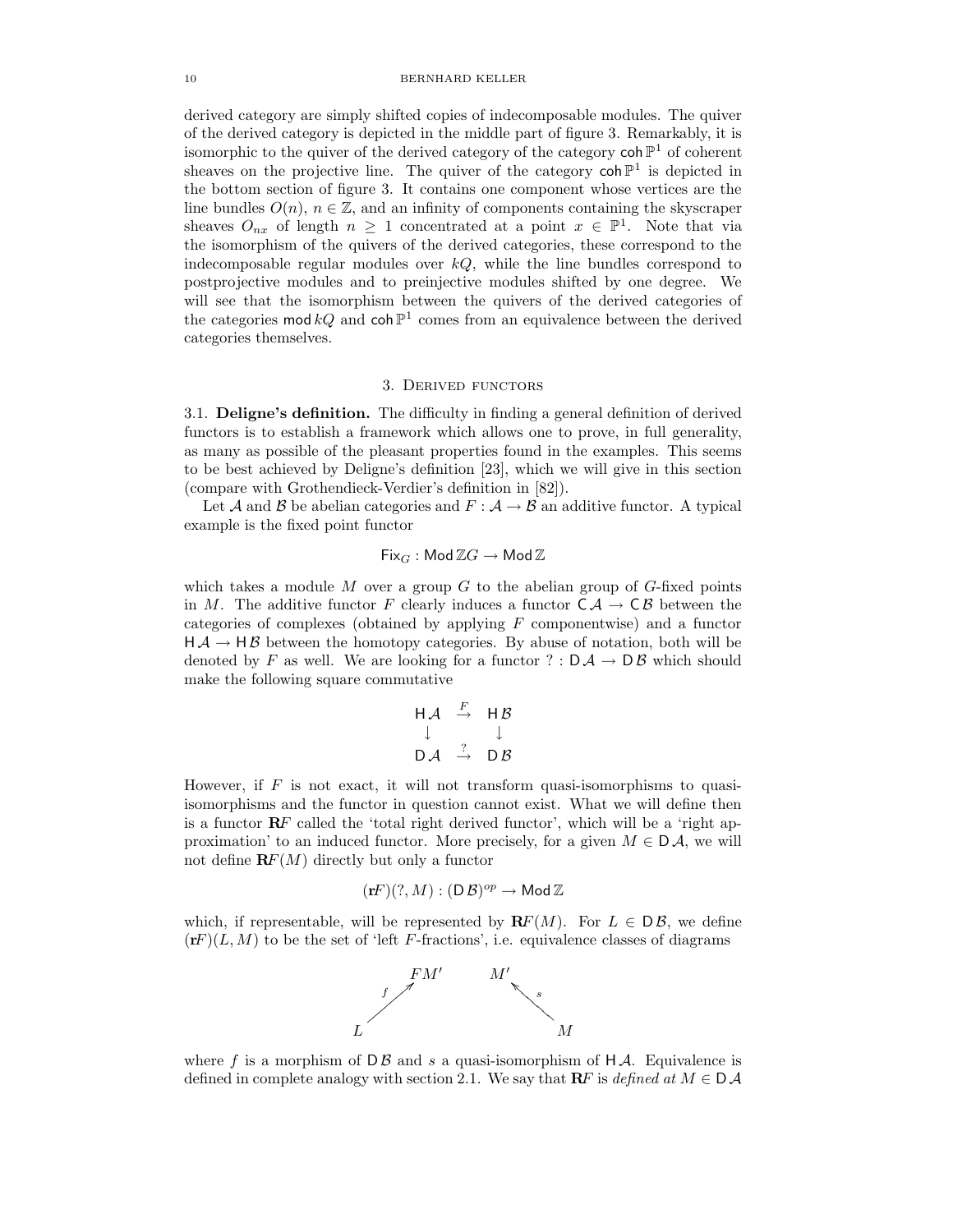if the functor  $(\mathbf{r}F)(?, M)$  is representable and if this is the case, then the value  $\mathbf{R}FM$ is defined by the isomorphism

$$
\mathsf{Hom}_{\mathsf{D}\mathcal{B}}(?, (\mathbf{R}F)(M)) \stackrel{\sim}{\rightarrow} (\mathbf{r}F)(?, M).
$$

The link between this definition and more classical constructions is established by the

**Proposition.** Suppose that  $A$  has enough injectives and  $M$  is left bounded. Then **RF** is defined at M and we have

$$
\mathbf{R}FM = FI
$$

where  $M \to I$  is a quasi-isomorphism with a left bounded complex with injective components.

Under the hypotheses of the proposition, the quasi-isomorphism  $M \to I$  always exists [44, 1.7.7]. Viewed in the homotopy category  $H \mathcal{A}$  it is functorial in M since it is in fact the universal morphism from  $M$  to a fibrant  $(2.4)$  complex. For example, if M is concentrated in degree 0, then I may be chosen to be an injective resolution of M and we find that

(3.1.1) 
$$
H^n \mathbf{R} F M = (\mathbf{R}^n F)(M) ,
$$

the *n*th right derived functor of  $F$  in the sense of Cartan-Eilenberg [19].

The above definition works not only for functors induced from functors  $F : A \rightarrow$ B but can also be applied without any changes to arbitrary functors  $F : H \mathcal{A} \to H \mathcal{B}$ . One obtains  $\mathbb{R}F$  (defined in general only on a subcategory). Dually, one defines the functor  $\mathbf{L}F : \mathsf{D} \mathcal{A} \to \mathsf{D} \mathcal{B}$ : For each  $M \in \mathsf{D} \mathcal{A}$ , where  $\mathbf{L}F(M)$  is defined, it represents the functor

$$
L \mapsto \mathbf{F}(M,L)\,,
$$

where  $F(M, L)$  is the set of equivalence classes of diagrams



As an exercise, the reader can prove the isomorphism of functors

$$
\mathbf{R}\mathsf{Fix}_{G/H} \circ \mathbf{R}\mathsf{Fix}_H = \mathbf{R}\mathsf{Fix}_G
$$

for a group  $G$  and a normal subgroup  $H$  of  $G$ . Here, all derived functors are defined on the full subcategory of left bounded complexes  $D^+$  Mod  $\mathbb{Z}G$  of D Mod  $\mathbb{Z}G$ . This isomorphism replaces the traditional Lyndon-Hochschild-Serre spectral sequence:

(3.1.2) 
$$
E_2^{pq} = H^p(G/H, H^q(H, M)) \Rightarrow H^{p+q}(G, M)
$$

for a G-module M. In fact, using the methods of section 7 one can obtain the spectral sequence from the isomorphism of functors.

Equation 3.1.1 shows that in general, derived functors defined on  $D^b(\mathcal{A})$  will take values in the unbounded derived categories. It is therefore useful to work with unbounded derived categories from the start. The following theorem ensures the existence of derived functors in all the cases we will need: Let A be a k-algebra and  $\beta$  a Grothendieck category (*i.e.* an abelian category having a generator, such that all set-indexed colimits exist and all filtered colimits are exact).

**Theorem.** a) Every functor with domain  $H(\mathcal{B})$  admits a total right derived functor.

b) Every functor with domain H(Mod A) admits a total right derived functor and a total left derived functor.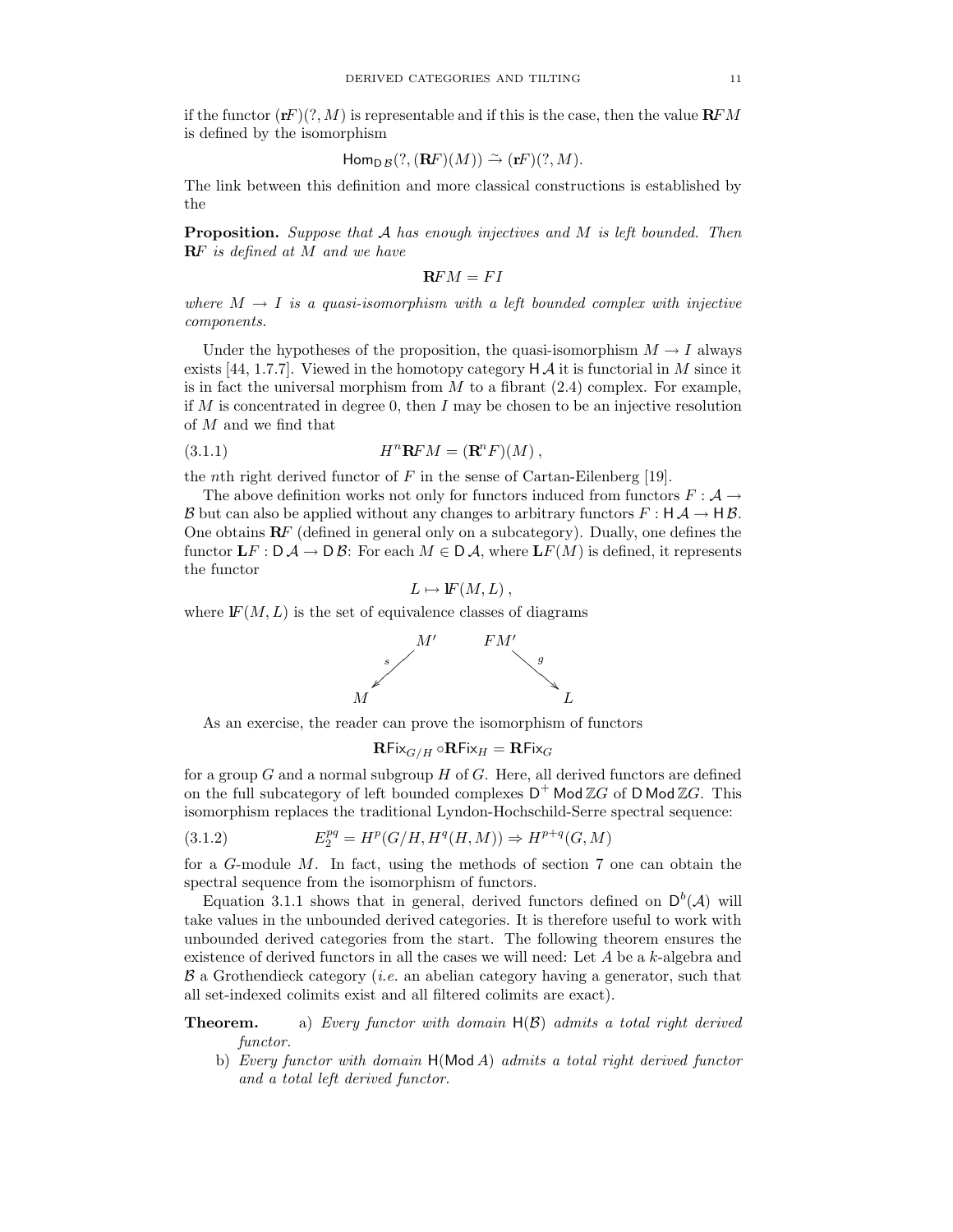c) If  $(F, G)$  is a pair of adjoint functors from  $H(Mod A)$  to  $H(B)$ , then  $(LF, RG)$ is a pair of adjoint functors from  $D(\text{Mod } A)$  to  $D(\mathcal{B})$ .

We refer to [25] and [80] for a) and to [74] and [49] for b). Statement c) is a special case of the following easy

**Lemma.** Let  $(F, G)$  be an adjoint pair of functors between the homotopy categories  $H(A)$  and  $H(B)$  of two abelian categories A and B. Suppose that LF and RG are defined everywhere. Then  $(LF, RG)$  is an adjoint pair between  $D(A)$  and  $D(B)$ .

### 4. Tilting and derived equivalences

4.1. Tilting between algebras. Let A and B be associative unital k-algebras and  $T$  an  $A$ - $B$ -bimodule. Then we have adjoint functors

$$
? \otimes_A T : \mathsf{Mod}\,A \xrightarrow{\bullet} \mathsf{Mod}\,B : \mathsf{Hom}_B(T, ?)
$$

(and in fact each pair of adjoint functors between module categories is of this form). One variant of Morita's theorem states that these functors are quasi-inverse equivalences iff

- a)  $T_B$  is finitely generated projective,
- b) the canonical map  $A \to \text{Hom}_B(T_B, T_B)$  is an isomorphism, and
- c) the free B-module of rank one  $B_B$  is a direct factor of a finite direct sum of copies of T.

If, in this statement, we replace the module categories by their derived categories, and adapt the conditions accordingly, we obtain the statement of the

Theorem (Happel [33]). The total derived functors

 $\mathbf{L}(?\otimes_A T) : \mathsf{D}(\mathsf{Mod}\,A) \xrightarrow{\bullet} \mathsf{D}(\mathsf{Mod}\,B) : \mathbf{R}\mathsf{Hom}_B(T, ?)$ 

are quasi-inverse equivalences iff

a) As a B-module, T admits a finite resolution

 $0 \to P_n \to P_{n-1} \to \ldots \to P_1 \to P_0 \to T \to 0$ 

by finitely generated projective  $B$ -modules  $P_i$ ,

b) the canonical map

$$
A \to \mathsf{Hom}_B(T,T)
$$

is an isomorphism and for each  $i > 0$ , we have  $\mathsf{Ext}^i_B(T,T) = 0$ , and

c) there is a long exact sequence

$$
0 \to B \to T^0 \to T^1 \to \ldots \to T^{m-1} \to T^m \to 0
$$

where  $B$  is considered as a right B-module over itself and the  $T<sup>i</sup>$  are direct factors of finite direct sums of copies of T.

If these conditions hold and, moreover,  $A$  and  $B$  are right noetherian, then the derived functors restrict to quasi-inverse equivalences

$$
\mathsf{D}^b(\operatorname{mod} A) \xrightarrow{\bullet} \mathsf{D}^b(\operatorname{mod} B) ,
$$

where mod A denotes the category of finitely generated A-modules.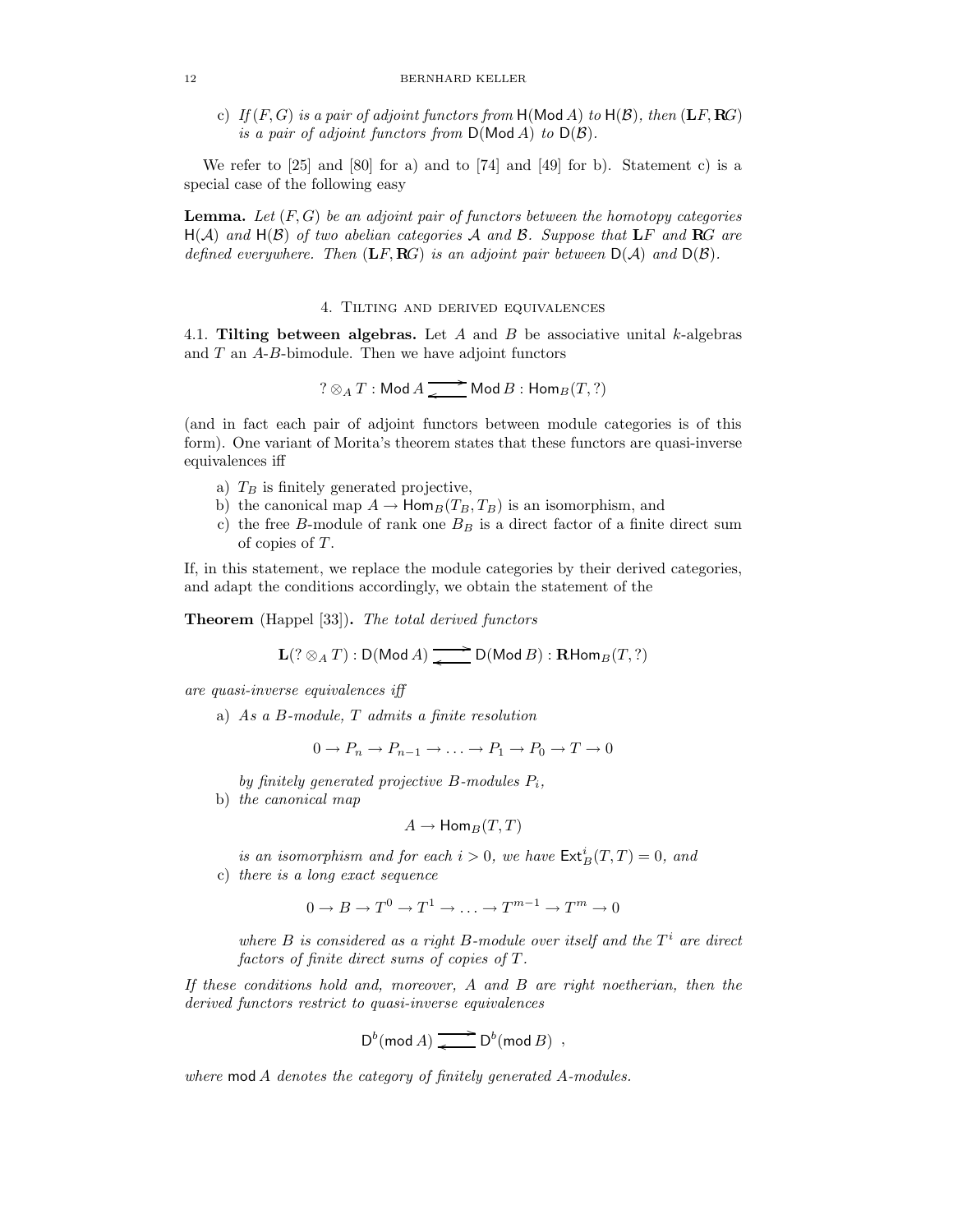4.2. First links between the module categories. Now assume that  $(A, T, B)$ is a tilting triple, i.e. that the conditions of Happel's theorem 4.1 hold. Note that we make no assumption on the dimensions over  $k$  of  $A, B,$  or  $T$ . Let  $w$  be the maximum of the two integers  $n$  and  $m$  occuring in conditions a) and c). Put

$$
F = ? \otimes_A^{\mathsf{L}} T \ , \ G = \mathbf{R} \mathsf{Hom}_B(T, ?)
$$

and, for  $n \in \mathbb{Z}$ , put

$$
F_n=H^{-n}\circ F|\operatorname{Mod} A\,,\; G^n=H^n\circ G|\operatorname{Mod} B.
$$

These functors are homological, i.e. each short exact sequence of modules will give rise to a long exact sequence in these functors. This makes it clear that the subcategories

$$
\mathcal{A}_n = \{ M \in \text{Mod } A \mid F_i(M) = 0, \ \forall i \neq n \}
$$

$$
\mathcal{B}_n = \{ N \in \text{Mod } B \mid G^i(N) = 0, \ \forall i \neq n \}
$$

are closed under extensions, that they vanish for  $n < 0$  or  $n > w$  and that  $\mathcal{A}_w$  and  $\mathcal{B}_0$  are closed under submodules and  $\mathcal{A}_0$  and  $\mathcal{B}_w$  under quotients. Moreover, since

$$
F_n | \mathcal{A}_n \xrightarrow{\sim} S^{-n} F | \mathcal{A}_n
$$
 and  $G^n | \mathcal{B}_n \xrightarrow{\sim} S^n G | \mathcal{B}_n$ 

the functors  $F_n$  and  $G_n$  induce quasi-inverse equivalences between  $A_n$  and  $B_n$ . Let us now assume that  $Mod A$  is hereditary. Then each indecomposable of  $D(Mod A)$  is concentrated in precisely one degree. Thus, for each indecomposable  $N$  of  $Mod A$ ,  $FN$  will have non-vanishing homology in exactly one degree and so  $N$  will lie in precisely one of the  $\mathcal{B}_n$ . Thus, as an additive category, Mod B is made up of 'pieces' of the hereditary category  $Mod A$ . Whence the terminology that  $Mod B$ is piecewise hereditary. The algebras in the examples below are all hereditary or piecewise hereditary.

This first analysis of the relations between abelian categories with equivalent derived categories will be refined in section 7.

4.3. Example:  $k\vec{A}_5$ . We continue example 2.8. In mod  $k\vec{A}_5$ , we consider the module T given by the sum of the indecomposables  $T_i$ ,  $1 \leq i \leq 5$ , marked in the top part of figure 1. The endomorphism ring of T over  $k\vec{A}_5$  is isomorphic to  $kQ$  so that T becomes a  $kQ \cdot k\vec{A}_5$ -bimodule. It is not hard to check that  $(kQ, T, k\vec{A}_5)$  is a tilting triple. The resulting equivalence between the derived categories gives rise to the identification of their quivers depicted in figure 1. For two indecomposables U and V, let us write  $U \leq V$  if there is a path from U to V in the quiver of the module category. Then we can describe the indecomposables of the subcategories  $\mathcal{A}_n$  and  $\mathcal{B}_n$  of 4.2 as follows:

$$
B_0: U \in ind(k\vec{A}_5) \text{ such that } U \geq T_i \text{ for some i}
$$
  
\n
$$
\mathcal{A}_0: U \in ind(kQ) \text{ such that } U \leq GI_i \text{ for some i}
$$
  
\n
$$
B_1: P_1, P_2, S_2 \in ind(k\vec{A}_5)
$$
  
\n
$$
\mathcal{A}_1: S'_2, I'_2, I'_1 \in ind(kQ)
$$

In terms of representations of Q and  $\vec{A}_5$ , the functor  $G_0 = \text{Hom}_{k\vec{A}_5}(T, ?)$  corresponds to the 'reflection functor' [10] which sends a representation

$$
V_1 \xleftarrow{\alpha_1} V_2 \xleftarrow{\alpha_2} V_3 \xleftarrow{\cdots} V_4 \xleftarrow{\cdots} V_5
$$

to

$$
\ker(\alpha_2) \longrightarrow \ker(\alpha_1 \alpha_2) \longrightarrow V_3 \longleftarrow V_4 \longleftarrow V_5 .
$$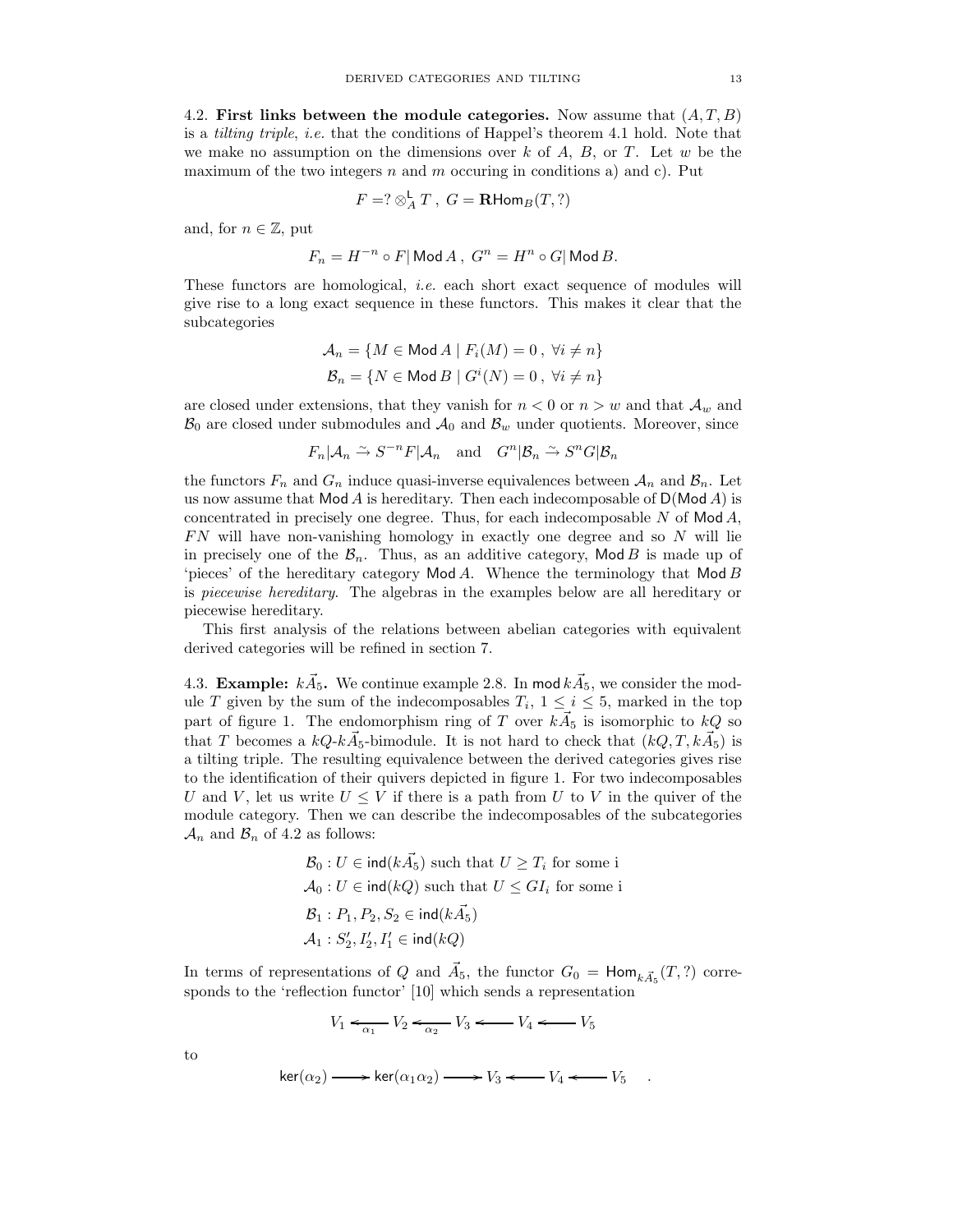The functor  $G_1 = \text{Ext}_{k\vec{A}_5}(T, ?)$  corresponds to the functor which sends a representation

$$
V_1 \leftarrow_{\alpha_1} V_2 \leftarrow_{\alpha_2} V_3 \leftarrow V_4 \leftarrow V_5
$$

to

$$
\mathsf{cok}(\alpha_2) \longrightarrow \mathsf{cok}(\alpha_1 \alpha_2) \longrightarrow 0 \longleftarrow 0 \longleftarrow 0.
$$

To describe the total right derived functor  $G = \mathbf{R}$ Hom $_{k, \vec{A}_5}(T, ?)$ , we need the map*ping cone:* recall that if  $f : K \to L$  is a morphism of complexes, the mapping cone  $C(f)$  is the complex with components  $L^p \oplus K^{p+1}$  and with the differential

$$
\left[\begin{array}{cc} d_L & f \\ 0 & -d_K \end{array}\right]
$$

.

We view complexes of  $k\vec{A}_5$ -modules as representations of  $\vec{A}_5$  in the category of complexes of vector spaces and similarly for complexes of  $kQ$ -modules. Then the functor **RHom**<sub> $k\vec{A}_5$ </sub> $(T, ?)$  is induced by the exact functor which sends

$$
V_1 \leftarrow \overline{\alpha_1} \quad V_2 \leftarrow \overline{\alpha_2} \quad V_3 \leftarrow V_4 \leftarrow V_5
$$

(where the  $V_i$  are complexes of vector spaces) to

$$
C(\alpha_2) \longrightarrow C(\alpha_1 \alpha_2) \longrightarrow V_3 \longleftarrow V_4 \longleftarrow V_5 .
$$

4.4. Example: Commutative squares and representations of  $\vec{D}_4$ . We continue example 2.9. Let T be the  $k\vec{D}_4$ -module which is the direct sum of the indecomposables  $T_i$ ,  $1 \le i \le 4$ , marked in the lower part of figure 2. It is not hard to see that the endomorphism ring of T is isomorphic to A and that  $(A, T, k\vec{D}_4)$  is a tilting triple. The resulting equivalence of derived categories leads to the identification of their quivers depicted in figure 2. The indecomposables of the subcategories  $A_n$ and  $\mathcal{B}_n$  of 4.2 are as follows

$$
\mathcal{A}_0: U \in \text{ind } A \text{ such that } U < \tau I_4
$$
\n
$$
\mathcal{B}_0: U \in \text{ind } kQ \text{ such that } U \neq Y, Z \text{ and } U \geq T_1
$$
\n
$$
\mathcal{A}_1: U \in \text{ind } A \text{ such that } U \geq \tau I_4
$$
\n
$$
\mathcal{B}_1: P_1', P_2', P_4', Z \in \text{ind } A.
$$

Note that GY has homology in degrees 0 and 1 so that Y belongs neither to  $\mathcal{B}_0$ nor to  $\mathcal{B}_1$ . In terms of representations of quivers, the functor  $G_0 = \text{Hom}_{k\vec{D}_4}(T, ?)$ is constructed as follows: Given a diagram  $V$ , we form



where all 'squares' are cartesian. Then the image of  $V$  is the commutative square W.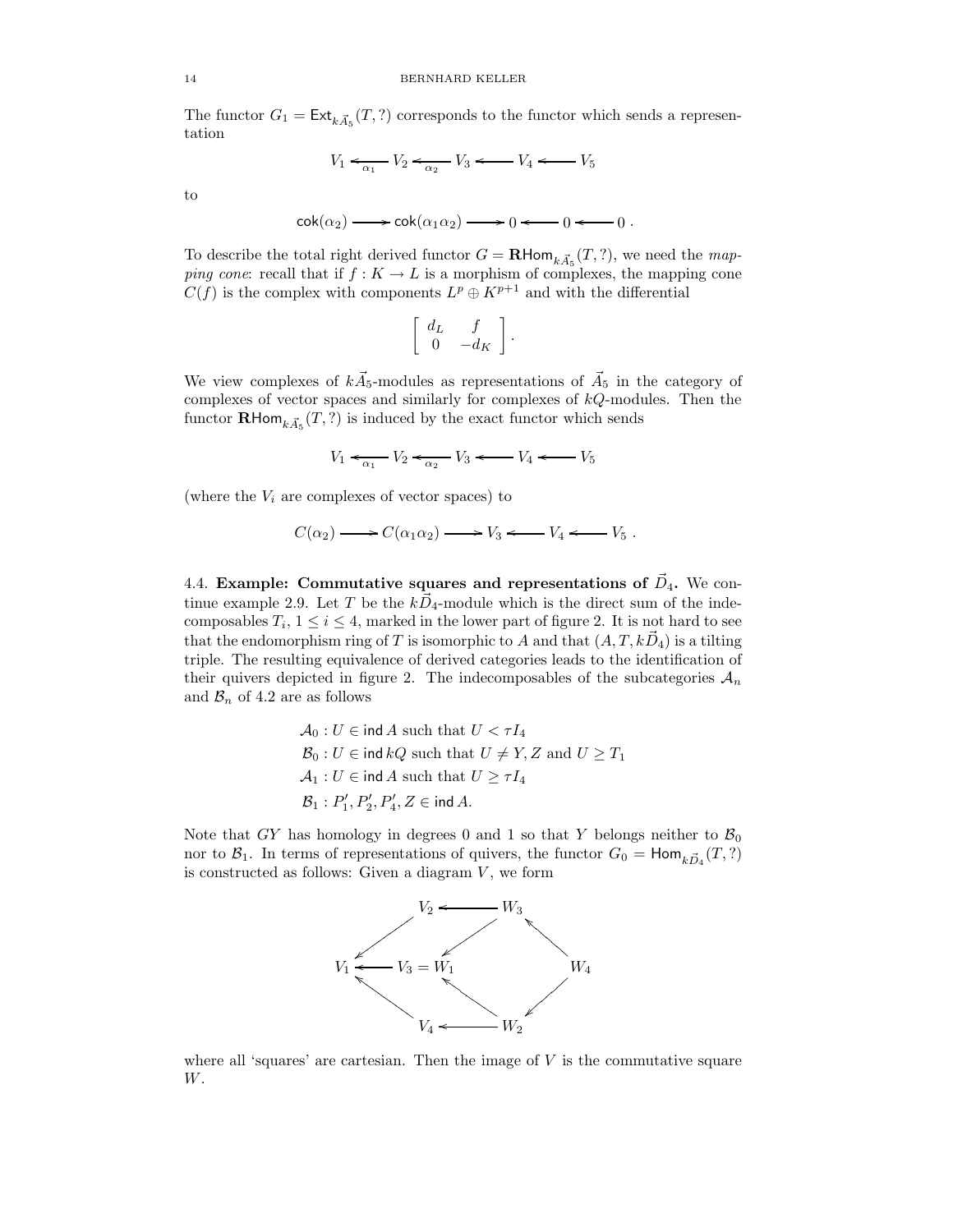4.5. Historical remarks. Happel's theorem 4.1, the links between module categories described in section 4.2 and examples like the above form the theory of tilting as it was developped in the representation theory of finite-dimensional algebras in the 1970s and 80s. Important precursors to the theory were: Gelfand-Ponomarev [31] [30], Bernstein-Gelfand-Ponomarev [10], Auslander-Platzeck-Reiten [2], Marmaridis [56], .... The now classical theory (based on homological algebra but avoiding derived categories) is due to: Brenner-Butler [14], who first proved the 'tilting theorem', Happel-Ringel [37], who improved the theorem and defined tilted algebras, Bongartz [13], who streamlined the theory, and Miyashita [58], who generalized it to tilting modules of projective dimension  $> 1$ . The use of derived categories goes back to D. Happel [33]. Via the work of Parshall-Scott [21], this lead to J. Rickard's Morita theory for derived categories [65], which we present below.

4.6. Tilting from abelian categories to module categories. Let  $\beta$  be a klinear abelian Grothendieck category. An object  $T$  of  $\beta$  is a *tilting object* if the functor

$$
\mathbf{R}\mathsf{Hom}(T,?) : \mathsf{D}(\mathcal{B}) \to \mathsf{D}(\mathsf{Mod}\,\mathsf{End}(T))
$$

is an equivalence.

**Proposition** ([8], [12]). Suppose that  $\beta$  is locally noetherian of finite homological dimension and that  $T \in \mathcal{B}$  has the following properties:

- a) T is noetherian.
- b) We have  $\mathsf{Ext}^n(T,T) = 0$  for all  $n > 0$ .
- c) Let  $add(T)$  be the closure of T under forming finite direct sums and direct summands. The closure of  $add(T)$  under kernels of epimorphisms contains a set of generators for B.

Then T is a tilting object. If, moreover,  $\text{End}(T)$  is noetherian, the functor  $\text{RHom}(T,?)$ induces an equivalence

$$
\mathsf{D}^b(\mathcal{B}_{noe}) \to \mathsf{D}^b(\operatorname{\mathsf{mod}}\operatorname{\mathsf{End}}(T))\ ,
$$

where  $\mathcal{B}_{\text{noe}}$  is the subcategory of noetherian objects of  $\beta$ .

An analysis of the links between  $\mathcal B$  and mod  $\text{End}(T)$  analogous to 4.2 can be carried out. The more refined results of section 7 also apply in this situation.

4.7. Example: Coherent sheaves on the projective line. We continue example  $2.10$ . Let  $A$  be the category of quasi-coherent sheaves on the projective line  $\mathbb{P}^1(k)$ . Let T be the sum of  $O(-1)$  with  $O(0)$ . Then the conditions of the above proposition hold: Indeed,  $A$  is locally noetherian and hereditary and T is noetherian. So condition a) holds. Condition b) is a well-known computation. The sheaves  $O(-n)$ ,  $n \in \mathbb{N}$ , form a system of generators for A. Therefore condition c) follows from the existence of the short exact sequences

$$
0 \to O(-n-1) \to O(-n) \oplus O(-n) \to O(-n+1) \to 0 \, , \, n \in \mathbb{Z}.
$$

The endomorphism ring of  $T$  is isomorphic to the Kronecker algebra of example 2.10. The resulting equivalence

$$
\mathbf{R}\mathsf{Hom}(T, ?): \mathsf{D}^b(\mathsf{coh}(\mathbb{P}^1)) \to \mathsf{D}^b(\mathsf{End}(T))
$$

induces the identification of the quivers depicted in figure 3. With notations analogous to 4.2, the indecomposables of  $A_0$  are those of the postprojective and the regular components. Those of  $A_1$  are the ones in the preinjective component. The indecomposables in  $\mathcal{B}_0$  are the line bundles  $O(n)$  with  $n \geq 0$  and the skyscraper sheaves. Those of  $\mathcal{B}_1$  are the line bundles  $O(n)$  with  $n < 0$ .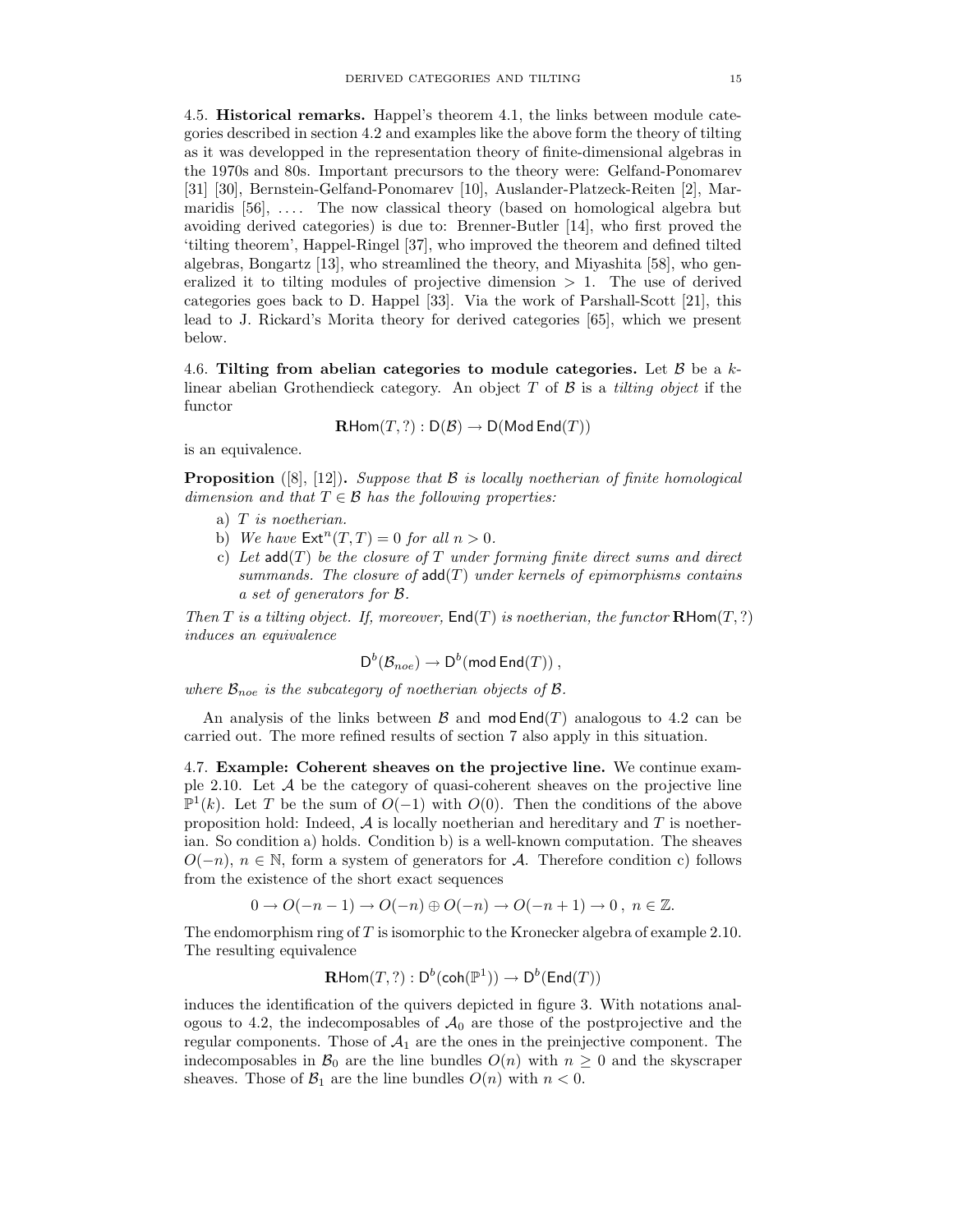This example is a special case of Beilinson's [11] description of the derived category of coherent sheaves on  $\mathbb{P}^n(k)$ . It was generalized to other homogeneous varieties by Kapranov [40] [41] [42] [43] and to weighted projective lines by Geigle and Lenzing [29] and Baer [8].

#### 5. Triangulated categories

5.1. Definition and examples. Let  $A$  be an abelian category (for example, the category Mod  $R$  of modules over a ring  $R$ ). One can show that the derived category  $D \mathcal{A}$  is abelian only if all short exact sequences of  $\mathcal{A}$  split. This deficiency is partly compensated by the so-called triangulated structure of  $D\mathcal{A}$ , which we are about to define. Most of the material of this section first appears in [82].

A *standard triangle* of  $D \mathcal{A}$  is a sequence

$$
X \xrightarrow{Qi} Y \xrightarrow{Qp} Z \xrightarrow{\partial \varepsilon} X[1],
$$

where  $Q : \mathsf{C}\mathcal{A} \to \mathsf{D}\mathcal{A}$  is the canonical functor,

$$
\varepsilon: 0 \to X \xrightarrow{i} Y \xrightarrow{p} Z \to 0
$$

a short exact sequence of complexes, and  $\partial \varepsilon$  a certain morphism of D A, functorial in  $\varepsilon$ , and which lifts the connecting morphism  $H^*Z \to H^{*+1}X$  of the long exact homology sequence associated with  $\varepsilon$ . More precisely,  $\partial \varepsilon$  is the fraction  $'s^{-1} \circ j''$ where j is the inclusion of the subcomplex  $Z$  into the complex  $X'[1]$  with components  $Z^n \oplus Y^{n+1}$  and differential

$$
\left[\begin{array}{cc} d_Z & p \\ 0 & -d_Y \end{array}\right],
$$

and  $s: X[1] \to X'[1]$  is the morphism  $[0, i]^t$ . A triangle of  $\mathsf{D}\mathcal{A}$  is a sequence  $(u', v', w')$  of  $\mathsf{D}\mathcal{A}$  isomorphic to a standard triangle, i.e. such that we have a commutative diagram

$$
X' \xrightarrow{u'} Y' \xrightarrow{v'} Z' \xrightarrow{w'} X'[1] ,
$$
  
\n
$$
x \downarrow \qquad \qquad x \downarrow \qquad \qquad x^{[1]} \downarrow
$$
  
\n
$$
X \longrightarrow Y \longrightarrow Z \longrightarrow X[1]
$$

where the vertical arrows are isomorphisms of  $D \mathcal{A}$  and the bottom row is a standard triangle.

**Lemma.** T1 For each object  $X$ , the sequence

$$
0 \to X \xrightarrow{1} X \to S0
$$

is a triangle.

- T2 If  $(u, v, w)$  is a triangle, then so is  $(v, w, -Su)$ .
- T3 If  $(u, v, w)$  and  $(u', v', w')$  are triangles and x, y morphisms such that  $yu =$  $u'x$ , then there is a morphism z such that  $zv = v'y$  and  $(Sx)w = w'z$ .

$$
X \xrightarrow{u} Y \xrightarrow{v} Z \xrightarrow{w} SX
$$
  
\n
$$
x \downarrow y \downarrow z \downarrow y
$$
  
\n
$$
X' \xrightarrow{u'} Y' \xrightarrow{v'} Z' \xrightarrow{w'} SX'
$$

T4 For each pair of morphisms

$$
X \xrightarrow{u} Y \xrightarrow{v} Z
$$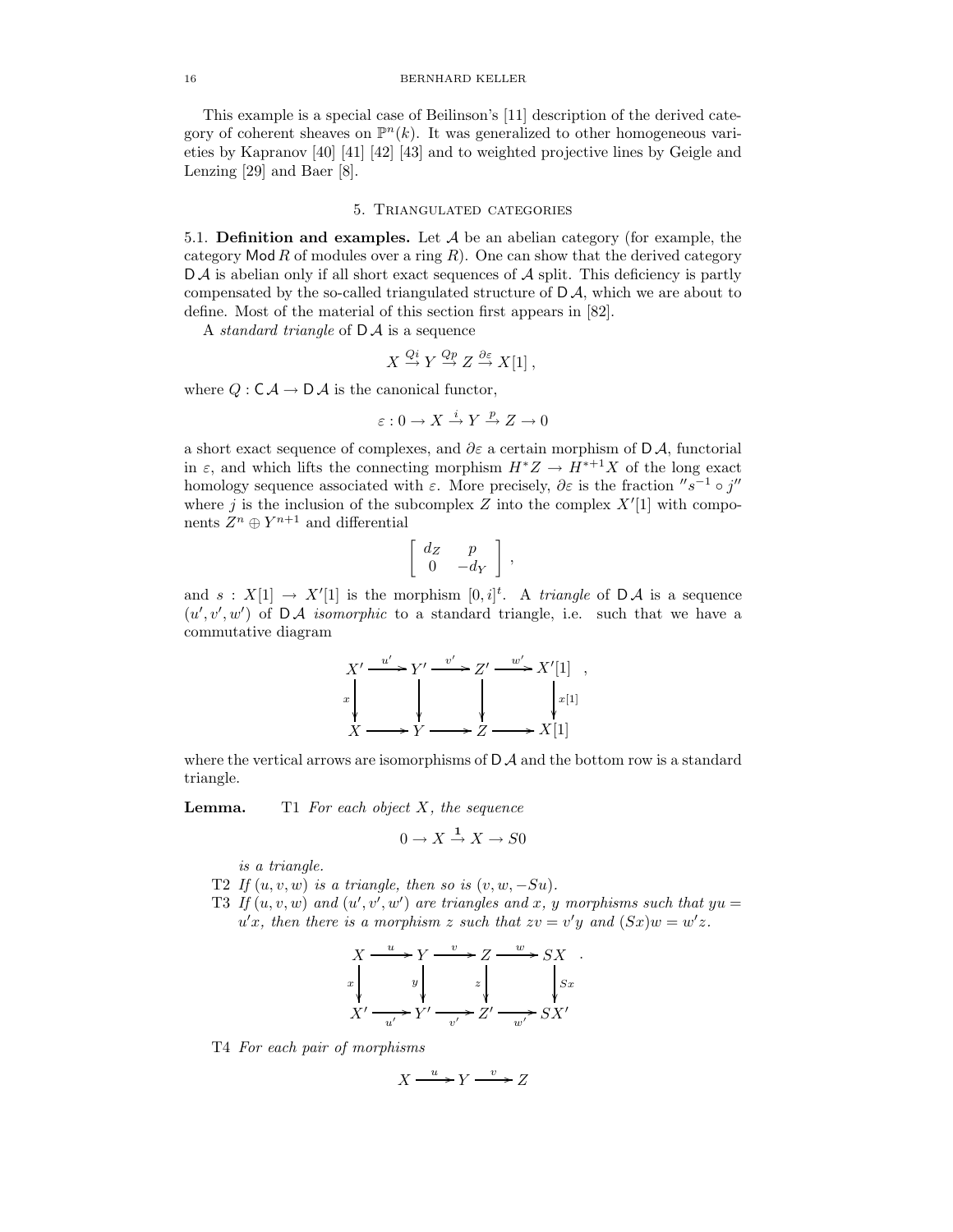there is a commutative diagram



where the first two rows and the two central columns are triangles.

Property T4 can be given a more symmetric form if we represent a morphism  $X \to SY$  by the symbol  $X \xrightarrow{+} Y$  and write a triangle in the form



With this notation, the diagram of T4 can be written as an octahedron in which 4 faces represent triangles. The other 4 as well as two of the 3 squares 'containing the center' are commutative.



A triangulated category is an additive category  $\mathcal T$  endowed with an autoequivalence  $X \mapsto X[1]$  and a class of sequences (called triangles) of the form

$$
X \to Y \to Z \to X[1]
$$

which is stable under isomorphisms and satisfies properties T1–T4.

Note that 'being abelian' is a property of an additive category, whereas 'being triangulated' is the datum of extra structure.

A whole little theory can be deduced from the axioms of triangulated categories. This theory is nevertheless much poorer than that of abelian categories. The main reason for this is the non-uniqueness of the morphism  $z$  in axiom T3.

We mention only two consequences of the axioms: a) They are actually self-dual, in the sense that the opposite category  $\mathcal{T}^{op}$  also carries a canonical triangulated structure. b) For each  $U \in \mathcal{T}$ , the functor  $\text{Hom}_{\mathcal{T}}(U, ?)$  is *homological*, *i.e.* it takes triangles to long exact sequences. Dually, the functor  $\text{Hom}_{\mathcal{I}}(?, V)$  is *cohomological*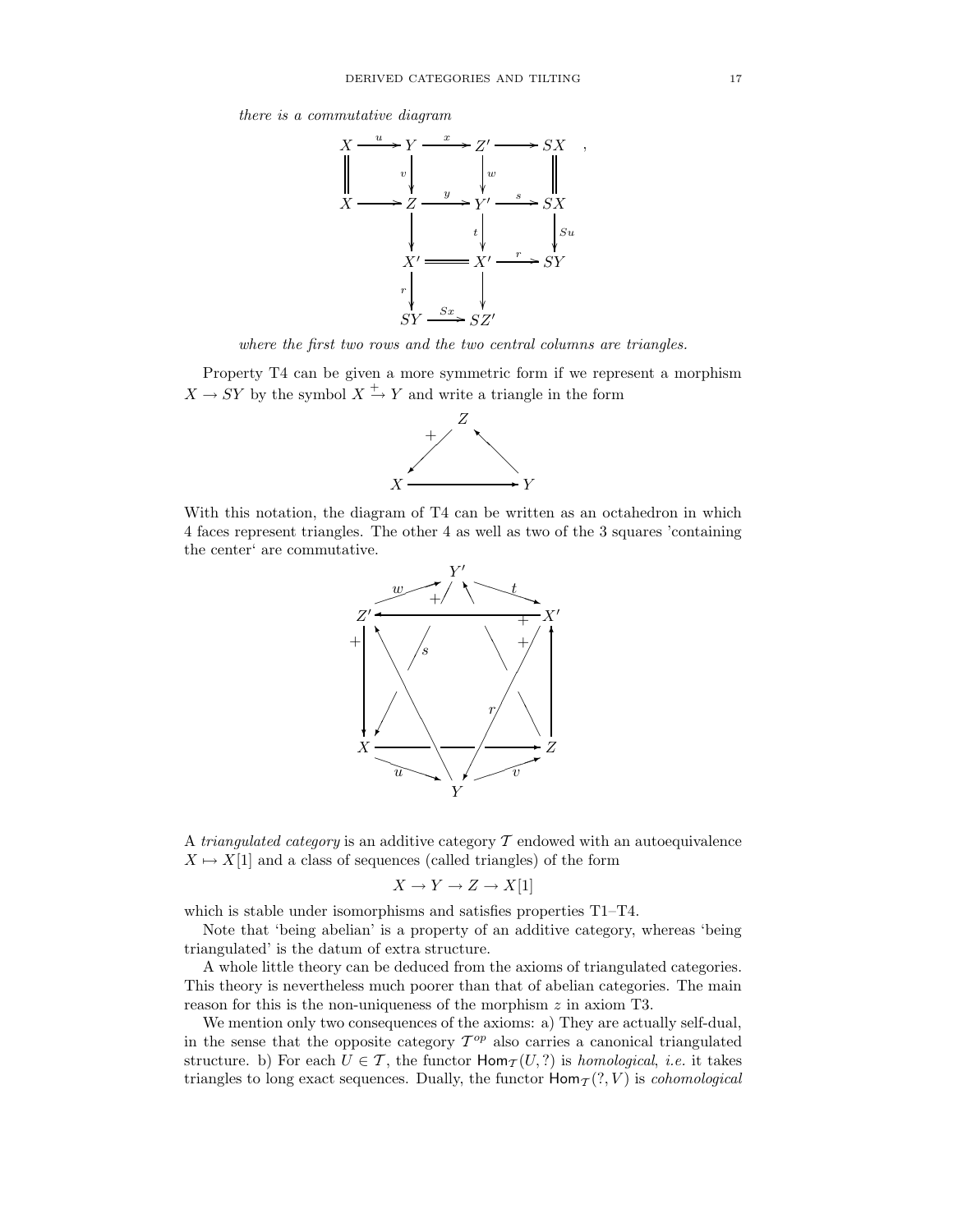for each V of  $\mathcal T$ . By the 5-lemma, this implies for example that if in axiom T3, two of the three vertical morphisms are invertible, then so is the third.

For later use, we record a number of examples of triangulated categories: If  $\mathcal A$  is abelian, then not only the derived category  $\mathsf D\mathcal A$  is triangulated but also the homotopy category  $H\mathcal{A}$ . Here the triangles are constructed from componentwise split short exact sequences of complexes.

If  $T$  is a triangulated category, a full triangulated subcategory of  $T$  is a full subcategory  $S \subset T$  such that  $S[1] = S$  and that whenever we have a triangle  $(X, Y, Z)$  of T such that X and Z belong to T there is an object Y' of S isomorphic to Y. For example, the full subcategories  $H^* A$ ,  $* \in \{-, +, b\}$ , of  $H A$  are full triangulated subcategories. Note that the categories  $H^* \mathcal{A}, * \in \{\emptyset, +, -, b\},$  are in fact defined for any additive category A.

If  $\mathcal T$  is a triangulated category and  $\mathcal X$  a class of objects of  $\mathcal T$ , there is a smallest strictly (=closed under isomorphism) full triangulated subcategory tria( $\mathcal{X}$ ) of T containing  $X$ . It is called the *triangulated subcategory generated by*  $X$ . For example, the category  $D^b A$  is generated by A (identified with the category of complexes concentrated in degree 0).

If R is a ring, a very important triangulated subcategory is the full subcategory per  $R \subset \mathsf{DMod}\,R$  formed by the *perfect* complexes, i.e. the complexes quasiisomorphic to bounded complexes with components in  $proj R$ , the *category* of finitely generated projective R-modules. The subcategory per R may be intrinsically characterized [65, 6.3] as the subcategory of *compact objects* of D Mod  $R$ , i.e. objects X whose associated functor  $\text{Hom}(X, ?)$  commutes with arbitrary set-indexed coproducts. Note that by lemma 2.4, the canonical functor

$$
\operatorname{\mathsf{H}}^b\operatorname{\mathsf{proj}} R\to \operatorname{\mathsf{per}} R
$$

is an equivalence so that the category per R is relatively accessible to explicit computations.

5.2. Auslander-Reiten sequences and triangles. How are short exact sequences or triangles reflected in the quiver of a multilocular abelian or triangulated category ? The problem is that the three terms of a triangle, like that of a short exact sequence, are only very rarely all indecomposable. The solution to this problem is provided by Auslander-Reiten theory, developed in [3] [4] [5] [6] [7] and presented, for example, in [27] and [1]. The typical 'mesh structure' which we observe in the quivers in figures 1 to 3 is produced by the 'minimal non split' exact sequences (resp. triangles), i.e. the Auslander-Reiten sequences (resp. triangles).

Let  $\mathcal A$  be a multilocular abelian category and let X and Z be indecomposable objects of A. An almost split sequence (or Auslander-Reiten sequence) from Z to X is a non-split exact sequence

$$
0 \to X \xrightarrow{i} Y \xrightarrow{p} Z \to 0
$$

having the two equivalent properties

- i) each non isomorphism  $U \rightarrow Z$  with indecomposable U factors through p;
- ii) each non isomorphism  $X \to V$  with indecomposable V factors through i.

In this case, the sequence is determined up to isomorphism by Z (as well as by X) and X is the *translate* of Z (resp. Z the *cotranslate* of X). Moreover, if an indecomposable U occurs in Y with multiplicity  $\mu$ , then there are  $\mu$  arrows from X to U and  $\mu$  arrows from U to Z in the quiver of A. We write  $X = \tau Z$  resp.  $Z = \tau^{-} X$ . This yields the following additional structure on the quiver  $\Gamma(\mathcal{A})$ :

- a bijection  $\tau$  from set of 'non-projective' vertices to the set of 'non-injective' vertices;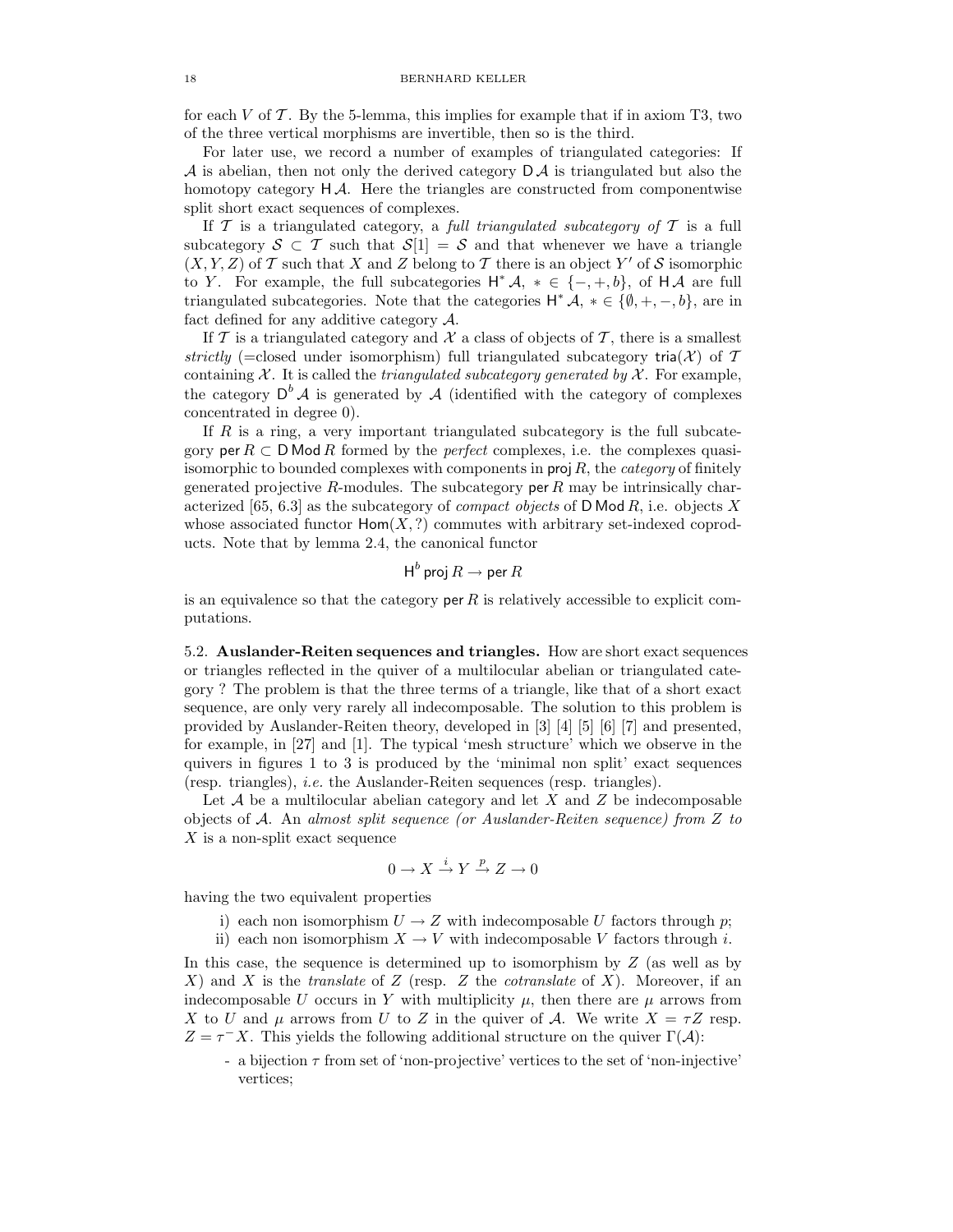- for each non projective vertex  $[Z]$  and each indecomposable U, a bijection σ from the set of arrows from [U] to [Z] to the set of arrows from  $\tau$ [Z] to  $[U].$ 

Auslander-Reiten have shown, cf. [27] or [1], that if  $A$  is the category mod A of finite-dimensional modules over a finite-dimensional algebra, each non-projective indecomposable Z occurs as the right hand term of an almost split sequence and each non-injective indecomposable  $X$  as the left hand term.

Analogously, if  $A$  is a multilocular triangulated category, an *almost split triangle* (or Auslander-Reiten triangle) is defined as a triangle

$$
X \xrightarrow{i} Y \xrightarrow{p} Z \xrightarrow{e} X[1]
$$

such that X and Z are indecomposable and the equivalent conditions i) and ii) above hold. Almost split triangles have properties which are completely analogous to those of almost split sequences. D. Happel [33] has shown that in the derived category of the category of finite-dimensional modules over a finite-dimensional algebra, an object  $Z$  occurs as the third term of an almost split triangle iff it is isomorphic to a bounded complex of finitely generated projectives. For example, for the quiver of  $D^b(\text{mod }k\vec{A}_n)$  in the middle part of figure 1, the translation  $X \mapsto \tau X$ is given by  $(q, h) \mapsto (q - 1, h)$ . In the quivers of the two module categories, it is the 'restriction' (where defined) of this map. Similarly, in the middle part of figure 2, the translation  $\tau$  is given by  $(g, h) \mapsto (g - 1, h)$  and in the lower part of the figure by the restriction (where defined) of this map. The analogous statement is true for the category of 'commutative squares' in the top part of the figure except for  $\tau^{-}P_1$ , whose translate is  $P_1$  and  $I_4$ , whose translate is  $\tau I_4$  (such exceptions are to be expected because the category of commutative squares is not hereditary).

5.3. Grothendieck groups. Then *Grothendieck group*  $K_0(\mathcal{T})$  of a triangulated category  $\mathcal T$  is defined [32] as the quotient of the free abelian group on the isomorphism classes  $[X]$  of objects of T divided by the subgroup generated by the relators

$$
[X] - [Y] + [Z]
$$

where  $(X, Y, Z)$  runs through the triangles of T.

For example, if R is a right coherent ring, then the category mod R of finitely presented R-modules is abelian and the  $K_0$ -group of the triangulated category  $D^{b}$  mod R is isomorphic to  $G_{0}R = K_{0}(\text{mod } R)$  via the Euler characteristic:

$$
[M] \mapsto \sum_{i \in \mathbb{Z}} (-1)^i [H^i M].
$$

If R is any ring, the  $K_0$ -group of the triangulated category per R is isomorphic to  $K_0R$  via the map

$$
[P]\mapsto \sum_{i\in\mathbb{Z}}(-1)^i[P^i]\ ,\ P\in \mathsf{H}^b\ \mathrm{proj}\, R.
$$

Note that this shows that any two rings with the 'same' derived category, will have isomorphic  $K_0$ -groups. To make this more precise, we need the notion of a triangle equivalence (cf. below).

5.4. Triangle functors. Let  $S, T$  be triangulated categories. A triangle functor  $S \to T$  is a pair  $(F, \varphi)$  formed by an additive functor  $F : S \to T$  and a functorial isomorphism

$$
\varphi X : F(X[1]) \stackrel{\sim}{\to} (FX)[1],
$$

such that the sequence

$$
FX \xrightarrow{Fu} FY \xrightarrow{Fv} FZ \xrightarrow{(\varphi X) Fw} (FX)[1]
$$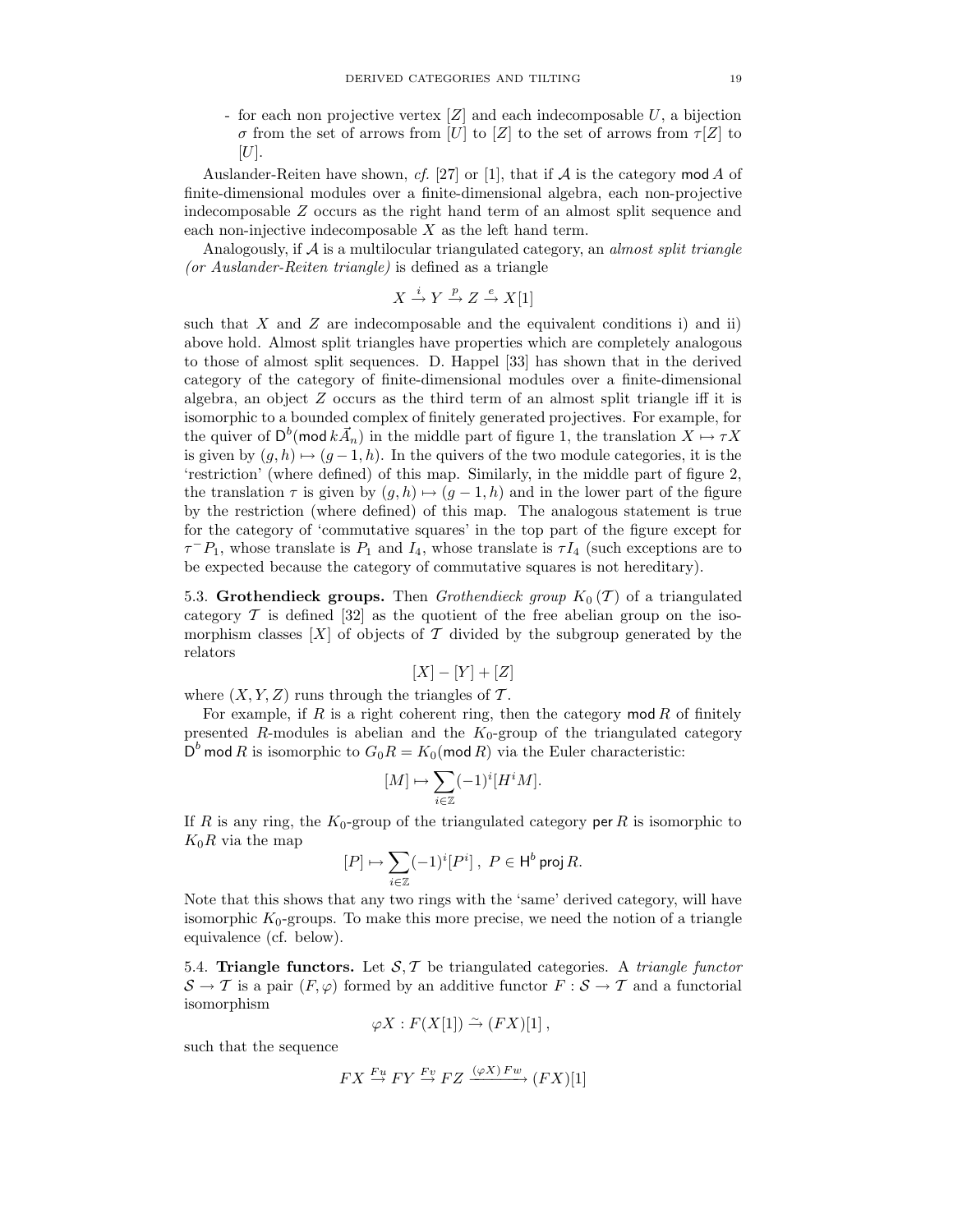is a triangle of T for each triangle  $(u, v, w)$  of S.

For example, if A and B are abelian categories and  $F : A \rightarrow B$  is an additive functor, one can show [23] that the domain of definition of the right derived functor **RF** is a strictly full triangulated subcategory S of  $D \mathcal{A}$  and that  $\mathbb{R}F : \mathcal{S} \to D \mathcal{B}$ becomes a triangle functor in a canonical way.

A triangle functor  $(F, \varphi)$  is a *triangle equivalence* if the functor F is an equivalence. We leave it to the reader as an exercise to define 'morphisms of triangle functors', and 'quasi-inverse triangle functors', and to show that a triangle functor admits a 'quasi-inverse triangle functor' if and only if it is a triangle equivalence [53].

### 6. Morita theory for derived categories

6.1. Rickard's theorem. Let k be a commutative ring. One version of the Morita theorem states that for two  $k$ -algebras A and B the following statements are equivalent:

- (i) There is a k-linear equivalence  $F : \mathsf{Mod}\,A \to \mathsf{Mod}\,B$ .
- (ii) There is an  $A-B$ -bimodule X (with central k-action) such that the tensor product ?  $\otimes_A X$  is an equivalence from Mod A to Mod B.
- (iii) There is a finitely generated projective  $B$ -module  $P$  which generates Mod  $B$ and whose endomorphism ring is isomorphic to A.

This form of the Morita theorem carries over to the context of derived categories. The following theorem is due to J. Rickard [65] [66]. A direct proof can be found in [49] (with a more didactical version in [52]).

**Theorem** (Rickard). Let A and B be k-algebras which are flat as modules over  $k$ . The following are equivalent

- i) There is a k-linear triangle equivalence  $(F, \varphi)$ : D Mod  $A \to D$  Mod B.
- ii) There is a complex of  $A$ - $B$ -modules  $X$  such that the total left derived functor

$$
\mathbf{L}(?\otimes_A X): \mathsf D\operatorname{\mathsf{Mod}}\nolimits A\rightarrow \mathsf D\operatorname{\mathsf{Mod}}\nolimits B
$$

is an equivalence.

- iii) There is a complex T of B-modules such that the following conditions hold a)  $T$  is perfect,
	- b)  $T$  generates  $D$  Mod  $B$  as a triangulated category with infinite direct sums,
	- c) we have

$$
\mathsf{Hom}_{\mathsf{D}\,B}(T,T[n])=0 \text{ for } n\neq 0 \text{ and } \mathsf{Hom}\, \mathsf{D}\, B(T,T)\cong A \ ;
$$

Condition b) in iii) means that  $D \text{Mod } B$  coincides with its smallest strictly full triangulated subcategory stable under forming arbitrary (set-indexed) coproducts. The implication from ii) to i) is clear. To prove the implication from i) to iii), one puts  $T = FA$  (where A is regarded as the free right A-module of rank one concentrated in degree 0). Since  $F$  is a triangle equivalence, it is then enough to check that the analogues of a), b), and c) hold for the object A of D Mod A. Properties a) and c) are clear. Checking property b) is non-trivial [51]. The hard part of the proof is the implication from iii) to ii). Indeed, motivated by the proof of the classical Morita theorem we would like to put  $X = T$ . The problem is that although  $\tilde{A}$  acts on  $T$  as an object of the derived category, it does not act on the individual components of  $T$ , so that  $T$  is not a complex of bimodules as required in ii). We refer to [48] for a direct solution of this problem.

Condition b) of iii) may be replaced by the condition that the direct summands of  $T$  generate per  $B$  as a triangulated category, which is easier to check in practice.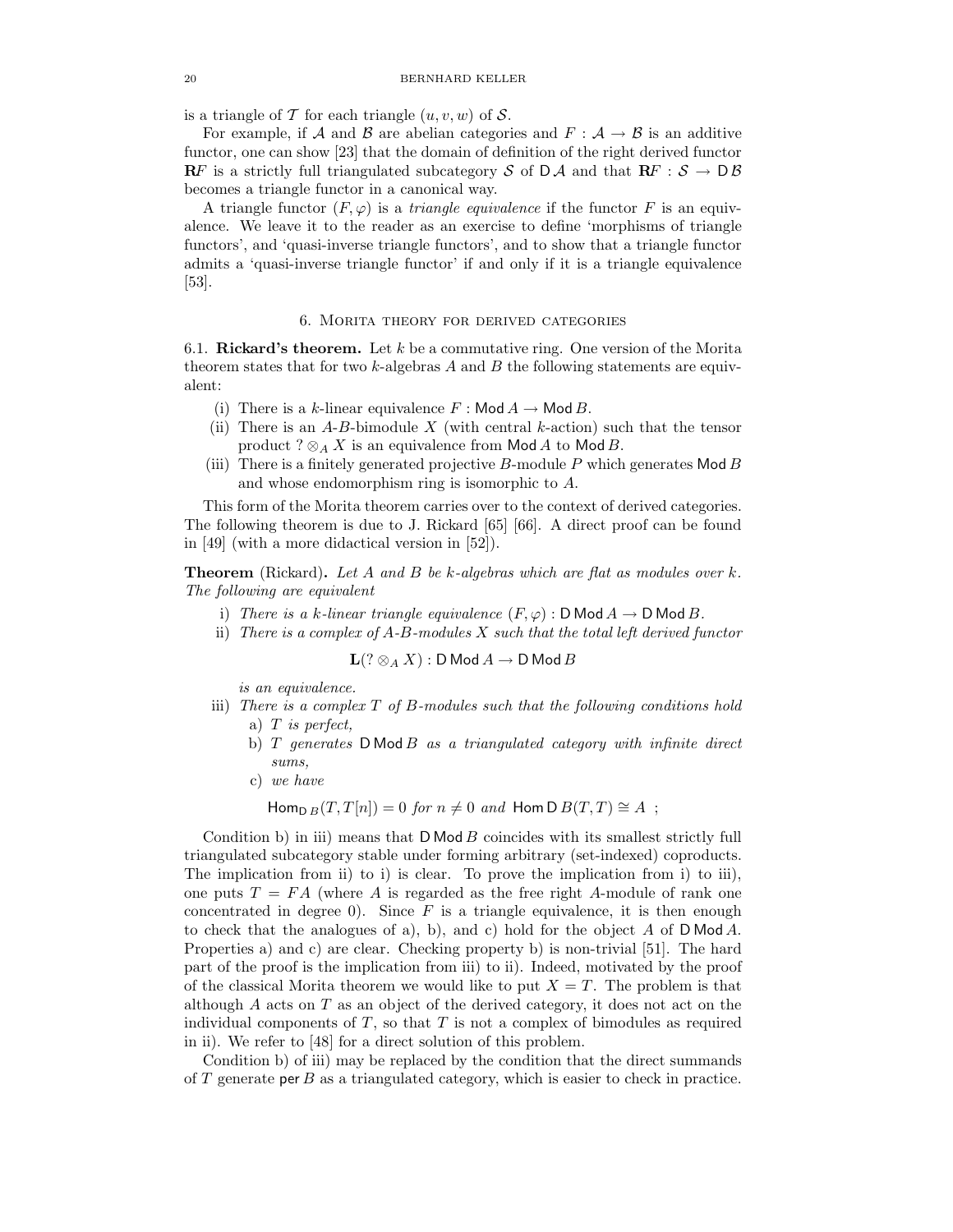If the algebras A and B are even projective as modules over  $k$ , then the complex X may be chosen to be bounded and with components which are projective from both sides. In this case, the tensor product functor  $? \otimes_A X$  is exact and the total left derived functor  $? \otimes_A^{\mathsf{L}} X$  is isomorphic to the one induced by  $? \otimes_A X$ .

By definition [66], the algebra  $A$  is *derived equivalent* to  $B$  if the conditions of the theorem hold. In this case, T is called a *tilting complex, X a two-sided tilting* complex and  $\mathbf{L}(?\otimes_A X)$  a standard equivalence.

We know that any equivalence between module categories is given by the tensor product with a bimodule. Strangely enough, in the setting of derived categories, it is an open question whether all  $k$ -linear triangle equivalences are (isomorphic to) standard equivalences.

An important special case of the theorem is the one where the equivalence  $F$ in (i) takes the free A-module  $A_A$  to an object  $T = F(A_A)$  whose homology is concentrated in degree 0. Then  $T$  becomes an  $A-B$ -bimodule in a natural way and we can take  $X = T$  in (ii). The equivalence between (ii) and (iii) then specializes to Happel's theorem (4.1). In particular, this yields many non-trivial examples of derived equivalent algebras which are not Morita equivalent.

Derived equivalence is an equivalence relation, and if two algebras A and B are related by a tilting triple, then they are derived equivalent. One may wonder whether derived equivalence coincides with the smallest equivalence relation containing all pairs of algebras related by a tilting triple. Let us call this equivalence relation T-equivalence. It turns out that T-equivalence is strictly stronger than derived equivalence. For example, any T-equivalence between self-injective algebras comes from a Morita-equivalence but there are many derived equivalent self-injective algebras which are not Morita equivalent, cf. below. On the other hand, two *hereditary* finite-dimensional algebras are T-equivalent iff they are derived equivalent, by a result of Happel-Rickard-Schofield [36].

In the presence of an equivalence  $D(A) \to D(B)$ , strong links exist between the abelian categories Mod A and Mod B. They can be analyzed in analogy with  $4.2$ (where  $w$  now becomes the width of an interval containing all non-zero homology groups of  $T$ ). The more refined results of section 7 also apply in this situation.

6.2. **Example:** A braid group action. To illustrate theorem 6.1, let  $n \geq 2$  and consider the algebra A given by the quiver

$$
1 \underbrace{\overbrace{\phantom{a_{1}}\beta_{1}}^{a_{1}} 2 \underbrace{\overbrace{\phantom{a_{2}}\beta_{2}}^{a_{2}} 3 \qquad \cdots \qquad n-1} \underbrace{\overbrace{\phantom{a_{n-1}}\beta_{n-1}}^{a_{n-1}} n}
$$

with the relators

 $\alpha_{i+1}\alpha_i$ ,  $\beta_i\beta_{i+1}$ ,  $\alpha_i\beta_i - \beta_{i+1}\alpha_{i+1}$  for  $1 \leq i < n-1$  and  $\alpha_1\beta_1\alpha_1$ ,  $\beta_{n-1}\alpha_{n-1}\beta_{n-1}$ . Note that the bilinear form

$$
\langle [P],[Q] \rangle = \dim \text{Hom}(P,Q)
$$

defined on  $K_0(A)$  is symmetric and non degenerate. In fact, its matrix in the basis given by the  $P_i = e_i A$ ,  $1 \leq i \leq n$ , is the Cartan matrix of the root system of type  $A_n$ . For  $1 \leq i \leq n$ , let  $X_i$  be the complex of A-A-bimodules

$$
0 \to Ae_iA \to A \to 0,
$$

where A is concentrated in degree 0. It is not very hard to show that  $X_i$  is a two-sided tilting complex. Note that the automorphism  $\sigma_i$  of  $K_0(A)$  induced by  $? \otimes^{\mathsf{L}}_A X_i$  is the reflection at the *ith* simple root  $[P_i]$  so that the group generated by these automorphisms is the Weyl group of  $A_n$  (*i.e.* the symmetric group of degree  $n + 1$ . Rouquier-Zimmermann [69] (*cf.* also [55]) have shown that the functors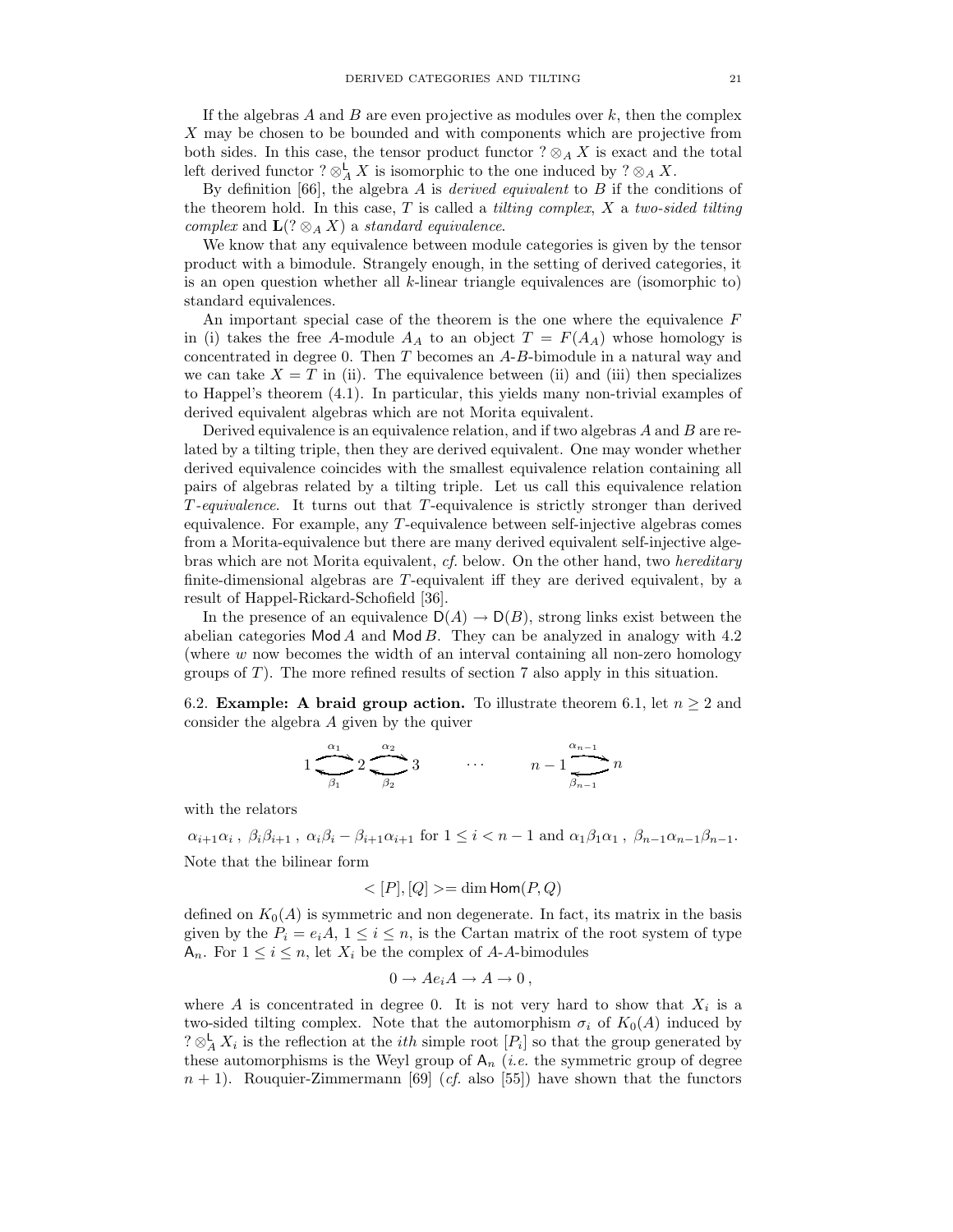$F_i = ? \otimes^{\mathsf{L}} X_i$  themselves satisfy the braid relations (up to isomorphism of functors) so that we obtain a (weak) action of the braid group on the derived category  $D A$ .

6.3. The simplest form of Broué's conjecture. A large number of derived equivalent (and Morita non equivalent) algebras is provided by Broué's conjecture [17], [16], which, in its simplest form, is the following statement

**Conjecture** (Broué). Let k be an algebraically closed field of characteristic p and let G be a finite group with abelian p-Sylow subgroups. Then  $B_{pr}(G)$  (the principal block of of kG) is derived equivalent to  $B_{pr}(N_G(P))$ , where P is a p-Sylow subgroup.

We refer to [64] for a proof of the conjecture for blocks of group algebras with cyclic p-Sylows and to J. Chuang and J. Rickard's contribution to this volume [20] for much more information on the conjecture.

6.4. Rickard's theorem for bounded derived categories. Often, it makes sense to consider subcategories of the derived category defined by suitable finiteness conditions. The following theorem shows, among other things, that this yields the same derived equivalence relation:

**Theorem** ([65]). If A is derived equivalent to B, then

- a) there is a triangle equivalence per  $A \stackrel{\sim}{\rightarrow}$  per B (and conversely, if there is such an equivalence, then  $A$  is derived equivalent to  $B$ );
- b) if A and B are right coherent, there is a triangle equivalence  $\mathsf{D}^b$  mod A  $\stackrel{\sim}{\to}$  $D<sup>b</sup>$  mod B (and conversely, if A and B are right coherent and there is such an equivalence, then A is derived equivalent to B).

6.5. Subordinate invariants. One of the main motivations for considering derived categories is the fact that they contain a large amount of information about classical homological invariants. Suppose that  $A$  and  $B$  are  $k$ -algebras, projective as modules over k and that there is a complex of A-B-bimodules X such that ?⊗<sup>L</sup>X is an equivalence.

- a) The algebra A is of finite global dimension iff this holds for the algebra B and in this case, the difference of their global dimensions is bounded by  $r-s+1$  where [r, s] is the smallest interval containing the indices of all non vanishing homology groups of  $X$ ,  $cf$ . [27, 12.5]. Note that the homological dimensions may actually differ, as we see from example 4.4.
- a) There is a canonical isomorphism  $K_0A \nightharpoonup K_0B$  and, if A and B are right coherent, an isomorphism  $G_0A \stackrel{\sim}{\rightarrow} G_0B$ , cf. [65].
- b) There is a canonical isomorphism between the centers of A and of B, cf. [65]. More generally, there is a canonical isomorphism between the Hochschild cohomology algebras of A and B, cf. [35] [66]. Moreover, this isomorphism is compatible with the Gerstenhaber brackets, cf. [47].
- c) There is a canonical isomorphism between the Hochschild homologies of A and  $B$ , cf. [66], as well as between all variants of their cyclic homologies (in fact, the mixed complexes associated with  $A$  and  $B$  are linked by a quasi-isomorphism of mixed complexes, cf. [50]).
- d) There is a canonical isomorphism between  $K_i(A)$  and  $K_i(B)$  for all  $i \geq$ 0. In fact, Thomason-Trobaugh have shown [81] how to deduce this from Waldhausen's results [84], cf. [22] or [24]. If A and B are right noetherian of finite global dimension, so that  $K_i(A) = G_i(A)$ ,  $i > 0$ , it also follows from Neeman's description of the K-theory of an abelian category  $A$  purely in terms of the *triangulated category*  $D^{b}(\mathcal{A})$ , *cf.* [60] [61] [62].
- e) The topological Hochschild homologies and the topological cyclic homologies of A and B are canonically isomorphic. This follows from work of Schwede-Shipley, cf. [70].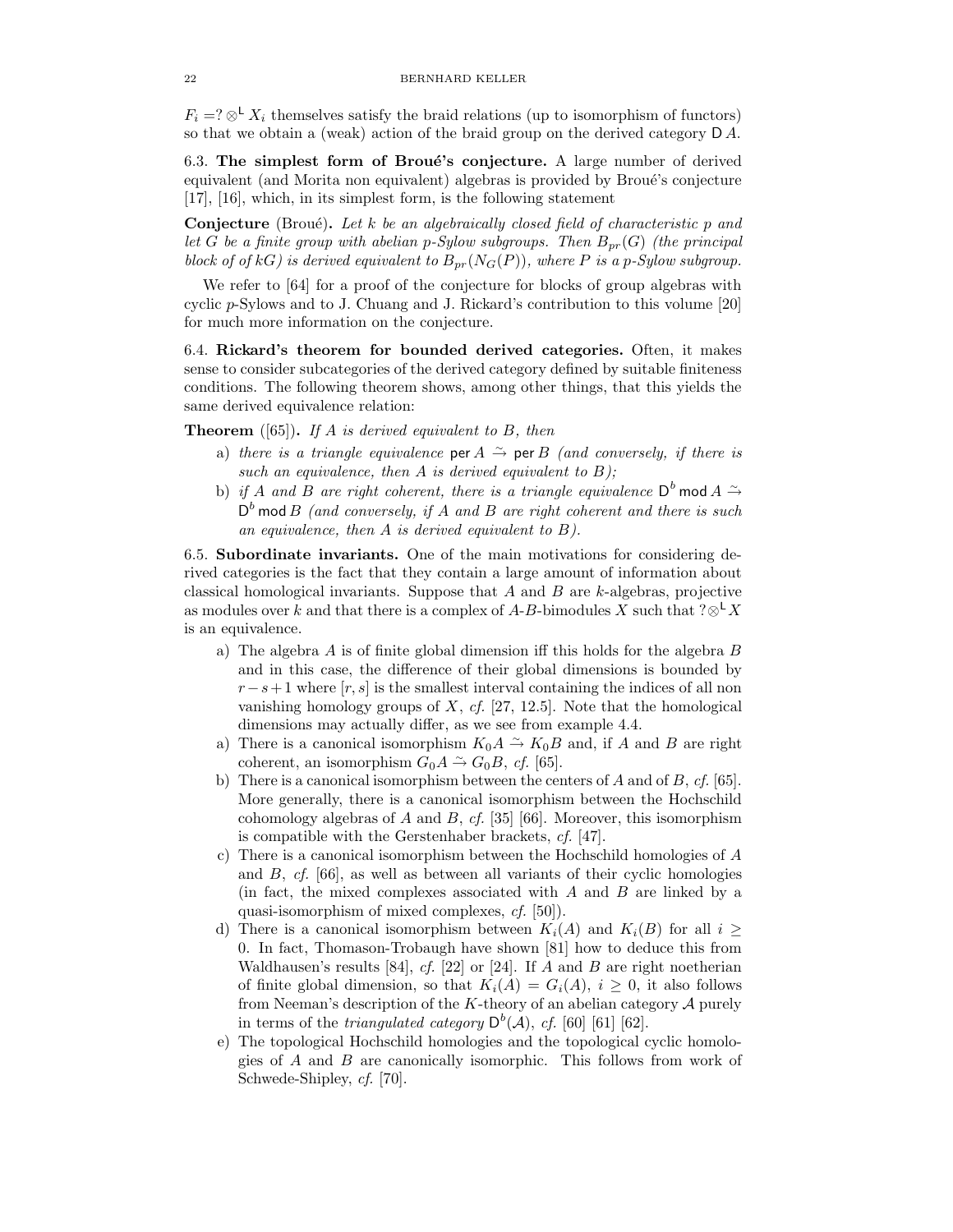#### 7. Comparison of t-structures, spectral sequences

The reader is advised to skip this section on a first reading.

7.1. **Motivation.** Let  $\mathcal A$  and  $\mathcal B$  be abelian categories and suppose that there is a triangle equivalence

$$
\Phi: \mathsf{D}^b(\mathcal{A}) \to \mathsf{D}^b(\mathcal{B})
$$

between their derived categories. Our aim is to obtain relations between the categories  $A$  and  $B$  themselves. We will refine the analysis which we performed in section 4.2. For this, we will use the fact that the derived category  $D^{b}(\mathcal{A})$  is 'glued together' from countably many copies of A. The gluing data are encoded in the natural t-structure on  $D^b(\mathcal{A})$ . On the other hand, thanks to the equivalence  $\Phi$ , we may also view  $D^{b}(\mathcal{A})$  as glued together from copies of  $\mathcal{B}$ . This is encoded in a second t-structure on  $D^b(\mathcal{A})$ , the pre-image under  $\Phi$  of the natural t-structure on B. We now have two t-structures on  $D^b(\mathcal{A})$ . The sought for relations between  $\mathcal A$ and  $\beta$  will be obtained by comparing the two *t*-structures. We will see how spectral sequences arise naturally in this comparison. This generalizes an idea first used in tilting theory by Vossieck [83] and developped in this volume by Brenner-Butler [15]. Finally, we will review the relatively subtle results [54] which are obtained by imposing compatibility conditions between the two t-structures. These compatibility conditions (strictly) imply the vanishing of 'half' the  $E_2$ -terms of the spectral sequences involved.

Note that to obtain the second *t*-structure on  $D^b(\mathcal{A})$  we could equally well have started from a duality

$$
\Psi: \mathsf{D}^b(\mathcal{A}) \to (\mathsf{D}^b(\mathcal{B}))^{op}.
$$

Indeed, both tilting theory and Grothendieck-Roos duality theory [68] yield examples which fit into the framework which we are about to sketch.

7.2. Aisles and t-structures. Let  $\mathcal T$  be a triangulated category with suspension functor S. A full additive subcategory  $\mathcal U$  of T is called an *aisle* in T if

- a)  $SU \subset \mathcal{U}$ ,
- b) U is stable under extensions, i.e. for each triangle  $X \to Y \to Z \to SX$  of T we have  $Y \in \mathcal{U}$  whenever  $X, Z \in \mathcal{U}$ ,
- c) the inclusion  $\mathcal{U} \to \mathcal{T}$  admits a right adjoint  $\mathcal{T} \to \mathcal{U}, X \mapsto X_{\mathcal{U}}$ .

For each full subcategory  $V$  of  $T$  we denote by  $V^{\perp}$  (resp.  $^{\perp}V$ ) the full additive subcategory consisting of the objects  $Y \in \mathcal{T}$  satisfying  $\text{Hom}(X, Y) = 0$  (resp. Hom $(Y, X) = 0$  for all  $X \in \mathcal{V}$ .

**Proposition** ([46]). A strictly (=closed under isomorphisms) full subcategory  $U$  of  $\mathcal T$  is an aisle iff it satisfies a) and  $c'$ )

c') for each object X of T there is a triangle  $X_{\mathcal{U}} \to X \to X^{\mathcal{U}^{\perp}} \to S(X_{\mathcal{U}})$  with  $X_{\mathcal{U}} \in \mathcal{U}$  and  $X^{\mathcal{U}^{\perp}} \in \mathcal{U}^{\perp}$ .

Moreover, a triangle as in  $c'$ ) is unique.

Given an aisle  $U \subset \mathcal{T}$  and  $n \in \mathbb{Z}$ , we define

$$
\mathcal{U}_{\leq n} = \mathcal{U}_{n} = \mathcal{U}_{\geq n+1} = (\mathcal{U}_{\leq n})^{\perp},
$$
  

$$
\tau_{\leq n}^{\mathcal{U}} X = \tau_{n}^{\mathcal{U}} X = \tau_{\geq n+1}^{\mathcal{U}} X = X^{\mathcal{U}_{>n}}.
$$

Then the proposition above shows that  $(\tau \leq_n, \tau \leq_n)_{n \in \mathbb{Z}}$  is a *t*-structure [9] on T and that we have a bijection between aisles in  $T$  and t-structures on  $T$ .

For example, let  $T$  be the derived category  $D(A)$  of an abelian category  $A$ . Then the full subcategory U formed by the complexes X such that  $H^n(X) = 0$  for all  $n > 0$  is the *natural aisle* on  $D(\mathcal{A})$ . Its right orthogonal is formed by the complexes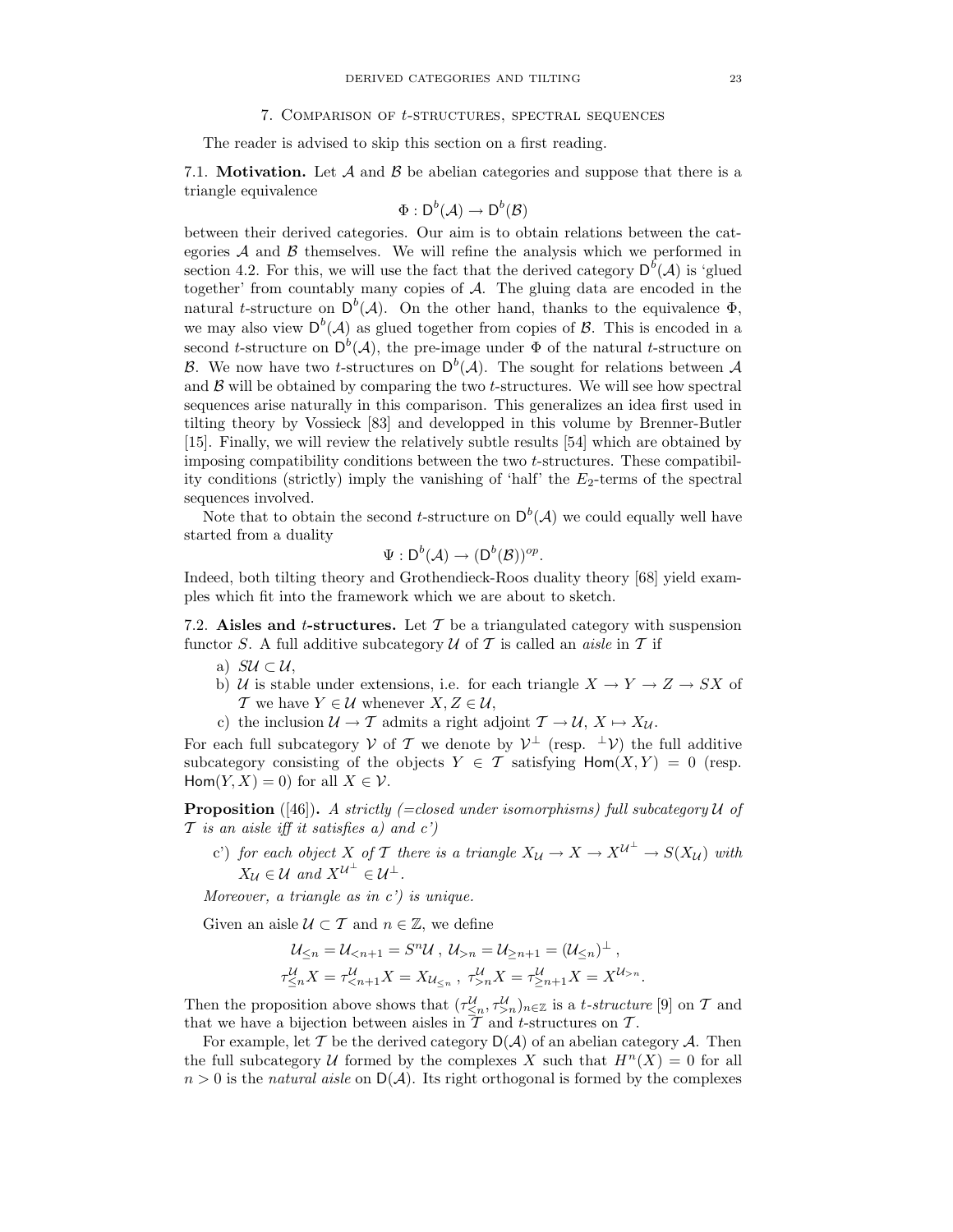Y with  $H^{n}(Y) = 0$  for all  $n \leq 0$ . The corresponding truncation functors  $\tau_{\leq 0}$  and  $\tau_{>0}$  are given by

$$
\tau_{\leq 0}(X) = (\dots \to X^{-1} \to Z^{0}(X) \to 0 \to \dots)
$$
  

$$
\tau_{>0}(X) = (\dots 0 \to X^{0}/Z^{0}(X) \to X^{1} \to \dots).
$$

The corresponding t-structure is the natural t-structure on  $D(\mathcal{A})$ . Let  $\mathcal{U} \subset \mathcal{T}$  be an aisle. Its heart is the full subcategory

$$
\mathcal{U}\cap S(\mathcal{U}^{\perp})=\mathcal{U}_{\leq 0}\cap \mathcal{U}_{\geq 0}.
$$

It equals the heart of the corresponding t-structure [9]. For example, the heart of the natural t-structure on  $D(\mathcal{A})$  equals  $\mathcal{A}$  (identified with the full subcategory of the complexes with homology concentrated in degree 0). In general, the heart  $H$  of an aisle U is always abelian, each short exact sequence  $(i, p)$  of H fits into a unique triangle

$$
A\stackrel{i}{\to}B\stackrel{p}{\to}C\stackrel{e}{\to}SA
$$

and the functor  $H_U^0 = \tau_{\leq 0} \tau_{\geq 0}$  is a homological functor. We put  $H_U^n = H_U^0 \circ S^n$ .

7.3. Example: classical tilting theory. Let  $(A, T, B)$  be a tilting triple. In  $\mathcal{T} = \mathsf{D}^b(\mathsf{Mod}\,A)$ , we consider the natural aisle  $\mathcal U$  and the aisle  $\mathcal V$  which is the image of the natural aisle of  $D^b(\mathsf{Mod}\,A)$  under the functor  $\mathbf{R}\mathsf{Hom}_B(T, ?)$ . Then the heart  $\mathcal A$  of  $\mathcal U$  identifies with Mod A, the heart  $\mathcal B$  of  $\mathcal V$  with Mod B, the functor  $H^n_{\mathcal V}|{\mathcal A}$  with  $\operatorname{Tor}^A_{-n}(?,T)$  and the functor  $H^n_{\mathcal{U}}|\mathcal{B}$  with  $\operatorname{\mathsf{Ext}}^n_B(T, ?)$ .

7.4. Example: duality theory. Let  $R$  be a commutative ring which is noetherian and regular, i.e. of finite homological dimension. Recall [57, 17.4] that

a) For each finitely generated  $R$ -module  $M$ , the codimension

$$
c(M) = \inf \{ \dim R_p : p \in \text{Spec } (R) , M_p \neq 0 \}
$$

equals the grade

$$
g(M) = \inf\{i : \operatorname{Ext}^i_R(M, R) \neq 0\}.
$$

b) We have  $c(\text{Ext}_{R}^{n}(M, R)) \geq n$  for all finitely generated R-modules M and N and each n.

The derived functor  $D = \mathbf{R} \text{Hom}_R(?, R)$  induces a duality

$$
D^b \text{(mod } R) \stackrel{\sim}{\rightarrow} (D^b \text{(mod } R))^{op}.
$$

In  $\mathcal{T} = D^b(\text{mod } R)$ , we consider the natural aisle V and the aisle U which is the image of the natural co-aisle under D. The heart  $\beta$  of  $\mathcal V$  identifies with mod R and the heart A of U with (mod R)<sup>op</sup>. The functors  $H_{\mathcal{U}}^{n}|\mathcal{B}$  and  $H_{\mathcal{V}}^{n}|\mathcal{A}$  are given by  $\mathsf{Ext}^{-n}_R(?,R)$  and  $\mathsf{Ext}^n_R(?,R)$ .

7.5. Spectral sequences. Let T be a triangulated category and  $H^0$  a homological functor defined on T with values in an abelian category. Put  $H^n = H^0 \circ S^n$ ,  $n \in \mathbb{Z}$ . Let

$$
\ldots \to X_{q-1} \xrightarrow{i_q} X_q \to \ldots , q \in \mathbb{Z}
$$

be a diagram in T such that  $X_q = 0$  for all  $q \ll 0$  and  $i_q$  is invertible for all  $q \gg 0$ . Let  $X$  be the colimit (=direct limit) of this diagram. Let us choose a triangle

$$
X_{q-1} \xrightarrow{i_q} X_q \to X_{q-1}^q \to SX_q
$$

for each  $q \in \mathbb{Z}$ . Then the sequences

$$
\ldots \to H^{p+q}(X_{q-1}) \to H^{p+q}(X_q) \to H^{p+q}(X_{q-1}^q) \to \ldots , p, q \in \mathbb{Z},
$$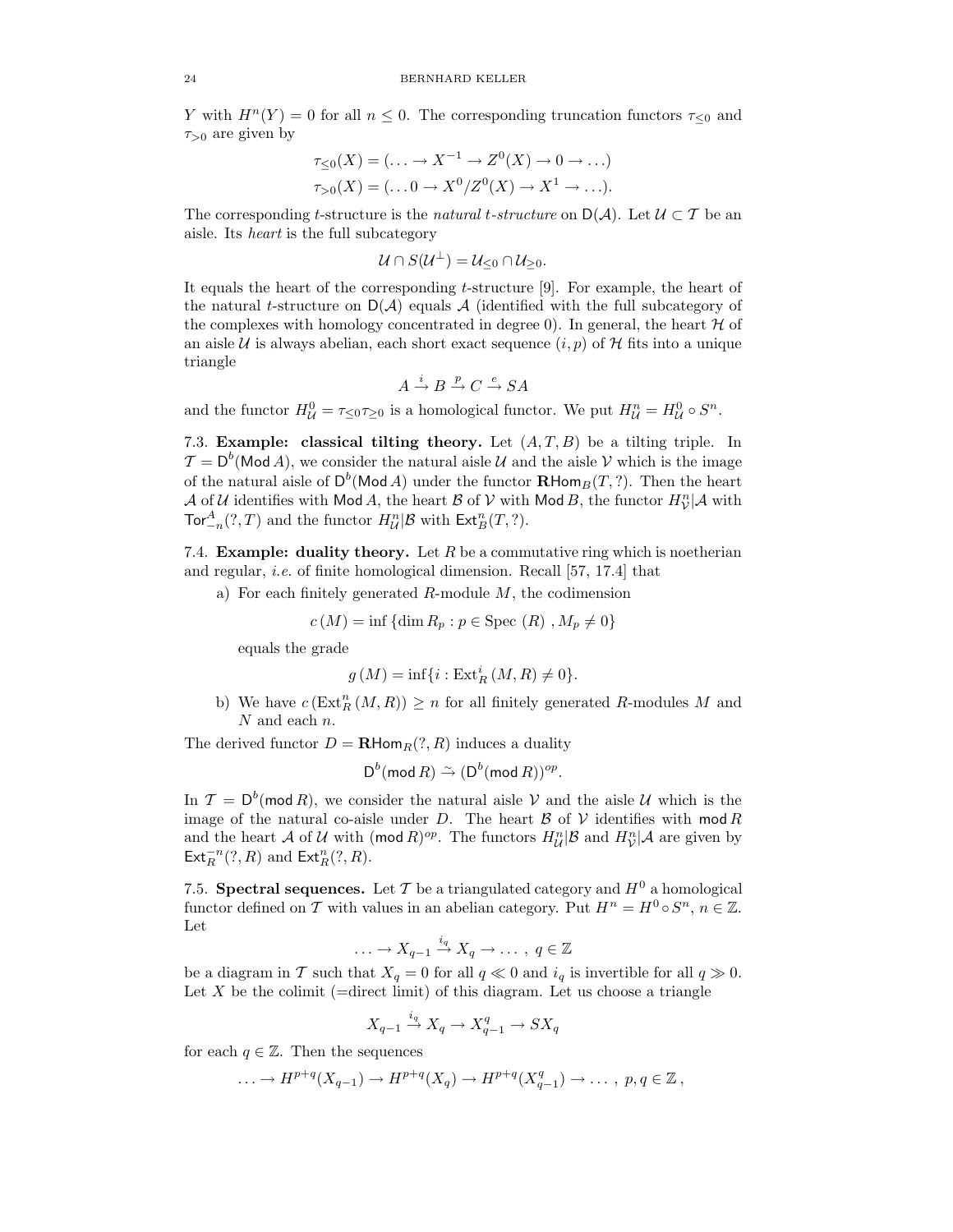combine into an exact couple



where  $D^{pq} = H^{p+q}(X_q)$  and  $E^{pq} = H^{p+q}(X_{q-1}^q)$ . The associated spectral sequence has  $E_2^{pq} = E^{pq}$  and its rth differential is of degree  $(r, 1-r)$ . It converges after finitely many pages to  $H^{p+q}(X)$ 

$$
E_2^{pq} = H^{p+q}(X_q) \Longrightarrow H^{p+q}(X).
$$

The qth term of the corresponding filtration of  $H^{p+q}(X)$  is the image of  $H^{p+q}(X_q)$ under canonical map  $\iota$  so that we have canonical isomorphisms

$$
E^{pq}_{\infty} \xrightarrow{\sim} \iota(H^{p+q}(X_q))/\iota(H^{p+q}(X_{q-1})).
$$

Now suppose that in T, we are given two aisles  $U$  and  $V$  with hearts  $A$  and  $B$ . We suppose that A generates  $\mathcal{U}$  as a triangulated category and that the same holds for  $\mathcal{B}$ . This entails that for each  $X \in \mathcal{T}$ , the sequence

$$
\ldots \to \tau_{\leq q-1}^{\mathcal{V}} X \to \tau_{\leq q}^{\mathcal{V}} X \to \ldots
$$

satisfies the assumptions made above. We choose the canonical triangles

$$
\tau_{\leq q-1}^\mathcal{V} X \to \tau_{\leq q}^\mathcal{V} X \to S^{-q} H^q_\mathcal{V}(X) \to S\tau_{\leq q-1}^\mathcal{V} X.
$$

If we apply the above reasoning to these data and to the homological functor  $H_U^0$ , we obtain a spectral sequence, convergent after finitely many pages, with

(7.5.1) 
$$
E_2^{pq} = H_{\mathcal{U}}^{p+q}(S^{-q}H_{\mathcal{V}}^q(X)) = H_{\mathcal{U}}^pH_{\mathcal{V}}^q(X) \Longrightarrow H^{p+q}(X).
$$

Of course, if we exchange  $U$  and  $V$ , we also obtain a spectral sequence

(7.5.2) 
$$
E_2^{pq} = H_V^p H_U^q(X) \Longrightarrow H^{p+q}(X).
$$

In example 7.3, the two sequences become

$$
E_2^{pq} = \text{Ext}^p_B(T, \text{Tor}^A_{-q}(M, T)) \Longrightarrow M \quad \text{and} \quad E_2^{pq} = \text{Tor}^A_{-p}(\text{Ext}^q_B(T, N)) \Longrightarrow N \ ,
$$

where we suppose that  $M \in \mathsf{Mod}\,A$  and  $N \in \mathsf{Mod}\,B$ . They lie respectively in the second and in the fourth quadrant and have their non zero terms inside a square of width equal to the projective dimension of T. Thus, we have  $E_{\infty} = E_{r+1}$  if r is the projective dimension of T. In particular, if  $r = 1$ , then  $E_2 = E_{\infty}$ . For the first sequence, the qth term of the corresponding filtration of

$$
M=\mathbf{R}\text{Hom}_B(T, M\otimes_A^\mathsf{L} T)
$$

equals the image of the map  $H^0_{\mathcal{U}}(\tau_{\leq q}^{\mathcal{V}}M) \to M$ , *i.e.* of

$$
H^0(\mathbf{R}\text{Hom}_B(T,\tau_{\leq q}(M\otimes^{\mathbf{L}}_A T))\to M.
$$

In example 7.4, the first sequence becomes

$$
E_2^{pq} = \operatorname{Ext}^p_R(\operatorname{Ext}^{-q}_R(M,R),R) \Longrightarrow M \ ,
$$

where we suppose that  $M \in \text{mod } R$ .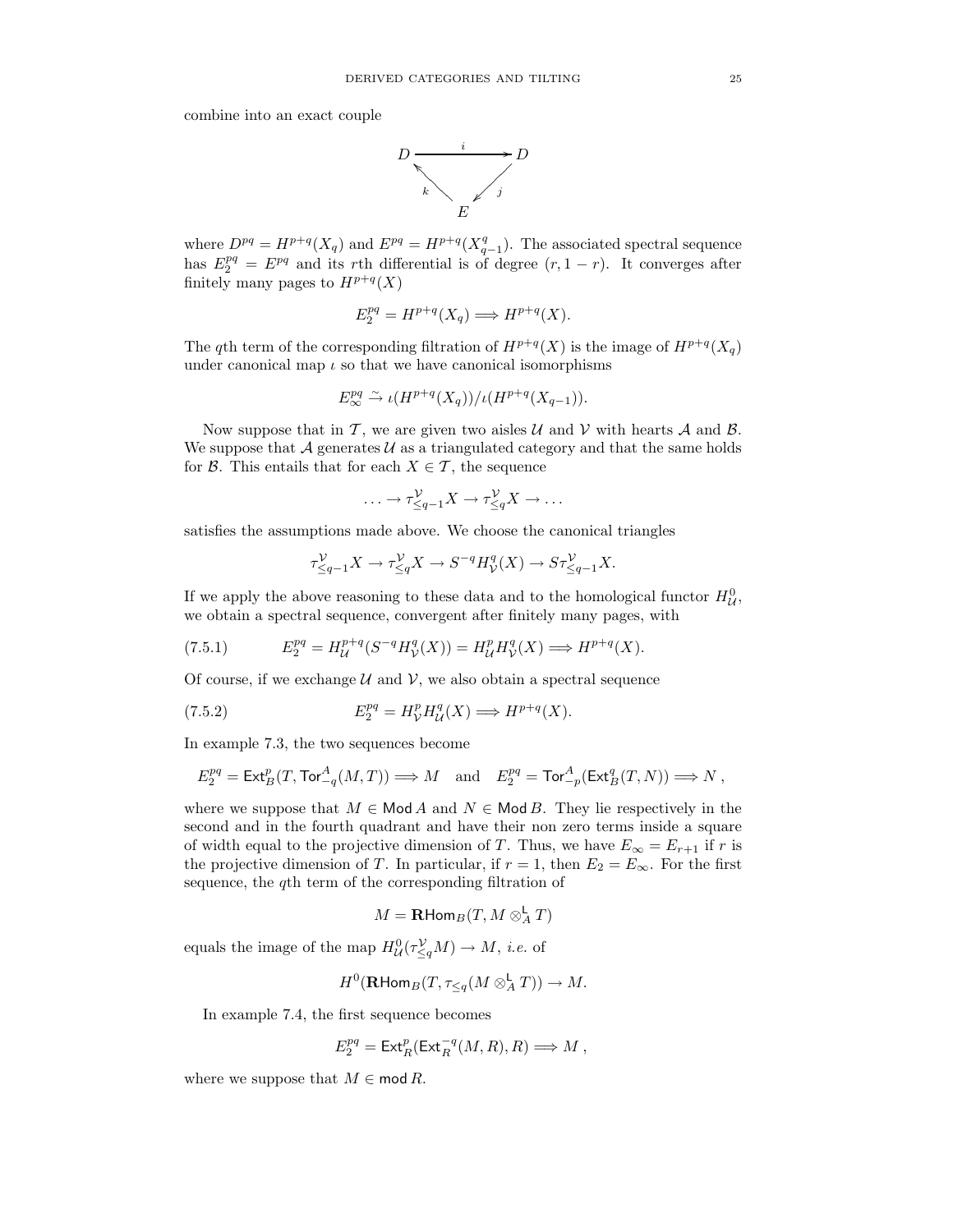7.6. Compatibility of t-structures. Let  $\mathcal T$  be a triangulated category with suspension functor S. Let U and V be aisles in T. We use the notations of 7.5 for the t-structures associated with the aisles. Moreover, we put  $\mathcal{A}_{\geq n} = \mathcal{A} \cap \mathcal{V}_{\geq n}$  and  $\mathcal{B}_{\leq n} = \mathcal{B} \cap \mathcal{U}_{\leq n}$ . Thus we have filtrations

 $A \supset \ldots \supset A_{\geq n} \supset A_{\geq n+1} \supset \ldots$  and  $\ldots \subset B_{\leq n} \subset B_{\leq n+1} \subset \ldots \subset B$ .

Note that  $M \in \mathcal{A}$  belongs to  $\mathcal{A}_{\geq n}$  iff  $H^q_\mathcal{V}(M) = 0$  for all  $q < n$ . This occurs iff all the lines below  $q = n$  vanish in the spectral sequence 7.5.1. Similarly,  $N \in \mathcal{B}$ belongs to  $\mathcal{B}_{\leq n}$  iff all the lines above  $q = n$  vanish in the spectral sequence 7.5.2.

The co-aisle  $\mathcal{U}^{\perp}$  is *compatible* with the aisle  $\mathcal{V}$  if  $\mathcal{U}^{\perp}$  is stable under the truncation functors  $\tau_{\geq n}^{\mathcal{V}}$  for all  $n \in \mathbb{Z}$ . Dually, the aisle U is *compatible* with the co-aisle  $\mathcal{V}^{\perp}$ , if U is stable under the truncation functors  $\tau_{\leq n}^{\mathcal{V}}$  for all  $n \in \mathbb{Z}$ , cf. [54]. If U is compatible with  $\mathcal{V}^{\perp}$ , it is not hard to check that U is also stable under  $\tau_{>n}^{\mathcal{V}}$  and we have  $H_V^n(\mathcal{U}_{\leq 0}) \subset \mathcal{B}_{\leq -n}$ . Thus we obtain

$$
H^p_{\mathcal{U}} H^q_{\mathcal{V}} | \mathcal{U}_{\leq 0} = 0
$$

for all  $p + q > 0$ . Thus, if X belongs to  $\mathcal{U}_{\leq 0}$ , then in the spectral sequence 7.5.1, all terms above the codiagonal  $p + q = 0$  vanish. The following proposition shows that the converse often holds:

**Proposition** ([54]). Suppose that A generates T as a triangulated category and that the same holds for B. Then the following are equivalent

- (i) U is compatible with  $\mathcal{V}^{\perp}$ .
- (ii)  $\mathcal{U} = \{ X \in \mathcal{T} \mid H_{\mathcal{V}}^n(X) \in \mathcal{B}_{\leq -n} \text{ for all } n \in \mathbb{Z} \}.$
- (iii) We have
	- a)  $H^p_{\mathcal{U}} H^q_{\mathcal{V}} | \mathcal{A} = 0$  for all  $p + q > 0$  and
	- b) for each morphism  $g : N \to N'$  of B with  $N \in \mathcal{B}_{\leq n}$  and  $N' \in \mathcal{B}_{\leq n+1}$ , we have ker $(g) \in \mathcal{B}_{\leq n}$  and  $\text{cok}(g) \in \mathcal{B}_{\leq n+1}$ .

It is not hard to show that in example 7.4, the aisle  $\mathcal U$  is compatible with  $\mathcal V^{\perp}$ and  $\mathcal{V}^{\perp}$  is compatible with  $\mathcal{U}$ . In example 7.3 these properties are satisfied if T is of projective dimension 1. They are not always satisfied for tilting modules  $T$  of higher projective dimension.

7.7. Links between the hearts of compatible  $t$ -structures. Keep the notations of 7.6 and suppose moreover that the *t*-structures defined by U and V are compatible, *i.e.* that U is compatible with  $V^{\perp}$  and  $V^{\perp}$  compatible with U. Then for each object  $N \in \mathcal{B}$ , one obtains a short exact sequence

$$
0 \to H^0_{\mathcal{V}}(\tau^{\mathcal{U}}_{\leq q} N) \to N \to H^0_{\mathcal{V}}(\tau^{\mathcal{U}}_{>q} N) \to H^1_{\mathcal{V}}(\tau^{\mathcal{U}}_{\leq q} N) \to 0.
$$

Its terms admit intrinsic descriptions: First consider  $N_{\leq q} = H_V^0(\tau_{\leq q}^{\mathcal{U}} N)$ . One shows that for each  $N \in \mathcal{B}$ , the morphism  $N_{\leq q} \to N$  is the largest subobject of N contained in  $\mathcal{B}_{\leq q}$ . It follows that  $\mathcal{B}_{\leq q}$  is stable under quotients. Note that  $N_{\leq q}$  is also the qth term of the filtration on  $N$  given by the spectral sequence

$$
E_2^{pq} = H_V^p H_U^q(N) \Longrightarrow N.
$$

Now consider  $N_{>q} = H^0_{\mathcal{V}}(\tau^{\mathcal{U}}_{>q}N)$ . Call a morphism  $t : N \to N'$  of  $\mathcal{B}$  a q-quasi*isomorphism* if its kernel belongs to  $\mathcal{B}_{\leq q}$  and its cokernel to  $\mathcal{B}_{\leq q-1}$ ; call an object of  $B$  of  $B$  q-closed if the map

$$
\mathsf{Hom}(t,B): \mathsf{Hom}(N',B) \to \mathsf{Hom}(N,B)
$$

is bijective for each q-quasi-isomorphism  $t : N \to N'$ . It is easy to see that the morphism  $N \to N_{\geq q}$  is a q-quasi-isomorphism. Moreover, one shows that  $N_{\geq q}$  is qclosed. Thus the functor  $N \mapsto N_{>q}$  is left adjoint to the inclusion of the subcategory of q-closed objects in  $\mathcal{B}$ .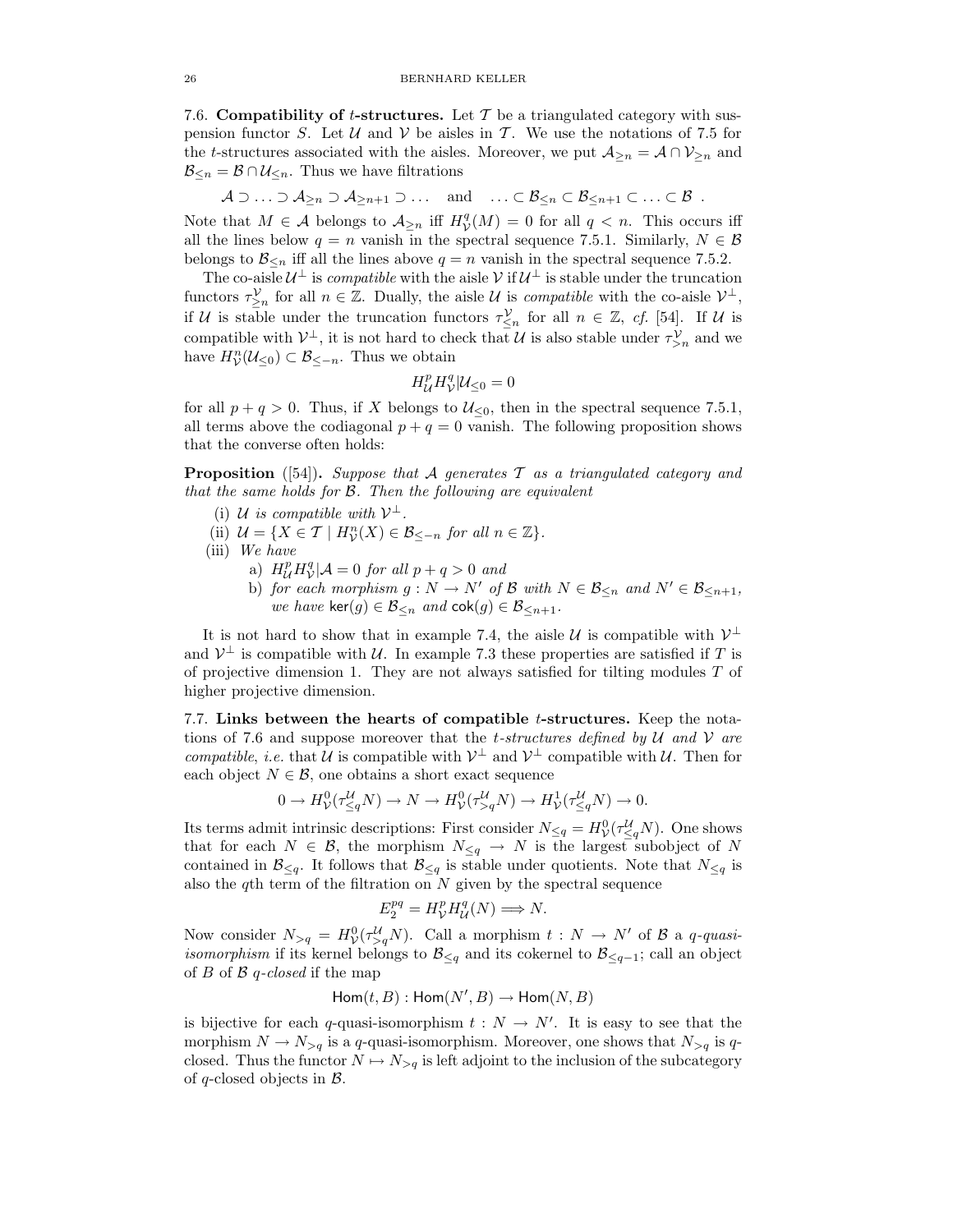Dually, one defines q-co-quasi-isomorphisms and  $q$ -co-closed objects in  $A$ . Let  $\underline{\mathcal{A}}_q \subset \mathcal{A}_{\geq q}$  be the full subcategory of  $(q + 1)$ -co-closed objects and  $\underline{\mathcal{B}}_q \subset \mathcal{B}_{\leq q}$  the full subcategory of  $(q + 1)$ -closed objects. Then we have the

**Proposition.** The functors  $H_{\mathcal{U}}^q$  and  $H_{\mathcal{V}}^q$  induce a pair of adjoint functors

$$
H_{\mathcal{U}}^{q} : \mathcal{B}_{\leq -q} \xrightarrow{\longrightarrow} \mathcal{A}_{\geq q} : H_{\mathcal{V}}^{q}
$$

and inverse equivalences

$$
\underline{\mathcal{B}}_q \xrightarrow{\longrightarrow} \underline{\mathcal{A}}_{-q} .
$$

### 8. Algebraic triangulated categories and dg algebras

8.1. Motivation. One form of Morita's theorem characterizes module categories among abelian categories: if  $\mathcal A$  is an abelian category admitting all set-indexed coproducts and P is a compact (*i.e.*  $\text{Hom}(P,?)$  commutes with all set-indexed coproducts) projective generator of  $A$ , then the functor

$$
\mathsf{Hom}(P,?) : \mathcal{A} \to \mathsf{Mod}\,\mathsf{End}(P)
$$

is an equivalence. Is there an analogue of this theorem for triangulated categories ? Presently, it is not known whether such an analogue exists for arbitrary triangulated categories. However, for triangulated categories obtained as homotopy categories of Quillen model categories, there are such analogues. The most far-reaching ones are due to Schwede-Shipley, cf. [71] and [73]. The simplest, and historically first [49], case is the one where the triangulated category is the stable category of a Frobenius category. It turns out that all triangulated categories arising in algebra are actually of this form. In this case, the rôle of the module category  $\mathsf{Mod}(P)$  is played by the derived category of a differential graded algebra. In this section, we will review the definition of differential graded algebras and their derived categories, state the equivalence theorem and illustrate it with Happel's description of the derived category of an ordinary algebra.

8.2. Differential graded algebras. Let  $k$  be a commutative ring. Following Cartan [18] a *differential graded*  $(=dg)$  *k*-algebra is a Z-graded associative *k*-algebra

$$
A=\bigoplus_{p\in\mathbb{Z}}A^p
$$

endowed with a differential, *i.e.* a homogeneous k-linear endomorphism  $d : A \to A$ of degree  $+1$  such that  $d^2 = 0$  and the Leibniz rule holds: we have

$$
d(ab) = d(a)b + (-1)^p a d(b)
$$

for all  $a \in A^p$  and all  $b \in A$ . Let A be a dg algebra. A *differential graded A-module* is a Z-graded A-module M endowed with a differential  $d : M \to M$  homogeneous of degree +1 such that the Leibniz rule holds:

$$
d(ma) = d(m)a + (-1)^p m d(a)
$$

for all  $m \in M^p$  and all  $a \in A$ . Note that the homology  $H^*(A)$  is a Z-graded algebra and that  $H^*(M)$  becomes a graded  $H^*(A)$ -module for each dg A-module M.

If  $A^p = 0$  for all  $p \neq 0$ , then A is given by the ordinary algebra  $A^0$ . In this case, a dg A-module is nothing but a complex of  $A^0$ -modules. In the general case, A becomes a dg module over itself: the free A-module of rank one. If M is an arbitrary A-module and n is an integer, then the shifted complex  $M[n]$  carries a natural dg A-module structure (no additional sign changes here).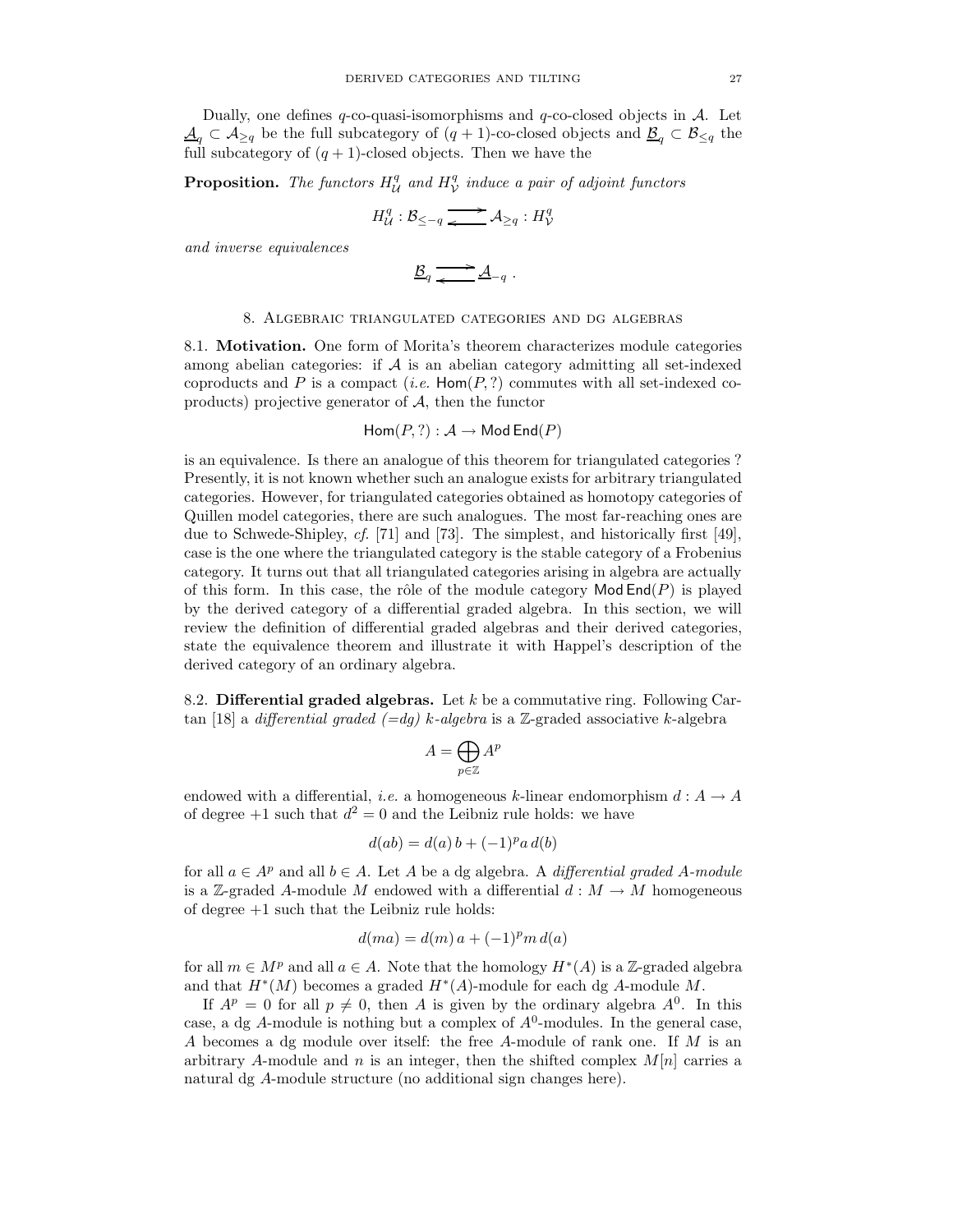To give a more interesting example of a dg algebra, let us recall the morphism complex: Let  $B$  be an ordinary associative  $k$ -algebra. For two complexes

$$
M = (\dots \to M^p \stackrel{d_M^p}{\to} M^{p+1} \to \dots)
$$

and N of B-modules, the morphism complex  $\text{Hom}^{\bullet}{}_{B}(M, N)$  has as its nth component the k-module of B-linear maps  $f : M \to N$ , homogeneous of degree n (which need not satisfy any compatibility condition with the differential). The differential of the morphism complex is defined by

$$
d(f) = d_N \circ f - (-1)^n f \circ d_M,
$$

where  $f$  is of degree  $n$ . Note that the zero cycles of the morphism complex identify with the morphisms of complexes  $M \to N$  and that its 0th homology identifies with the set of homotopy classes of such morphisms. Then the composition of graded maps yields a natural structure of dg algebra on the endomorphism complex  $\textsf{Hom}^\bullet_B(M,M)$  and for each complex  $N$ , the morphism complex  $\textsf{Hom}^\bullet_B(M,N)$ becomes a natural dg module over  $\text{Hom}^{\bullet}(M, M)$ . Note that even if M is concentrated in degrees  $\geq 0$ , the dg algebra  $\mathsf{Hom}^\bullet_B(M,M)$  may have non-zero components in positive and negative degrees.

8.3. The derived category. Let A be a dg algebra. A morphism  $s: L \to M$  of dg A-modules is a quasi-isomorphism if it induces a quasi-isomorphism in the underlying complexes. By definition, the *derived category*  $D(A)$  is the localization of the category of dg A-modules at the class of quasi-isomorphisms. If A is concentrated in degree 0, *i.e.*  $A = A^0$ , then  $D(A)$  equals the ordinary derived category  $D(A^0)$ . Note that, for arbitrary dg algebras A, homology yields a well defined functor

$$
H^*: \mathsf{D}(A) \to \mathsf{Grmod}(H^*A), M \mapsto H^*(M),
$$

where  $\mathsf{Grmod}(H^*A)$  denotes the category of graded  $H^*(A)$ -modules. To compute morphism spaces in the derived category, it is useful to introduce the homotopy category: a morphism of dg modules  $f: L \to M$  is nullhomotopic if there is a morphism  $r: L \to M$  of graded A-modules (not compatible with the differential) such that

$$
f = d_M \circ r + r \circ d_L.
$$

The nullhomotopic morphisms form an ideal in the category of dg A-modules and the quotient by this ideal is the homotopy category  $H(A)$ . We have a canonical functor  $H(A) \to D(A)$ . A dg module M is *cofibrant* (resp. *fibrant*) if the map

 $\mathsf{Hom}_{\mathsf{H}(A)}(M,L) \to \mathsf{Hom}_{\mathsf{D}(A)}(M,L)$  resp.  $\mathsf{Hom}_{\mathsf{H}(A)}(L,M) \to \mathsf{Hom}_{\mathsf{D}(A)}(L,M)$ 

is bijective for all dg A-modules L. We have the

- **Proposition** ([49]). a) The derived category  $D(A)$  admits a canonical triangulated structure whose suspension functor is  $M \to M[1]$ . Moreover, it admits all set-indexed coproducts and these are computed as coproducts of dg A-modules.
	- b) For each dg A-module M, there are quasi-isomorphisms

$$
\mathbf{p}M \to M
$$
 and  $M \to \mathbf{i}M$ 

such that  $\mathbf{p}M$  is cofibrant and  $\mathbf{i}M$  is fibrant. c) The free A-module  $A_A$  is cofibrant. We have

$$
\mathsf{Hom}_{\mathsf{D}(A)}(A, M[n]) \xrightarrow{\sim} H^n(M)
$$

for all dg A-modules M. In particular, the functor  $\mathsf{Hom}_{\mathsf{D}(A)}(A,?)$  commutes with coproducts and we have

 $H^n(A) \xrightarrow{\sim} \mathsf{Hom}_{\mathsf{H}(A)}(A,A[n]) \xrightarrow{\sim} \mathsf{Hom}_{\mathsf{D}(A)}(A,A[n]).$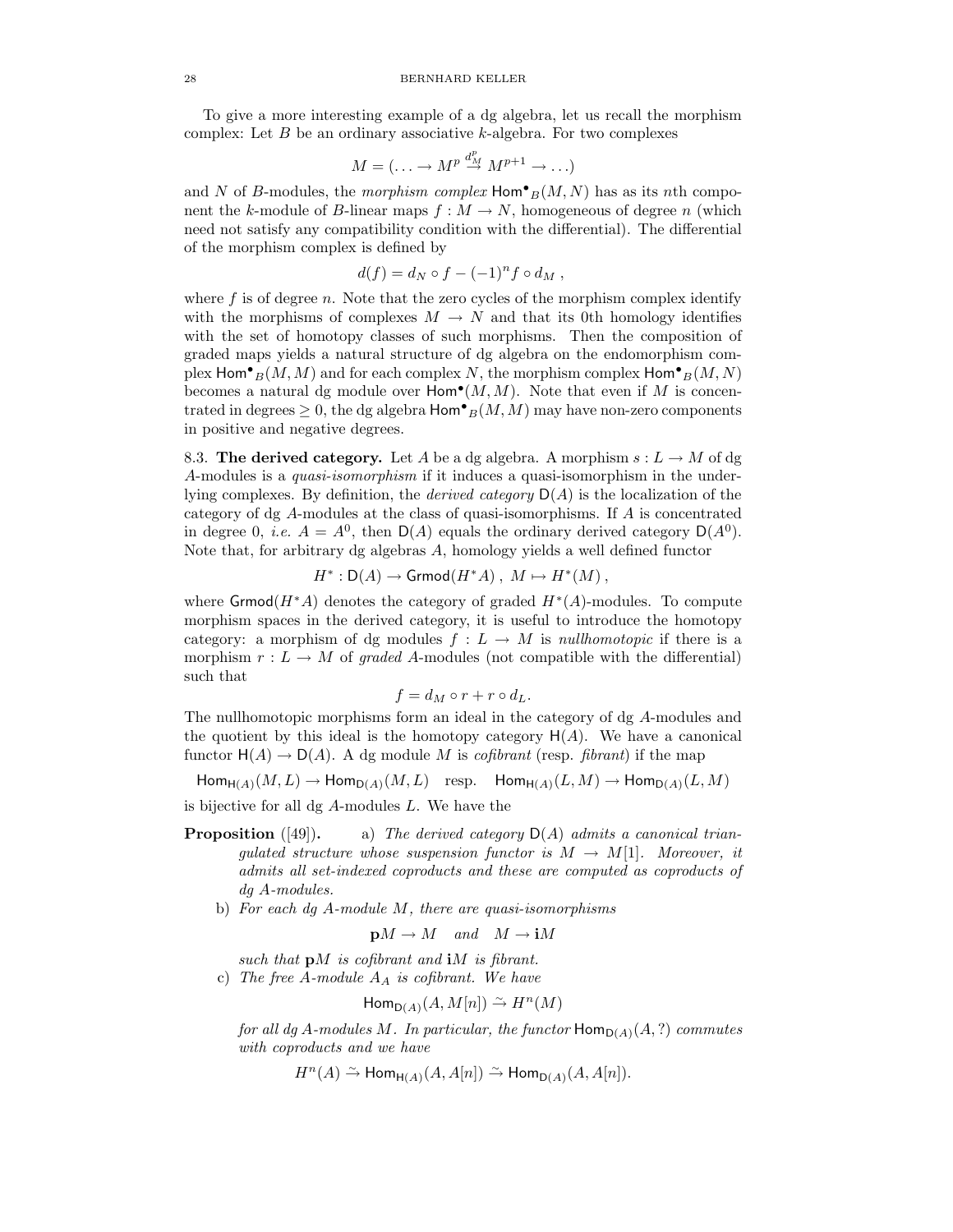Part b) of the proposition shows in particular that

$$
\mathsf{Hom}_{\mathsf{D}(A)}(L,M)
$$

is actually a set (not just a class) for all dg  $A$ -modules  $L$  and  $M$ . We deduce from the proposition that the object  $A \in D(A)$  is *compact* (*i.e.* its covariant Hom-functor commutes with coproducts) and generates  $D(A)$ , in the sense that an object M vanishes iff we have  $\text{Hom}_{D(A)}(A, M[n]) = 0$  for all  $n \in \mathbb{Z}$ .

The objects  $\mathbf{p}M$  and  $\mathbf{i}M$  are functorial in  $M \in \mathsf{D}(A)$ . They yield a left and a right adjoint of the canonical functor  $H(A) \to D(A)$ . For each functor  $F : H(A) \to C$ , one defines the total right and left derived functors via

$$
\mathbf{R}F = F \circ \mathbf{i} \quad \text{and} \quad \mathbf{L}F = F \circ \mathbf{p}.
$$

The perfect derived category  $\text{per}(A)$  is the full subcategory of  $D(A)$  whose objects are obtained from the free A-module of rank one by forming extensions, shifts (in both directions) and direct factors. Clearly it is a triangulated subcategory consisting of compact objects. We have the following important

**Proposition** ([59]). The perfect derived category  $\text{per}(A)$  equals the subcategory of compact objects of  $D(A)$ .

An explicit proof, based on [59], can be found in [49]. If A is an ordinary algebra,  $per(A)$  is equivalent to  $H^b$ (proj A), the homotopy category of bounded complexes with finitely generated projective components.

#### 8.4. Stalk algebras.

**Proposition.** Let  $f : A \rightarrow B$  be a morphism of dg algebras which is a quasiisomorphism of the underlying complexes. Then the restriction functor

$$
\mathsf{D}(B) \to \mathsf{D}(A)
$$

is an equivalence.

It A is a dg algebra, then the complex

$$
\tau_{\leq 0}(A) = (\ldots \to A^{-2} \to A^{-1} \to Z^0(A) \to 0 \to \ldots)
$$

becomes a dg subalgebra and the canonical map  $\tau_{\leq 0}(A) \to H^0 A$  a morphism of dg algebras (where we consider  $H^0A$  as a dg algebra concentrated in degree 0). Thus, if  $H^*(A)$  is concentrated in degree 0, then A is linked to  $H^0(A)$  by two quasi-isomorphisms. Thus we get the

**Corollary.** If A is a dg algebra such that  $H^*(A)$  is concentrated in degree 0, then there is a canonical triangle equivalence

$$
\mathsf{D}(A) \xrightarrow{\sim} \mathsf{D}(H^0A)
$$

8.5. Example: mixed complexes. Let  $\Lambda$  be the exterior k-algebra on one generator x of degree  $-1$ . Endow  $\Lambda$  with the zero differential. Then a dg  $\Lambda$ -module is given by a Z-graded k-module M endowed with  $b = d_M$  and with the map

$$
B: M \to M, m \mapsto (-1)^{\deg(m)} m.x,
$$

which is homogeneous of degree  $-1$ . We have

$$
b^2 = 0 \, , \; B^2 = 0 \, , \; bB + Bb = 0.
$$

By definition, the datum of the  $\mathbb{Z}$ -graded k-module M together with b and B satisfying these relations is a *mixed complex, cf.* [45]. The augmentation of  $\Lambda$  yields the  $\Lambda$ -bimodule k. The tensor product over  $\Lambda$  by k yields a functor

$$
? \otimes_{\Lambda} k : \mathsf{H}(\Lambda) \to \mathsf{H}(k)
$$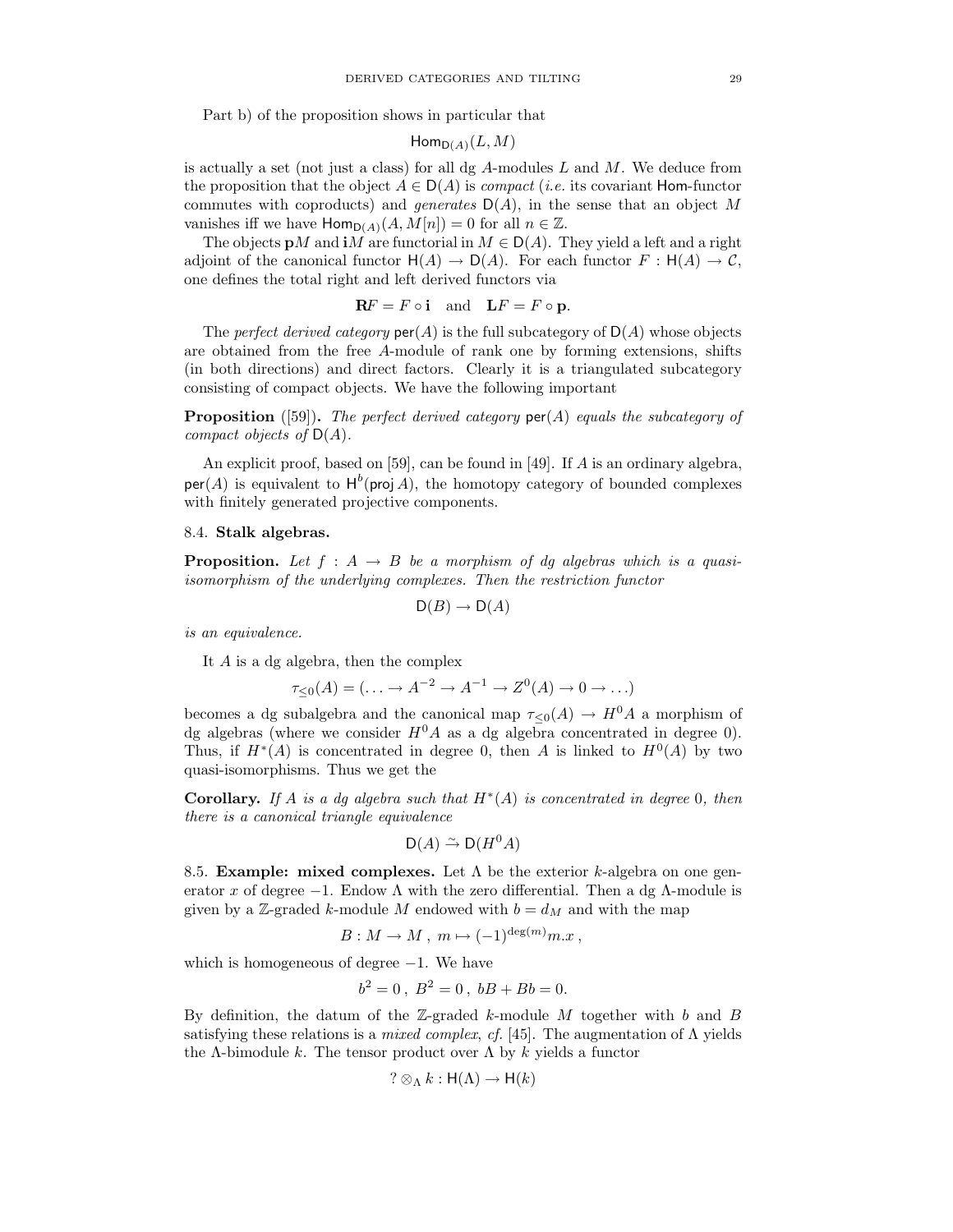and if we compose its derived functor  $? \otimes_A^{\mathsf{L}} k : \mathsf{D}(\Lambda) \to \mathsf{D}(k)$  with  $H^{-n}$ , we obtain the cyclic homology:

$$
HC_n(M) = H^{-n}(M \otimes_{\Lambda}^{\mathsf{L}} k).
$$

Moreover, the negative cyclic homology groups identify with morphism spaces in the derived category:

$$
HN_n(M) = \mathsf{Hom}_{\mathsf{D}(\Lambda)}(k, M[n]).
$$

8.6. Frobenius categories. A Frobenius category is an exact category in the sense of Quillen [63] which has enough injectives, enough projectives and where the class of the injectives coincides with that of the projectives. Let  $\mathcal E$  be a Frobenius category. The morphisms factoring through a projective-injective form an ideal and the quotient by this ideal is the associated *stable category*  $\underline{\mathcal{E}}$ . The stable category admits a canonical structure of triangulated category [33] whose suspension functor S is defined by choosing admissible short exact sequences

$$
0 \to L \to I \to S(L) \to 0
$$

with projective-injective I for each object  $L$ . The triangles are constructed from the admissible exact sequences of  $\mathcal{E}$ .

For example, let A be a dg algebra  $(e.g., a.$  an ordinary algebra). Then the category of dg A-modules becomes a Frobenius category if we define a short exact sequence

$$
0 \to L \to M \to N \to 0
$$

of dg A-modules to be admissible exact if it splits in the category of graded Amodules. Then the morphisms factoring through projective-injectives are precisely the nullhomotopic morphisms and the associated stable category is the category  $H(A)$ . Now let  $C_c(A)$  be the full subcategory of the category of dg A-modules whose objects are the cofibrant dg A-modules. It is not hard to see that it inherits the structure of a Frobenius category and that its associated stable category is equivalent to  $D(A)$  as a triangulated category.

8.7. Algebraic triangulated categories and dg algebras. Let  $\mathcal T$  be an algebraic triangulated category, i.e. a triangulated category which is triangle equivalent to the stable category of some Frobenius category. As we have seen at the end of section 8.6, all derived categories of dg algebras are of this form.

**Theorem** ([49]). Let T be an object of T.

a) There is a dg algebra  $\mathbf{R}\text{Hom}(T,T)$  with homology

$$
H^*(\mathbf{R}\mathsf{Hom}(T,T))=\bigoplus_{p\in\mathbb{Z}}\mathsf{Hom}_T(T,T[p])
$$

and a k-linear triangle functor

$$
F: \mathcal{T} \to \mathsf{D}(\mathbf{R}\mathsf{Hom}(T,T))
$$

which takes  $T$  to the free module of rank one and whose composition with homology is given by

$$
\mathcal{T} \to \operatorname{Grmod}(H^*(\mathbf{R}\text{Hom}(T,T))) \text{ , } X \mapsto \bigoplus_{p \in \mathbb{Z}} (T,X[p]).
$$

b) Suppose that  $\mathcal T$  admits all set-indexed coproducts and that  $T$  is a compact generator for  $\mathcal T$ . Then the functor  $F$  is a k-linear triangle equivalence

$$
\mathcal{T} \xrightarrow{\sim} \mathsf{D}(\mathbf{R}\mathsf{Hom}(T,T)).
$$

c) Suppose that  $T$  is the closure of  $T$  under forming extensions, shifts (in both directions) and direct factors. Then  $F$  is a k-linear triangle equivalence

 $\mathcal{T} \xrightarrow{\sim} \mathsf{per}(\mathbf{R}\mathsf{Hom}(T,T)).$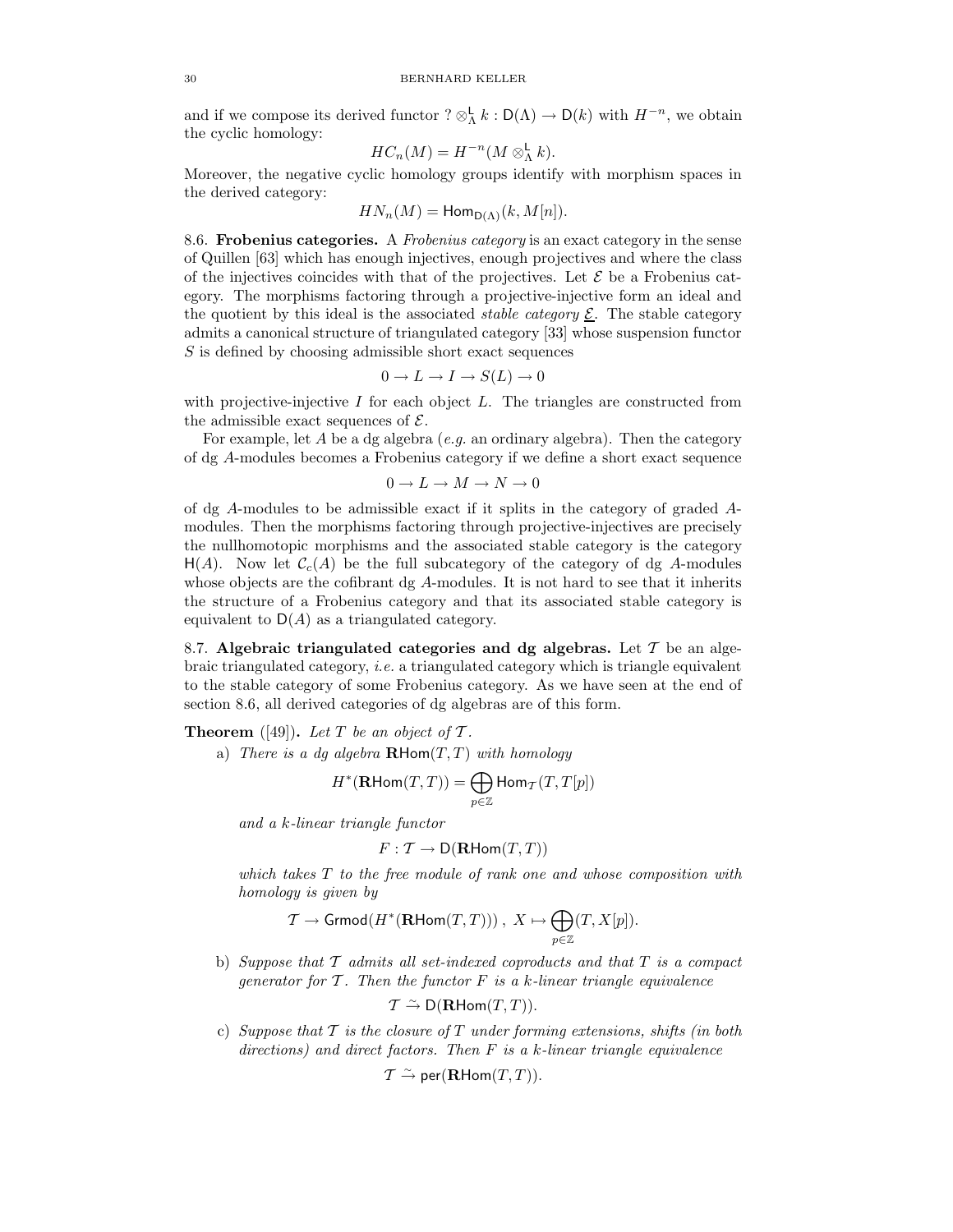If we take  $\mathcal T$  to be the derived category of a k-algebra  $B$  and  $T$  a tilting complex, we can deduce the implication from iii) to i) in Rickard's theorem 6.1.

8.8. Illustration: Happel's theorem. Let k be a field and A a finite-dimensional k-algebra. Put  $DA = \text{Hom}_k(A, k)$ . We view DA as an A-A-bimodule. Let B be the graded algebra with  $B^p = 0$  for  $p \neq 0, 1, B^0 = A$  and  $B^1 = DA$ . Consider the category Grmod  $B$  of  $\mathbb{Z}$ -graded  $B$ -modules and its subcategory grmod  $B$  of graded B-modules of total finite dimension. If we endow them with all exact sequences, both become abelian Frobenius categories. We would like to apply theorem 8.7 to the stable category  $\mathcal{T} = \mathsf{Grmod}B$  and the B-module T given by A considered as a graded B-module concentrated in degree 0. A straightforward computation shows that  $T$  is compact in  $\mathcal{T}$ , that

$$
\mathsf{Hom}_{\mathcal{T}}(T,T[n])=0
$$

for all  $n \neq 0$  and that  $\text{Hom}_{\mathcal{T}}(T, T)$  is canonically isomorphic to A (beware that the suspension in T has nothing to do with the shift functor of Grmod  $B$ ). By theorem 8.7 and corollary 8.4, we get a triangle functor

$$
F: \underline{\mathsf{Grmod}}B \to \mathsf{D}(A).
$$

Now by proving the hypotheses of b) and c) of theorem 8.7, one obtains the

**Theorem** (Happel [33]). If A is of finite global dimension, then F is a triangle equivalence

 $GrmodB \nightharpoonup D(A)$ .

and induces a triangle equivalence

$$
\mathsf{grmod} B \xrightarrow{\sim} \mathsf{per}(A) \xrightarrow{\sim} \mathsf{D}^b(\mathsf{mod}\, A).
$$

#### **REFERENCES**

- 1. M. Auslander, I. Reiten, and S. Smalø, Representation theory of Artin algebras, Cambridge Studies in Advanced Mathematics, vol. 36, Cambridge University Press, 1995 (English).
- 2. Maurice Auslander, María Inés Platzeck, and Idun Reiten, Coxeter functors without diagrams, Trans. Amer. Math. Soc. 250 (1979), 1–46.
- 3. Maurice Auslander and Idun Reiten, Stable equivalence of dualizing R-varieties, Advances in Math. 12 (1974), 306–366.
- 4. Superintation theory of Artin algebras. III. Almost split sequences, Comm. Algebra 3 (1975), 239–294.
- 5. \_\_\_\_\_, Representation theory of Artin algebras. IV. Invariants given by almost split sequences, Comm. Algebra 5 (1977), no. 5, 443–518.
- 6.  $\ldots$ , Representation theory of Artin algebras. V. Methods for computing almost split sequences and irreducible morphisms, Comm. Algebra 5 (1977), no. 5, 519–554.
- 7. Supermetation theory of Artin algebras. VI. A functorial approach to almost split  $\mathcal{F}$ sequences, Comm. Algebra 6 (1978), no. 3, 257–300.
- 8. Dagmar Baer, Tilting sheaves in representation theory of algebras, Manuscripta Math. 60 (1988), no. 3, 323–347.
- 9. Alexander A. Beilinson, Joseph Bernstein, and Pierre Deligne, Analyse et topologie sur les  $\acute{\text{e}}$ spaces singuliers, Astérisque, vol. 100, Soc. Math. France, 1982 (French).
- 10. I. N. Bernšteĭn, I. M. Gel'fand, and V. A. Ponomarev, Coxeter functors, and Gabriel's theorem, Uspehi Mat. Nauk 28 (1973), no. 2(170), 19–33.
- 11. A. A. Beĭlinson, Coherent sheaves on  $\mathbf{P}^n$  and problems in linear algebra, Funktsional. Anal. i Prilozhen. 12 (1978), no. 3, 68–69.
- 12. A. I. Bondal, Representations of associative algebras and coherent sheaves, Izv. Akad. Nauk SSSR Ser. Mat. 53 (1989), no. 1, 25–44.
- 13. Klaus Bongartz, Tilted algebras, Representations of algebras (Puebla, 1980), Lecture Notes in Math., vol. 903, Springer, Berlin, 1981, pp. 26–38.
- 14. Sheila Brenner and M. C. R. Butler, *Generalizations of the Bernstein-Gel'fand-Ponomarev* reflection functors, Representation theory, II (Proc. Second Internat. Conf., Carleton Univ., Ottawa, Ont., 1979), Lecture Notes in Math., vol. 832, Springer, Berlin, 1980, pp. 103–169.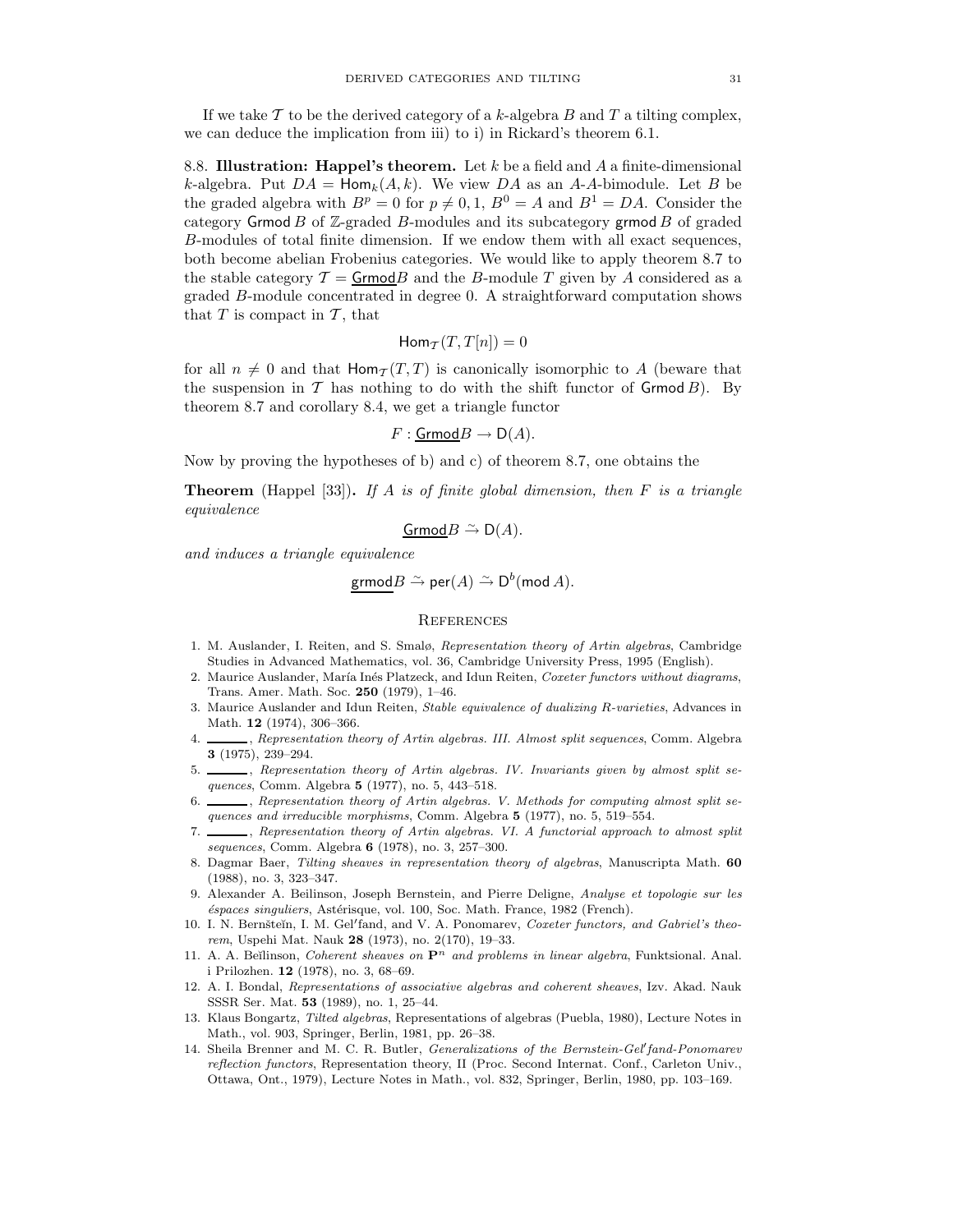- 15. Sheila Brenner and Michael C. R. Butler, A spectral sequence analysis of classical tilting functors, this volume.
- 16. M. Broué, Rickard equivalences and block theory, Groups '93 Galway/St. Andrews, Vol. 1 (Galway, 1993), London Math. Soc. Lecture Note Ser., vol. 211, Cambridge Univ. Press, Cambridge, 1995, pp. 58–79.
- 17. Michel Broué, Blocs, isométries parfaites, catégories dérivées, C. R. Acad. Sci. Paris Sér. I Math. 307 (1988), no. 1, 13–18.
- 18. H. Cartan, Séminaire Henri Cartan de l'Ecole Normale Supérieure, 1954/1955. Algèbres d'Eilenberg-Maclane, Secrétariat mathématique, 1956, Exposés 2 à 11.
- 19. Henri Cartan and Samuel Eilenberg, *Homological algebra*, Princeton University Press, Princeton, N. J., 1956.
- 20. Joseph Chuang and Rickard Jeremy, Representations of finite groups and tilting, this volume.
- 21. E. Cline, B. Parshall, and L. Scott, Derived categories and Morita theory, J. Algebra 104 (1986), no. 2, 397–409.
- 22. Julien Dalpayrat-Glutron, Equivalences dérivées et k-théorie (d'après thomason-trobaugh), Mémoire de DEA, Université Denis Diderot – Paris 7, 1999.
- 23. Pierre Deligne, Cohomologie à supports propres, pp. vi+640, Springer-Verlag, Berlin, 1973, Séminaire de Géométrie Algébrique du Bois-Marie 1963–1964 (SGA 4), Dirigé par M. Artin, A. Grothendieck et J. L. Verdier. Avec la collaboration de P. Deligne et B. Saint-Donat, Lecture Notes in Mathematics, Vol. 305.
- 24. Daniel Dugger and Brooke Shipley, k-theory and derived equivalences, math.kt/0209084, 2002.
- 25. Jens Franke, On the Brown representability theorem for triangulated categories, Topology 40 (2001), no. 4, 667–680.
- 26. P. Gabriel, Unzerlegbare Darstellungen I, Manuscripta Math. 6 (1972), 71–103.
- 27. P. Gabriel and A.V. Roiter, Representations of finite-dimensional algebras, Encyclopaedia Math. Sci., vol. 73, Springer–Verlag, 1992.
- 28. P. Gabriel and M. Zisman, Calculus of fractions and homotopy theory, Ergebnisse der Mathematik und ihrer Grenzgebiete, Band 35, Springer-Verlag New York, Inc., New York, 1967.
- 29. Werner Geigle and Helmut Lenzing, A class of weighted projective curves arising in representation theory of finite-dimensional algebras, Singularities, representation of algebras, and vector bundles (Lambrecht, 1985), Lecture Notes in Math., vol. 1273, Springer, Berlin, 1987, pp. 265–297.
- 30. I. M. Gel'fand and V. A. Ponomarev, *Quadruples of subspaces of finite-dimensional vector* space, Dokl. Akad. Nauk SSSR 197 (1971), 762-765.
- 31.  $\_\_\_\_\$ coblems of linear algebra and classification of quadruples of subspaces in a finitedimensional vector space, Hilbert space operators and operator algebras (Proc. Internat. Conf., Tihany, 1970), North-Holland, Amsterdam, 1972, pp. 163–237. Colloq. Math. Soc. János Bolyai, 5.
- 32. Alexandre Grothendieck, Groupes de classes des catégories abéliennes et triangulées, complexes parfaits, pp. 351–371, Springer-Verlag, Berlin, 1977, SGA 5, Exposé VIII, Lecture Notes in Mathematics, Vol. 589.
- 33. Dieter Happel, On the derived category of a finite-dimensional algebra, Comment. Math. Helv. 62 (1987), no. 3, 339–389.
- 34.  $\Box$ , Triangulated categories in the representation theory of finite-dimensional algebras, Cambridge University Press, Cambridge, 1988.
- 35. Dieter Happel, Hochschild cohomology of finite-dimensional algebras, Séminaire d'Algèbre Paul Dubreil et Marie-Paul Malliavin, 39ème Année (Paris, 1987/1988), Lecture Notes in Math., vol. 1404, Springer, Berlin, 1989, pp. 108–126.
- 36. Dieter Happel, Jeremy Rickard, and Aidan Schofield, Piecewise hereditary algebras, Bull. London Math. Soc. 20 (1988), no. 1, 23–28.
- 37. Dieter Happel and Claus Michael Ringel, Tilted algebras, Trans. Amer. Math. Soc. 274 (1982), no. 2, 399–443.
- 38. Robin Hartshorne, Residues and duality, Lecture Notes in Mathematics, vol. 20, Springer-Verlag, 1966.
- 39. Luc Illusie, Catégories dérivées et dualité: travaux de J.-L. Verdier, Enseign. Math.  $(2)$  36 (1990), no. 3-4, 369–391.
- 40. M. M. Kapranov, The derived category of coherent sheaves on Grassmann varieties, Funktsional. Anal. i Prilozhen. 17 (1983), no. 2, 78–79.
- 41. Serived category of coherent sheaves on Grassmann manifolds, Izv. Akad. Nauk SSSR Ser. Mat. 48 (1984), no. 1, 192–202.
- 42.  $\frac{1}{2}$ , Derived category of coherent bundles on a quadric, Funktsional. Anal. i Prilozhen. 20 (1986), no. 2, 67.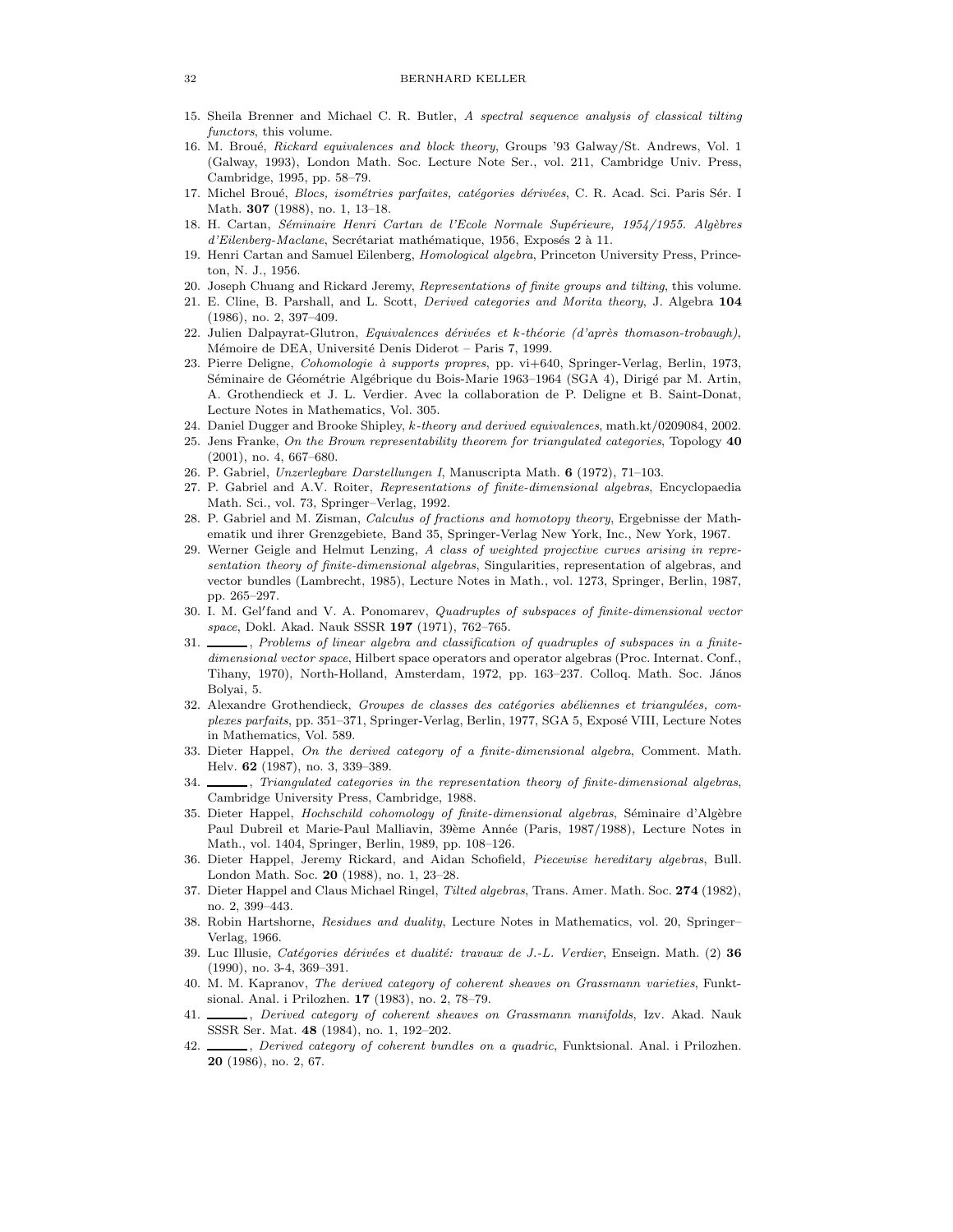- 43.  $\ldots$ , On the derived categories of coherent sheaves on some homogeneous spaces, Invent. Math. 92 (1988), no. 3, 479–508.
- 44. Masaki Kashiwara and Pierre Schapira, Sheaves on manifolds, Grundlehren der Mathematischen Wissenschaften [Fundamental Principles of Mathematical Sciences], vol. 292, Springer-Verlag, Berlin, 1994, With a chapter in French by Christian Houzel, Corrected reprint of the 1990 original.
- 45. Christian Kassel, Cyclic homology, comodules and mixed complexes, J. Alg. 107 (1987), 195– 216.
- 46. B. Keller and D. Vossieck, Aisles in derived categories, Bull. Soc. Math. Belg. Sér. A 40 (1988), no. 2, 239–253.
- 47. Bernhard Keller, *Hochschild cohomology and derived Picard groups*, to appear in J. Pure and Appl. Algebra.
- 48.  $\ldots$ , A remark on tilting theory and DG algebras, Manuscripta Math. 79 (1993), no. 3-4, 247–252.
- 49. , Deriving DG categories, Ann. Sci. Ecole Norm. Sup.  $(4)$  27 (1994), no. 1, 63–102.
- 50. , Basculement et homologie cyclique, Algèbre non commutative, groupes quantiques et invariants (Reims, 1995), Sémin. Congr., vol. 2, Soc. Math. France, Paris, 1997, pp. 13–33.
- 51. Muariance and localization for cyclic homology of DG algebras, J. Pure Appl. Algebra 123 (1998), no. 1-3, 223–273.
- 52.  $\qquad \qquad$ , On the construction of triangle equivalences, Derived equivalences for group rings, Lecture Notes in Math., vol. 1685, Springer, Berlin, 1998, pp. 155–176.
- 53. Bernhard Keller and Dieter Vossieck, Sous les catégories dérivées, C. R. Acad. Sci. Paris Sér. I Math. 305 (1987), no. 6, 225–228.
- 54. , Dualité de Grothendieck-Roos et basculement, C. R. Acad. Sci. Paris Sér. I Math. 307 (1988), no. 11, 543–546.
- 55. Mikhail Khovanov and Paul Seidel, Quivers, Floer cohomology, and braid group actions, J. Amer. Math. Soc. 15 (2002), no. 1, 203–271 (electronic).
- 56. Nikolaos Marmaridis, Reflection functors, Representation theory, II (Proc. Second Internat. Conf., Carleton Univ., Ottawa, Ont., 1979), Lecture Notes in Math., vol. 832, Springer, Berlin, 1980, pp. 382–395.
- 57. H. Matsumura, Commutative ring theory, Cambridge University Press, 1986.
- 58. Yoichi Miyashita, Tilting modules of finite projective dimension, Math. Z. 193 (1986), no. 1, 113–146.
- 59. Amnon Neeman, The connection between the K–theory localisation theorem of Thomason, Trobaugh and Yao, and the smashing subcategories of Bousfield and Ravenel, Ann. Sci. Ecole ´ Normale Supérieure 25 (1992), 547-566.
- 60.  $\_\_\_\_\_\$  K–theory for triangulated categories  $I(A)$ : homological functors, Asian Journal of Mathematics 1 (1997), 330–417.
- 61.  $\_\_\_\_\_\$  K-theory for triangulated categories  $I(B)$ : homological functors, Asian Journal of Mathematics 1 (1997), 435–519.
- 62.  $\ldots$ , K-theory for triangulated categories II: the subtlety of the theory and potential pitfalls, Asian Journal of Mathematics 2 (1998), 1-125.
- 63. Daniel Quillen, *Higher algebraic K-theory. I*, Algebraic K-theory, I: Higher K-theories (Proc. Conf., Battelle Memorial Inst., Seattle, Wash., 1972), Lecture Notes in Math., vol. 341, Springer verlag, 1973, pp. 85–147.
- 64. Jeremy Rickard, *Derived categories and stable equivalence*, J. Pure and Appl. Algebra 61 (1989), 303–317.
- 65. Jeremy Rickard, Morita theory for derived categories, J. London Math. Soc. 39 (1989), 436– 456.
- 66. , Derived equivalences as derived functors, J. London Math. Soc. (2) 43 (1991), no. 1, 37–48.
- 67. C.M. Ringel, Tame algebras and integral quadratic forms, Lecture Notes in Mathematics, vol. 1099, Springer Verlag, 1984.
- 68. Jan-Erik Roos, Bidualité et structure des foncteurs dérivés de lim, C. R. Acad. Sci. Paris 280 (1962), 1556–1558.
- 69. Raphaël Rouquier and Alexander Zimmermann, Picard groups for derived module categories, Proc. London Math. Soc. (3) 87 (2003), no. 1, 197–225.
- 70. Stefan Schwede, Morita theory in abelian, derived and stable model categories, Notes of lectures at the workshop "Structured ring spectra and their applications" held in Glasgow in January 2002, 2002.
- 71. Stefan Schwede and Brooke Shipley, Stable model categories are categories of modules, Topology 42 (2003), no. 1, 103–153.
- 72. Jean-Pierre Serre, Faisceaux algébriques cohérents, Ann. of Math. (2) 61 (1955), 197–278.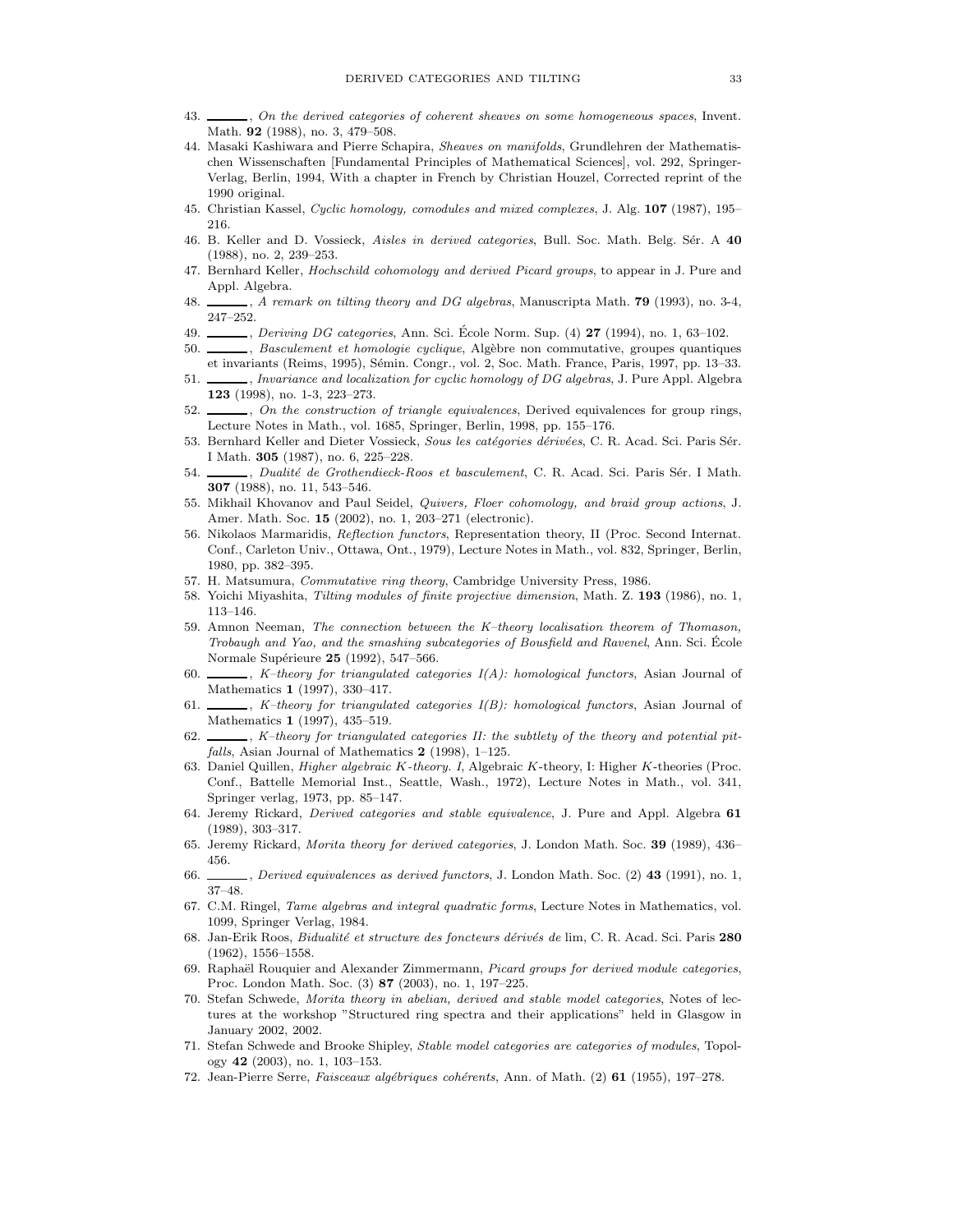- 73. Brooke Shipley, Morita theory in stable homotopy theory, this volume.
- 74. N. Spaltenstein, Resolutions of unbounded complexes, Compositio Math. 65 (1988), no. 2, 121–154.
- 75. Ross Street, Homotopy classification by diagrams of interlocking sequences, Math. Colloq. Univ. Cape Town 13 (1984), 83–120.
- 76. Ross H. Street, Complete invariants for diagrams of short-exact sequences of free-abeliangroup complexes, Handwritten manuscript, 1968.
- 77. \_\_\_\_\_, Homotopy classification of filtered complexes, Ph. D. Thesis, University of Sydney, 1968.
- 78. , Projective diagrams of interlocking sequences, Illinois J. Math. 15 (1971), 429-441.
- 79. Momotopy classification of filtered complexes, J. Australian Math. Soc. 15 (1973), 298–318.
- 80. Leovigildo Alonso Tarrío, Ana Jeremías López, and María José Souto Salorio, Localization in categories of complexes and unbounded resolutions, Canad. J. Math. 52 (2000), no. 2, 225–247.
- 81. Robert W. Thomason and Thomas F. Trobaugh, Higher algebraic K-theory of schemes and of derived categories, The Grothendieck Festschrift ( a collection of papers to honor Grothendieck's 60'th birthday), vol. 3, Birkhäuser, 1990, pp. 247-435.
- 82. Jean-Louis Verdier, Catégories dérivées, état 0, SGA 4.5, Lec. Notes in Math., vol. 569, Springer–Verlag, 1977, pp. 262–308 (French).
- 83. Dieter Vossieck, Tilting theory, derived categories and spectral sequences, talk at the University of Paderborn, notes taken by H. Lenzing, 1986.
- 84. Friedhelm Waldhausen, *Algebraic K-theory of spaces*, Algebraic and geometric topology (New Brunswick, N.J., 1983), Springer Verlag, Berlin, 1985, pp. 318–419.

UFR DE MATHÉMATIQUES, UMR 7586 DU CNRS, CASE 7012, UNIVERSITÉ PARIS 7, 2, PLACE Jussieu, 75251 Paris Cedex 05, France

E-mail address: keller@math.jussieu.fr  $www.math.java sizeu.fr/$  keller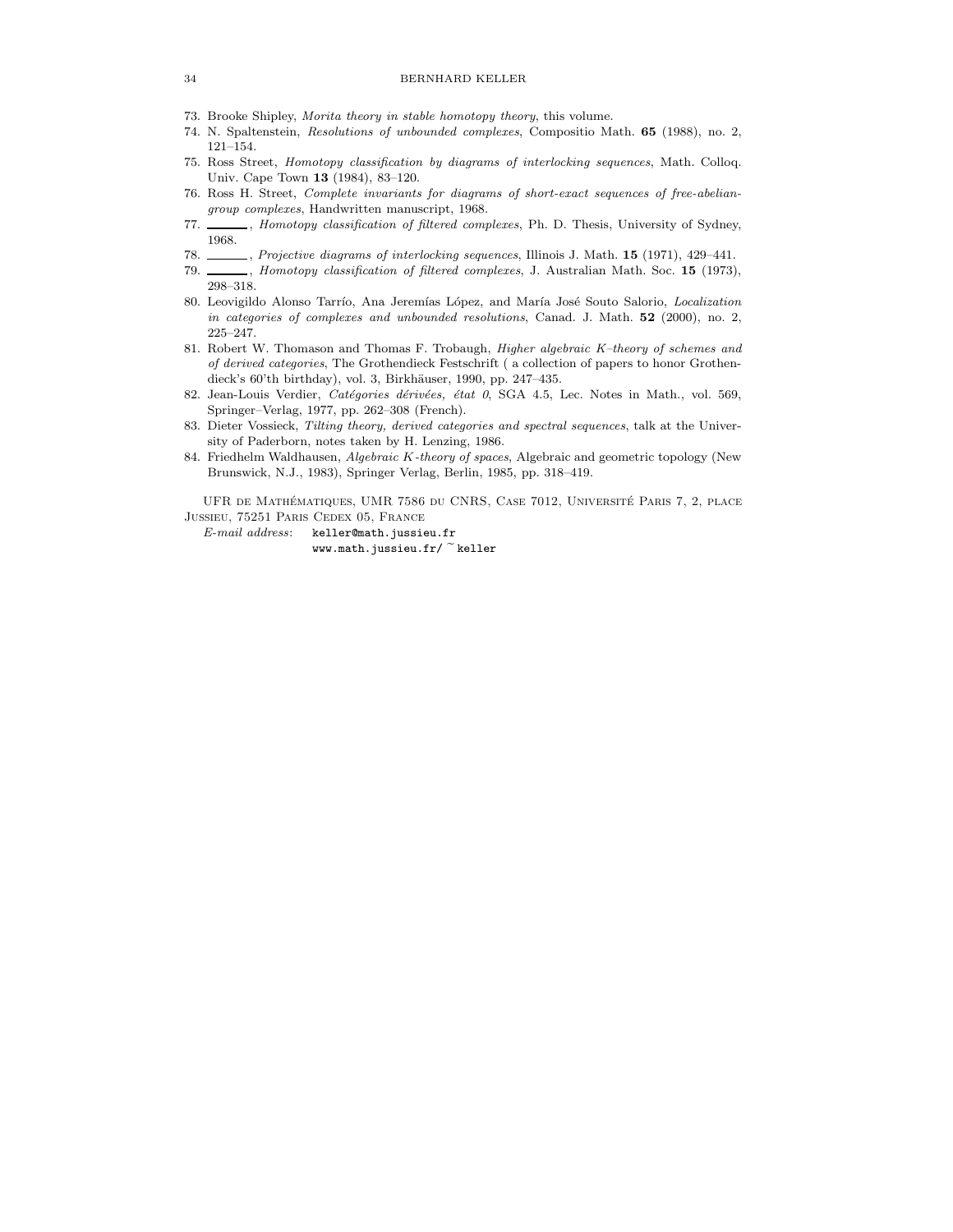

FIGURE 1. Quivers of categories associated with algebras of type  $\mathcal{A}_n$ 



FIGURE 2. Two module categories with the same derived category of type  $\mathcal{D}_4$